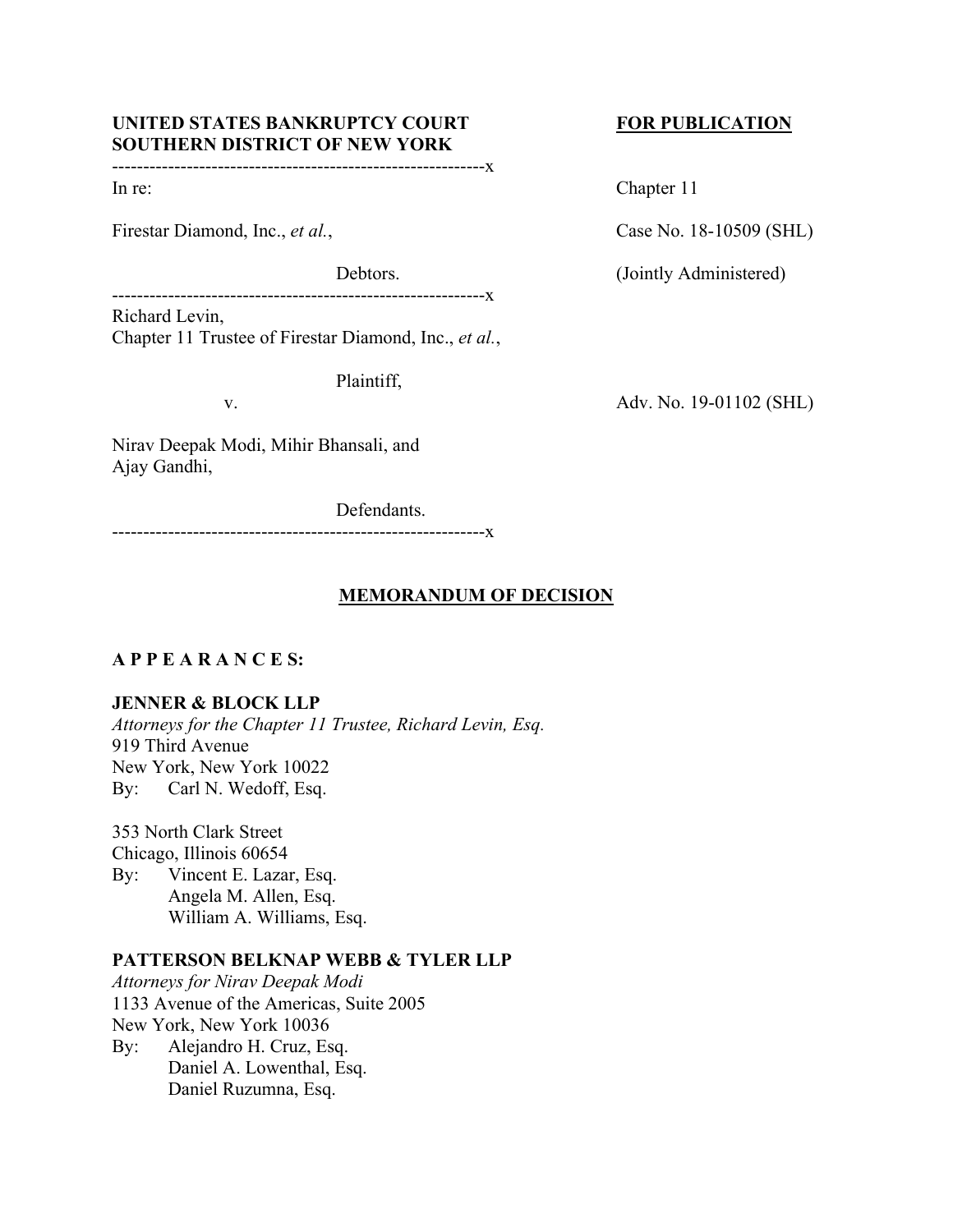# **WHITE & WILLIAMS LLP**

*Attorneys for Mihir Bhansali* 7 Times Square, Suite 2900 New York, NY 10036 By: Thomas Butler, Esq. Nicole A. Sullivan, Esq.

# **SERPE RYAN LLP**

*Attorneys for Ajay Gandhi* 1115 Broadway, 12th Fl. New York, NY 10010 By: Silvia L. Serpe, Esq.

# **SEAN H. LANE UNITED STATES BANKRUPTCY JUDGE**

Before the Court are Nirav Deepak Modi's, Mihir Bhansali's, and Ajay Gandhi's (collectively, the "Defendants") motions to dismiss the First Amended Complaint of Richard Levin, Esq., the Chapter 11 Trustee appointed in the above-captioned bankruptcy cases (the "Trustee"). *See* Motion to Dismiss First Amended Adversary Complaint (the "Gandhi Motion") [ECF No. 36]; Motion to Dismiss Adversary Proceeding (the "Bhansali Motion") [ECF No. 38]; Motion to Dismiss Adversary Proceeding (the "Modi Motion") [ECF No. 42]. In their motions, Defendants seek, among other things, the dismissal of various claims under the Racketeer Influenced and Corrupt Organizations Act ("RICO"). *See* Memorandum of Law of Defendant Ajay Gandhi at 15 [ECF No. 36] (the "Gandhi Memorandum"); Memorandum of Law of Defendant Mihir Bhansali at 28 [ECF No. 39] (the "Bhansali Memorandum"); Memorandum of Law of Defendant Nirav Deepak Modi at 18 [ECF No. 43] (the "Modi Memorandum"). Defendants present a variety of theories, including standing, failure to allege fraud with particularity, failure to adequately plead predicate acts under RICO, and statute of limitations.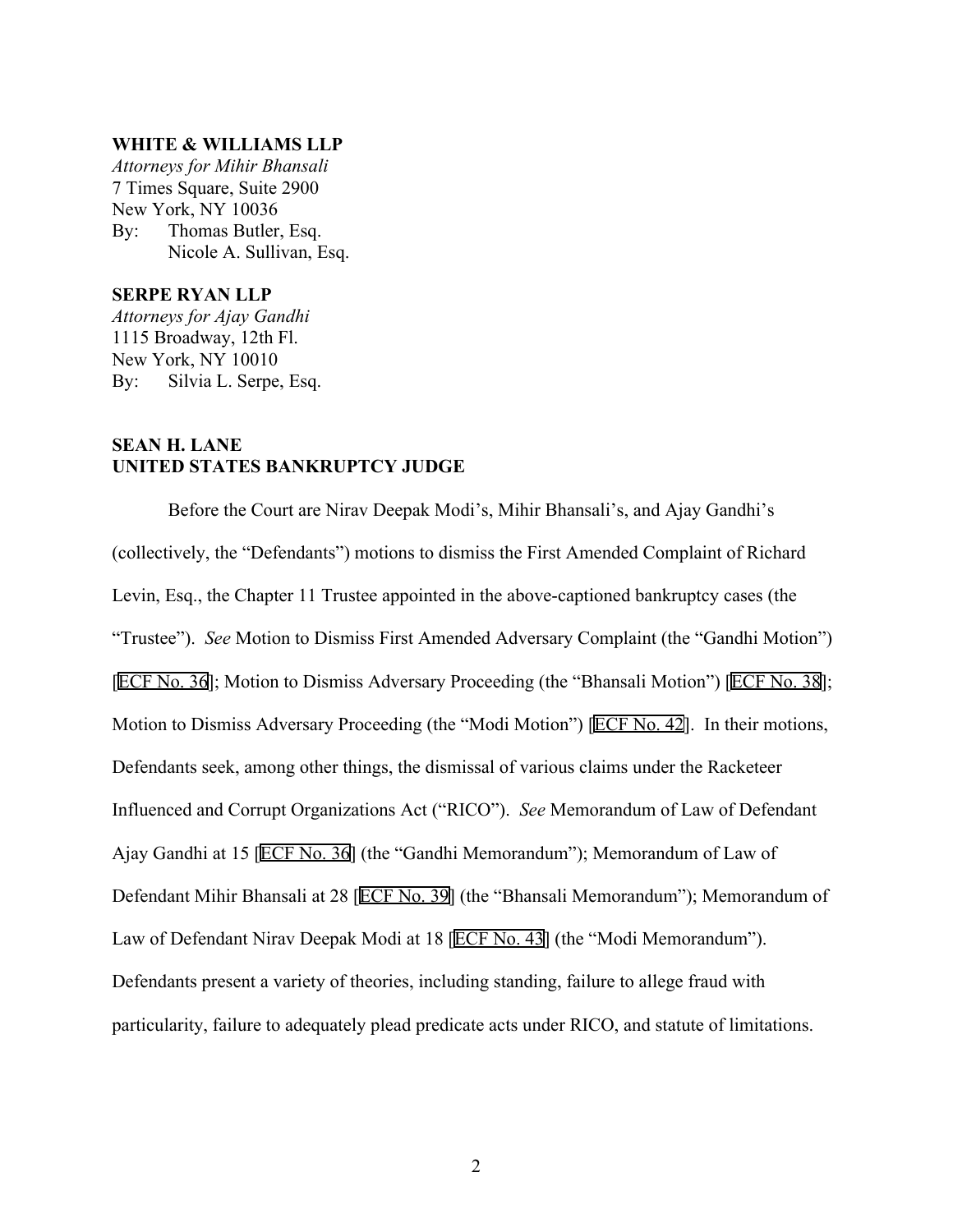Defendants also seek dismissal of the Trustee's state law claims.<sup>[1](#page-2-0)</sup> Also before the Court is Defendant Mihir Bhansali's related Motion for Rule 11 Sanctions or to Strike Certain Pleadings (the "Sanctions Motion") [ECF No. 59]. For the reasons that follow, the Court denies the motions.

#### **BACKGROUND**

In late January 2018, Punjab National Bank ("PNB") filed a complaint against Nirav Modi and several associated entities in India, alleging "the largest bank fraud in Indian history" against PNB and other banks. *See In re Firestar Diamond, Inc.*, 615 B.R. 161, 162–64 (Bankr. S.D.N.Y. 2020); Report of John J. Carney, Examiner at 4 [ECF No. 394, Case No. 18-10509]. Approximately one month later, three U.S. corporations indirectly owned by Nirav Modi filed for Chapter 11 protection in the Southern District of New York: Firestar Diamond, Inc. ("FDI"), Fantasy, Inc. ("FI") and A. Jaffe, Inc. ("A. Jaffe," and together with FDI and FI, the "Debtors"). *See* ECF No. 1 [Case No. 18-10509]. Amidst a tumultuous, failed sale process of the Debtors' assets and the resignation of the Debtors' Chief Executive Officer ("CEO") Mihir Bhansali, the Court ordered the appointment of the Trustee in mid-June 2018. *See* ECF No. 227 [Case No. 18-10509]. The Trustee has administered the Debtors' estates since June 2018.

In March 2019, the Trustee filed a complaint against the Defendants, *see* ECF No. 1, and an amended complaint some six months later, *see* Amended Complaint against Mihir Bhansali, Ajay Gandhi, Nirav Deepak Modi (the "First Amended Compl.") [ECF No. 28]. As is the case in a motion to dismiss, the facts of the complaint are taken as true. *See BG Litig. Recovery I, LLC v. Barrick Gold Corp.*, 180 F. Supp. 3d 316, 320 (S.D.N.Y. 2016).

<span id="page-2-0"></span><sup>1</sup> *See* Gandhi Memorandum at 6; Bhansali Memorandum at 9; Modi Memorandum at 9.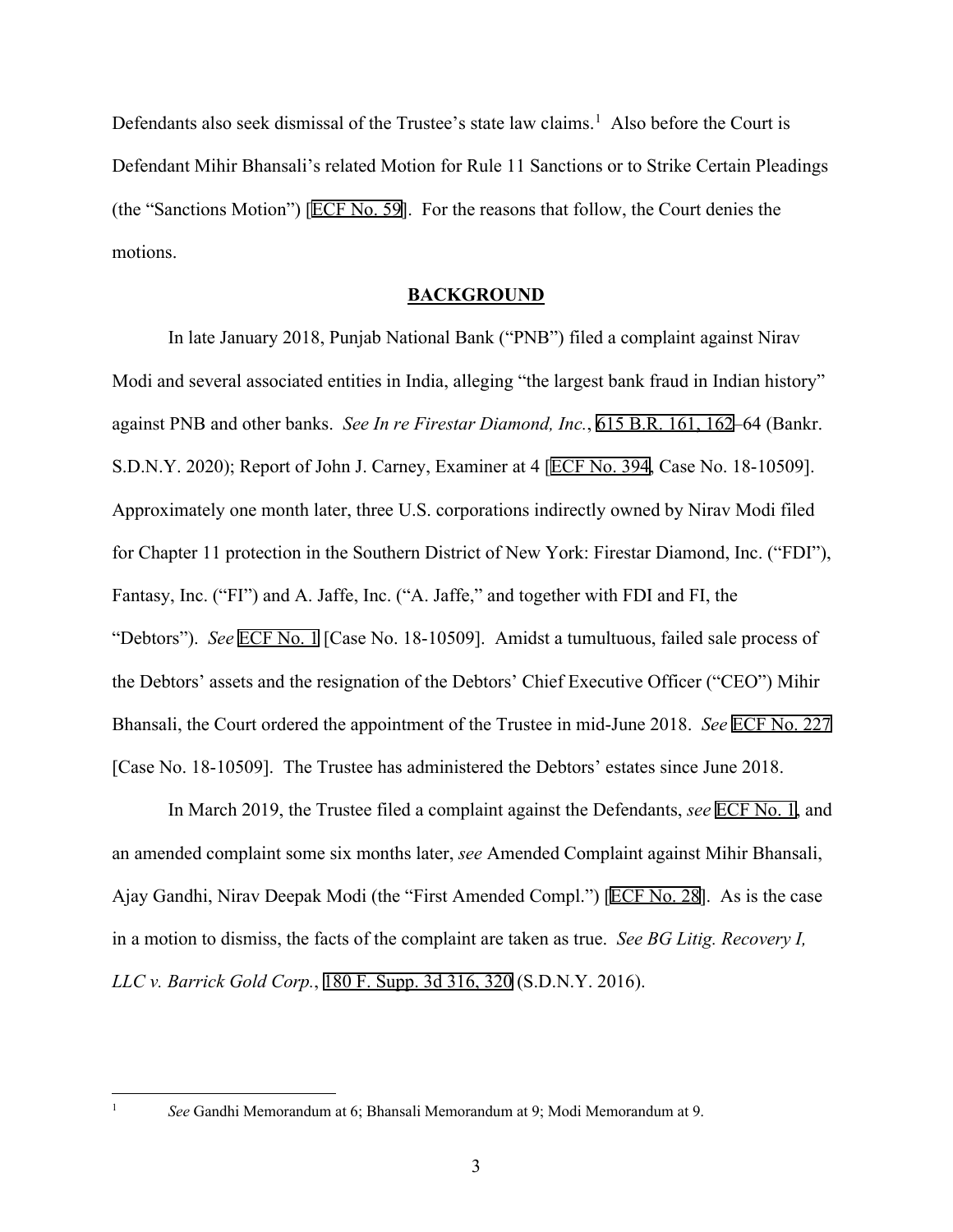While in business, the Debtors operated as wholesale diamond and bridal jewelry

businesses. *See* First Amended Compl. ¶¶ 6–8. Defendant Nirav Deepak Modi ("Modi") is the former indirect controlling majority shareholder and/or de facto director, officer, or controlling person of the Debtors; Mihir Bhansali ("Bhansali") served as the sole director and CEO of each Debtor; and Ajay Gandhi ("Gandhi") served as the Chief Financial Officer ("CFO") of each

Debtor. *Id.* ¶ 1.

Generally, the Trustee's action seeks to recover damages from harm inflicted by the

Defendants on the Debtors and their estates as a result of

the Defendants' six-year, extensive international fraud, money laundering, and embezzlement scheme that resulted in accrual of claims against the Debtors of over \$1 billion in favor of Punjab National Bank, the diversion of millions of dollars of the Debtors' assets for the benefit of the family of Nirav Modi and Mihir Bhansali, and the collapse of the Debtors and the resulting loss of value of their businesses.

*Id.* ¶ 1.

From approximately early 2011 to early 2018 (the "Relevant Period"), the Defendants orchestrated and carried out a scheme to "obtain loans, credits, or other funds under false pretenses and without collateral" from numerous banks (the "Bank Fraud"), including PNB, which is majority owned by the Indian government. *Id.* 123. The Bank Fraud involved the use of letters of undertaking ("LOUs"),<sup>[2](#page-3-0)</sup> a financial instrument unique to India designed to facilitate efficient import transactions. *Id.* ¶ 24. Modi and the co-conspirators sought to artificially inflate the import volumes of Modi's India-based companies with sham transactions so as to obtain more and more LOU funding in order to obtain even more LOU bank financing. [3](#page-3-1) *Id.* ¶¶ 26–27.

<span id="page-3-0"></span><sup>2</sup> See *In re Firestar Diamond, Inc.*, 615 B.R. 161, 163 n.2 (Bankr. S.D.N.Y. 2020) for an explanation on the mechanics of LOUs.

<span id="page-3-1"></span><sup>&</sup>lt;sup>3</sup> These India-based companies are: (1) Diamonds 'R' Us ("DRUS"); (2) Solar Export ("Solar"); and (3) Stellar Diamond ("Stellar") (collectively, the "LOU Entities"). First Amended Compl. ¶ 27.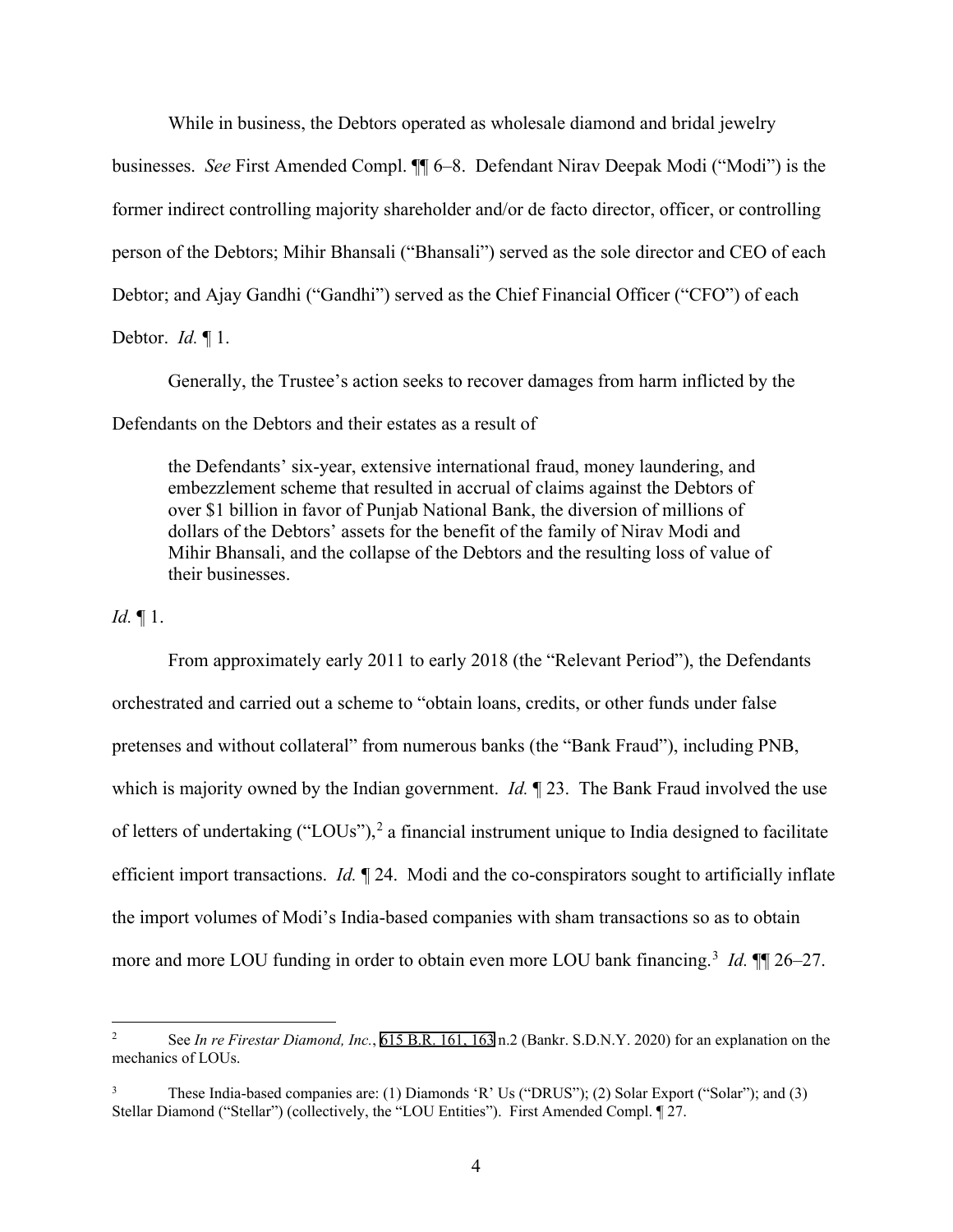To carry out this scheme, Modi and his co-conspirators used a web of shell companies known as the "Shadow Entities" based in Hong Kong and Dubai that posed as legitimate businesses to create fake import transactions and launder the proceeds.[4](#page-4-0) *See id.* ¶¶ 29–32. As the Amended Complaint explains:

Transactions involving the Shadow Entities either purported to transfer goods that did not exist, were never transferred, were transferred at prices having nothing to do with market value but instead based on whatever amounts were necessary to reconcile the Shadow Entities' and Firestar Entities'<sup>[5](#page-4-1)</sup> books and records so as to conceal other transfers made for illegitimate purposes, or were transferred in "circular transactions," in which the same goods were exported from and reimported among Modi-Controlled Entities multiple times at varying and often inflated prices to give the appearance of multiple distinct transactions for the sole purpose of artificially increasing the entities' import volume.

*Id.*  $\parallel$  35. PNB and the other defrauded banks are reported to have lost in excess of \$1 billion as a result of the Bank Fraud. *Id.* ¶ 52.

The Defendants and their co-conspirators allegedly funneled millions of dollars in funds and diamonds through the Debtors in furtherance of the Bank Fraud, "both in circular transactions with Shadow Entities and other Modi-Controlled Entities to propagate the Bank Fraud and in noncircular transactions designed to launder the proceeds of the Bank Fraud" for Modi's and Bhansali's personal benefit. *Id.* ¶ 53. The Trustee lists examples of how the Debtors directly benefited from fraudulently issued LOUs and were involved in circular transactions until

<span id="page-4-0"></span><sup>4</sup> The Shadow Entities include: Auragem Company Ltd. ("Auragem"), Brilliant Diamonds Ltd. ("Brilliant"), Eternal Diamonds Corporation Ltd. ("Eternal"), Fancy Creations Company Ltd. ("Fancy Creations"), Sino Traders 7 Ltd. ("Sino"), Sunshine Gems Ltd. ("Sunshine"), Unique Diamond and Jewellery FZC ("Unique"), World Diamond Distribution FZE ("World Diamond"), Vista Jewelry FZE ("Vista"), Empire Gems FZE ("Empire"), Universal Fine Jewelry FZE ("Universal"), Diagems FZC ("Diagems"), Tri Color Gems FZE ("Tri Color"), Pacific Diamonds FZE ("Pacific"), Himalayan Traders FZE ("Himalayan"), and Unity Trading, FZE ("Unity") (collectively, the "Shadow Entities," together with the Firestar Entities, LOU Entities, and all other entities controlled by Nirav Modi and his family members, the "Modi-Controlled Entities"). First Amended Compl. ¶ 29. The Hong Kong-based Shadow Entities included Auragem, Brilliant, Eternal, Fancy Creations, Sino, and Sunshine. The Dubai-based Shadow Entities included Unique, World Diamond, Vista, Empire, Universal, Diagems, Tri Color, Pacific, Himalayan, and Unity. *Id.* ¶ 31.

<span id="page-4-1"></span><sup>5</sup> For the definition of "Firestar Entities," *see infra* note 6.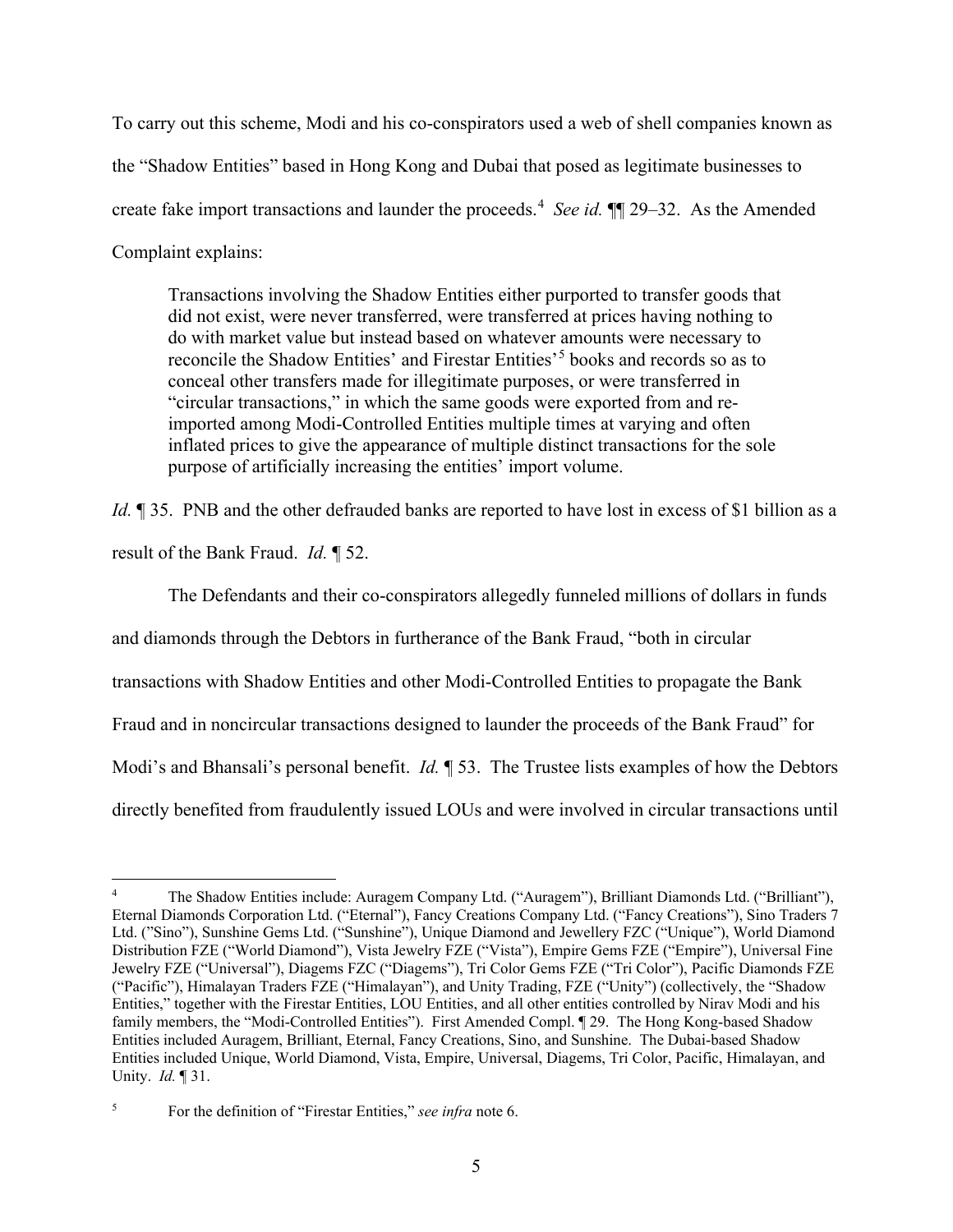early 2013, when the Debtors no longer directly participated in import and export transactions underlying LOU issuances and instead received LOU proceeds indirectly through Shadow Entities. *See id.* ¶¶ 54–55, 57. At that point, the Shadow Entities themselves acted as intermediaries between the Firestar Entities and the LOU Entities. *Id.* ¶ 56. The Debtors would also make payments directly to Shadow Entities, ostensibly for the repayment of outstanding LOUs. *Id.* ¶ 58. The Debtors' records reflect cash transfers to and from the Debtors and the Shadow Entities totaling approximately \$227 million during the Relevant Period. *Id.* ¶ 60.

Bhansali and Gandhi acted in concert with Modi with respect to the Debtors' participation in the Bank Fraud. *Id.* ¶ 61. In addition to his role as CEO of the Debtors, Bhansali served as CEO or director while Gandhi served as CFO for each entity in a group known as the "U.S. Affiliates."[6](#page-5-0) *Id.* ¶¶ 63–64. With Modi's oversight, Bhansali and Gandhi together were able to coordinate and direct fraudulent transfers "among the U.S. Entities, Shadow Entities, and other Modi-Controlled Entities involving hundreds of millions of dollars in funds and diamonds." *Id.* ¶ 63, 64. Bhansali and Gandhi each had authority to approve loose diamond transactions among the U.S. Entities and the Shadow Entities and were also signatories on each

<span id="page-5-0"></span><sup>6</sup> The U.S. Affiliates are comprised of: (1) Firestar Group, Inc. ("FGI"), a Delaware corporation and a holding company that owns approximately 95% of the equity interests in FDI; Synergies Corporation ("Synergies"), a Delaware corporation and a holding company that owns approximately 95% of the equity interests in Jaffe and 100% of the equity interests in FGI; (3) Firestar Diamond International, Inc. ("FDII"), a Delaware corporation; and (4) Nirav Modi, Inc., a Delaware corporation. The U.S. Affiliates, together with the Debtors, are the "U.S. Entities." First Amended Compl. ¶¶ 9–12.

In addition, the Debtors have foreign affiliates: (1) Nirav Modi Ltd. ("NML"), a Hong Kong company that owns 100% of the equity interests in NMI and is the principal holding company for subsidiaries operating Nirav Modi-branded boutiques around the globe; (2) Firestar Holdings Ltd. ("FHL"), a Hong Kong company that owns 100% of the equity interests in Synergies, FDII, and NML; (3) Firestar Diamond International Private Limited ("FDIPL"), an India company that operated jewelry factories in India; (4) Firestar International Limited ("FIL"), an India company that holds 100% of the equity interests in FHL and FDIPL and is the ultimate holding company of numerous other Firestar entities (collectively, including the Debtors, U.S. Affiliates, FHL, NML, FDIPL, and FIL, the "Firestar Entities"). *Id.* ¶¶ 13–16.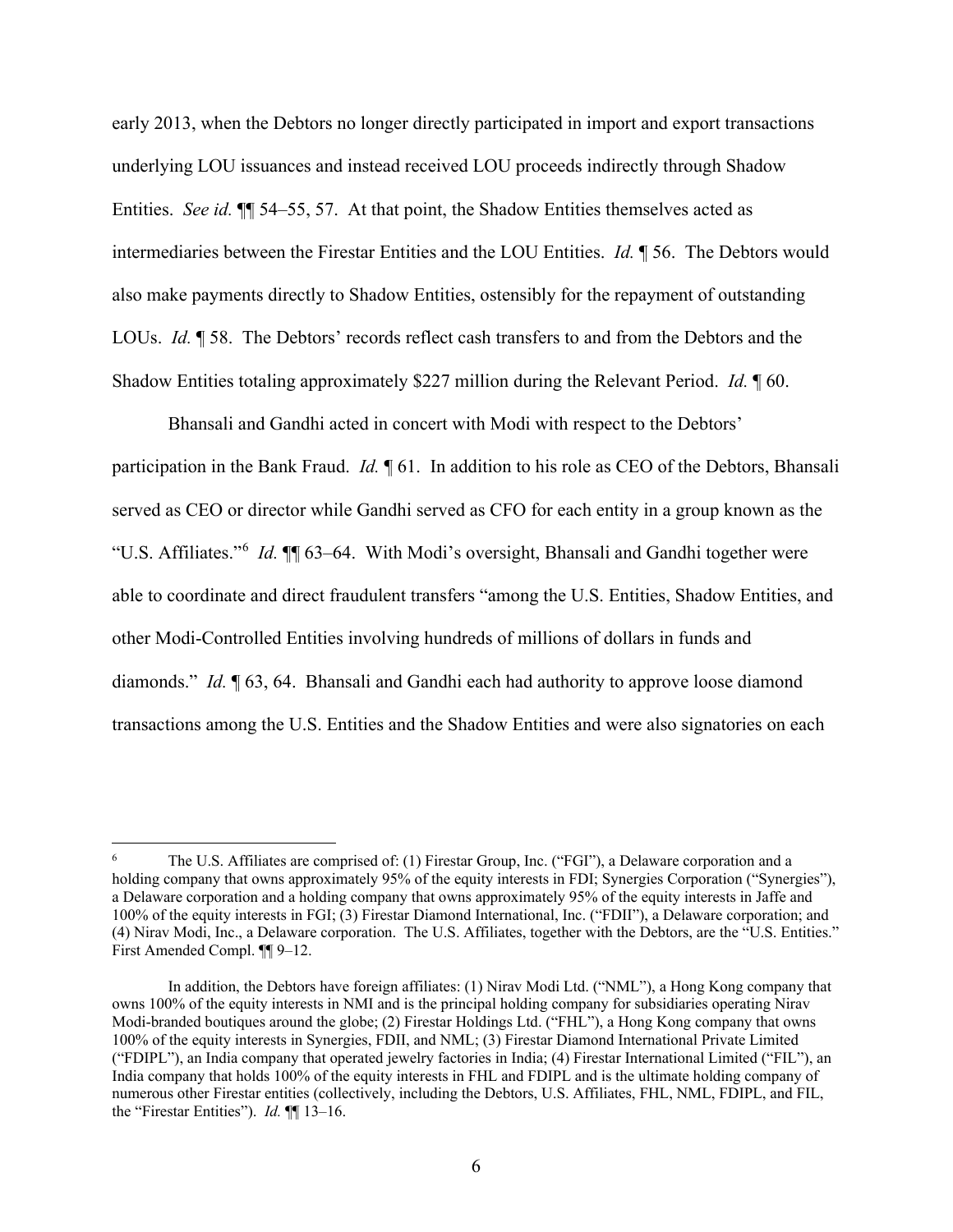of the U.S. Entities' bank accounts.<sup>[7](#page-6-0)</sup> *Id*. **[65.** While the examples listed are too numerous to discuss in detail here, the Trustee generally alleges that Defendants exercised oversight and control of the Shadow Entities and LOU Entities, exercised oversight and control over transactions between the Debtors and Shadow Entities, engaged in suspicious accounting, finance, and inventory practices, engaged in efforts to deceive or manipulate auditors and lenders, orchestrated transactions to divert assets from the Bank Fraud and the Debtors for the benefit of Modi's and Bhansali's families, and attempted to stonewall and disrupt investigations of the Bank Fraud before and after the Debtors' bankruptcy filing. *See id.* ¶¶ 68–80, 81–83, 84– 91, 92–102, 103–41, 142–172.

It is the Trustee's contention that each "Actual Fraudulent Transaction"[8](#page-6-1) gives rise to the right to avoid and recover the value of such transactions and that each Actual Fraudulent Transaction was made with actual intent to hinder, delay, or defraud the Debtors' existing or future creditors. *Id.* ¶¶ 173–74. Moreover, the Trustee alleges that

- each Actual Fraudulent Transaction was made to or for the benefit of an insider of the Debtors;
- the Defendants and their co-conspirators went to great lengths to conceal the existence and nature of the Actual Fraudulent Transactions (pre- and post-filing);
- the Defendants and their co-conspirators retained control over the proceeds of each Actual Fraudulent Transfer;
- the Debtors were insolvent at the time of each Actual Fraudulent Transaction;

<span id="page-6-0"></span>According to the Trustee, Bhansali and Gandhi "were the only persons authorized to effectuate transfers from their accounts, along with Joshua Weinman with respect to FDII and Sumay Bhansali with respect to [A.] Jaffe." First Amended Compl. ¶ 65.

<span id="page-6-1"></span>The Trustee defines "Actual Fraudulent Transaction" as a combination of "Actual Fraudulent Transfer" (defined as a "transfer of property of the Debtors derived from or subsequently transferred to a Shadow Entity or LOU Entity, directly or indirectly, or otherwise linked to or supporting the Bank Fraud, during the six-year period prior to the Petition Date") and "Actual Fraudulent Obligation" (defined as an "obligation incurred by the Debtors to a Shadow Entity or LOU Entity, or otherwise linked to or supporting the Bank Fraud, during the six-year period prior to the Petition Date"). First Amended Compl. ¶ 173(i)–(ii).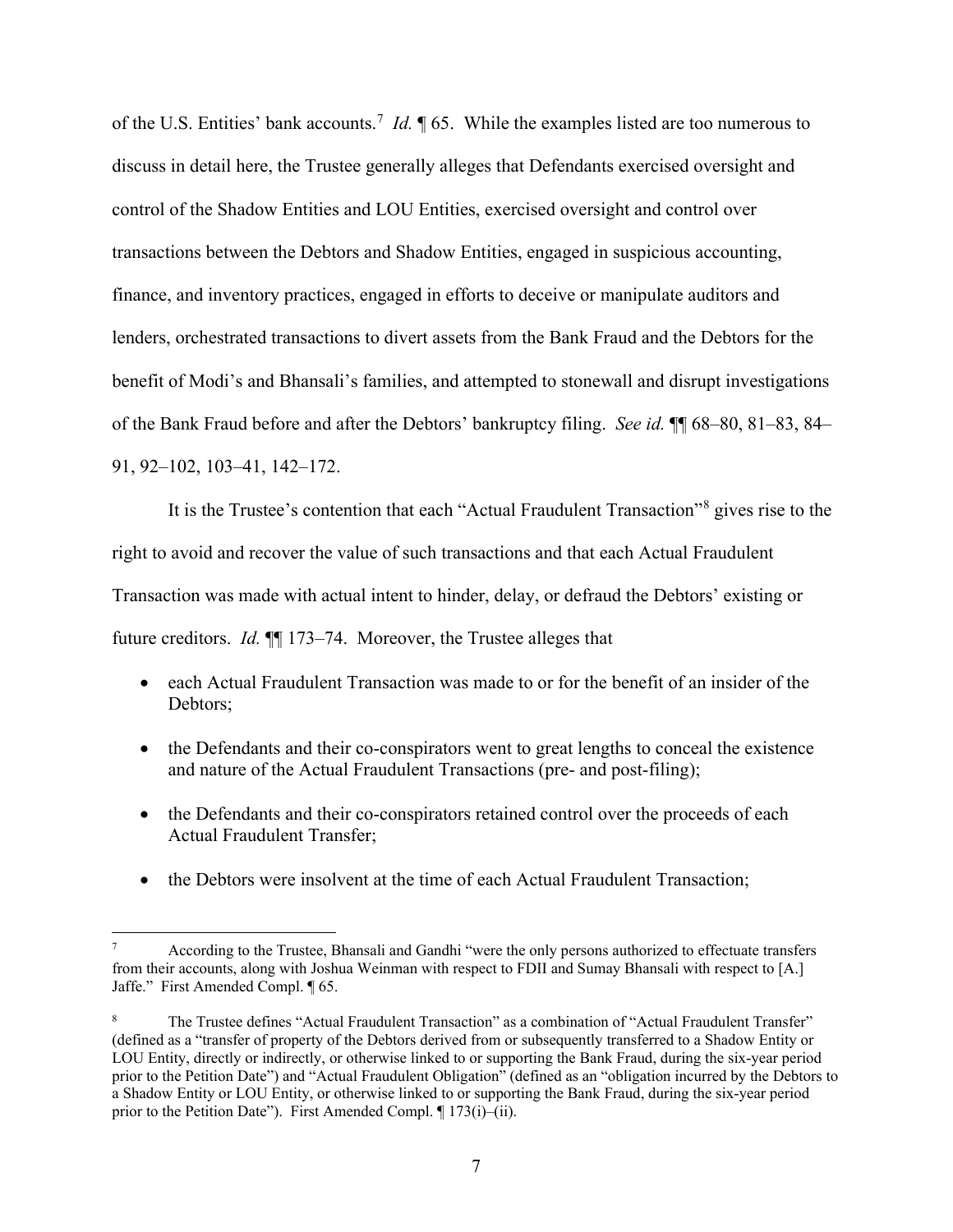- the Debtors often did not receive reasonably equivalent value (or any consideration at all) in exchange for Actual Fraudulent Transactions;
- the Actual Fraudulent Transactions were not made in the ordinary course of the Debtors' businesses and served no legitimate corporate or economic purpose;
- many of the Actual Fraudulent Transactions involved transfers to and from the Shadow Entities; and
- Modi absconded after exposure of the Bank Fraud.

*Id.* ¶ 174; *see also id.* ¶ 176 (listing examples of how the Defendants continued to orchestrate Actual Fraudulent Transfers to Modi-Controlled Entities up to the filing date of the main bankruptcy cases); *id.* ¶¶ 177–87 (listing examples of how the Defendants caused NMI and FDII to move cash and inventory overseas out of the reach of their creditors and the Debtors). The Trustee also alleges that Defendants caused the U.S. Affiliates, upon receiving Actual Fraudulent Transfers, to subsequently transfer the proceeds of such Actual Fraudulent Transfers to Shadow Entities or other Modi-Controlled Entities (the "Subsequent Transfers"). *See id.* ¶ 175(i)–(xv). To carry out these schemes, the Trustee alleges that Modi exercised "total ultimate control" over the Debtors and directed Bhansali's and Modi's actions, from carrying out the Bank Fraud to responding to queries from auditors. *See id.* ¶¶ 188–97.

In the Amended Complaint, the Trustee brings the following counts against the Defendants: (1) Counts One, Two, and Three allege a breach of fiduciary duty against each defendant, s*ee id.* ¶¶ 198–211, and Count Four alleges that Modi aided and abetted Bhansali's and Gandhi's breach of fiduciary duty as an alternative to Count One, *see id.* ¶¶ 212–17; (2) Counts Five, Six, and Seven allege that each defendant committed waste of the Debtors' assets, *see id.* ¶¶ 218–32; and (3) Count Eight alleges each defendant violated RICO, *see id.* ¶¶ 233– 313. The Trustee alleges the Defendants engaged in a RICO enterprise, *see id.* ¶¶ 238–46, and committed the following predicate acts contributing to the RICO enterprise: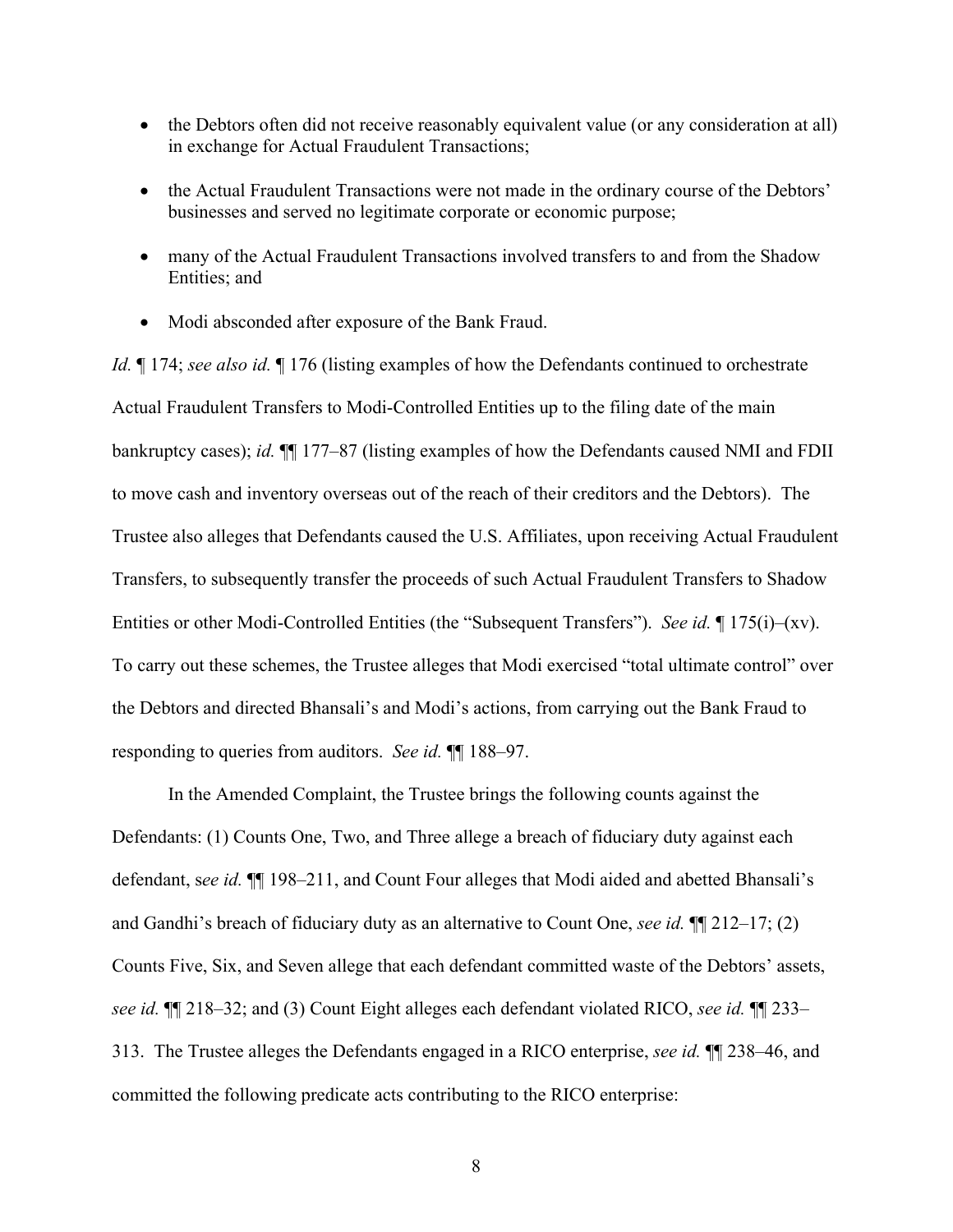- (i) Mail and Wire Fraud, violations of 18 U.S.C. § 1341, 1343, *see id.* ¶¶ 248–253;
- (ii) National Stolen Property Act, violations of 18 U.S.C. §§ 2314, 2315, *see id.* ¶¶ 254–259;
- (iii) Money Laundering, violations of 18 U.S.C. §§ 1956, 1957, *see id.* ¶¶ 260–276;
- (iv) Obstruction of Justice, violations of 18 U.S.C. §§ 1503, 1512, *see id.* ¶¶ 277–289; and
- (v) Bankruptcy Fraud, violations of 18 U.S.C. § 152, *see id.* ¶¶ 290–296.

The Trustee contends that the racketeering conduct continued throughout the Relevant Period, that the RICO pattern and predicate acts caused injury to the Debtors, and that the Debtors are entitled to recover treble damages, *see id.* ¶¶ 297–306. Count Nine alleges that each defendant engaged in a RICO conspiracy in violation of 18 U.S.C. § 1962(d). *See id.* ¶¶ 307–13.

For each of the three groups of counts, the Trustee requests that the Court hold the Defendants jointly and severally liable for no less than \$15,000,000 for injuries suffered by the Debtors pursuant to the Defendants' acts. *See id.* at Wherefore Cl. (a)–(c).

#### **DISCUSSION**

## **I. Legal Standards**

#### **1. Rule 12(b)(6)**

To survive a motion to dismiss under Rule 12(b)(6), a complaint must contain sufficient facts to "state a claim to relief that is plausible on its face." *Ashcroft v. Iqbal,* 556 US 662, 678 (2009). A claim has facial plausibility when the court may reasonably infer that the defendant is liable for the misconduct alleged. *See Iqbal*, 556 US at 678; *see also Bell Atlantic Corp. v. Twombly,* 550 U.S. 544, 556 (2007). A pleading offering only "labels and conclusions" or "a formulaic recitation of the elements of a cause of action," however, "will not do." *Twombly,* 550 U.S. at 555; *see Rothstein v. UBS AG,* 708 F.3d 82, 94 (2d Cir. 2013) (discrediting "legal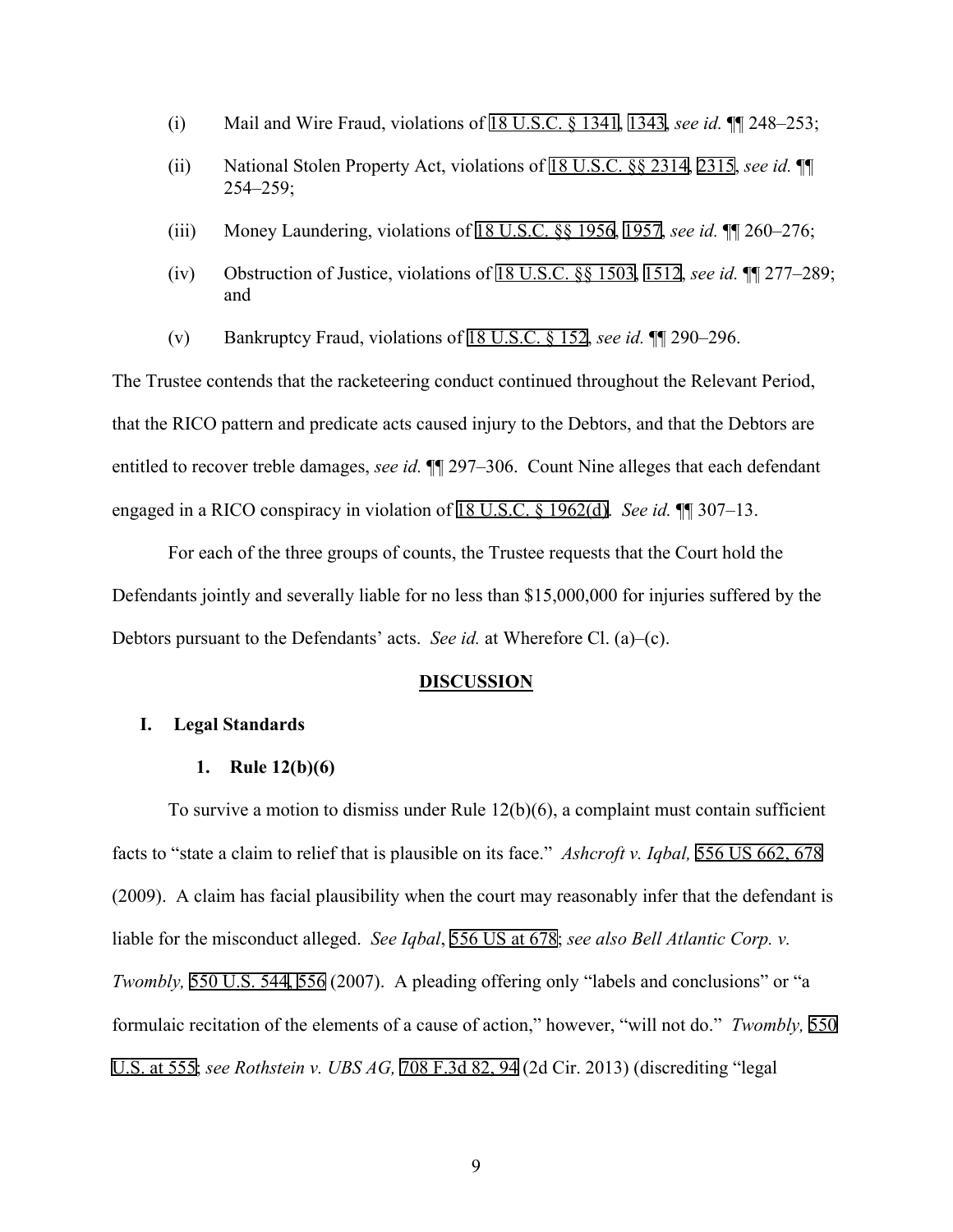conclusions couched as factual allegations"). In reviewing a motion to dismiss pursuant to Rule 12(b)(6), the court must accept as true all factual allegations in the complaint, drawing all reasonable inferences in favor of the plaintiff. *See BG Litig. Recovery I, LLC v. Barrick Gold Corp.*, 180 F. Supp. 3d 316, 320 (S.D.N.Y. 2016). In sum, the court must determine whether the "well-pleaded factual allegations," assumed to be true, "plausibly give rise to an entitlement to relief." *Iqbal,* 556 U.S. at 679.

A Rule 12(b)(6) motion is addressed to the face of the pleading. *Goldman v. Belden,* 754 F.2d 1059, 1065–66 (2d Cir. 1985). Pursuant to Federal Rule of Civil Procedure 10(c), the pleading is deemed to include any document attached to it as an exhibit or any document incorporated in it by reference. *Id.*; *see also Cortec Indus., Inc. v. Sum Holding, L.P.,* 949 F.2d 42, 47 (2d Cir. 1991).

## **2. RICO and Rule 9(b)**

To adequately allege a civil cause of action under RICO, a plaintiff must allege that "a person engaged in '(1) conduct (2) of an enterprise (3) through a pattern (4) of racketeering activity.'" *Cruz v. FXDirectDealer, LLC*, 720 F.3d 115, 120 (2d Cir. 2013) (quoting *DeFalco v. Bernas*, 244 F.3d 286, 306 (2d Cir. 2001)).

Rule 9(b) of the Federal Rules of Civil Procedure requires that "[i]n alleging fraud or mistake, a party must state with particularity the circumstances constituting fraud or mistake." Fed. R. Civ. P. 9(b). Rule 9(b) "seeks to provide a defendant with sufficient and fair notice of the plaintiff's claim in order to enable that defendant to defend him or herself, protect a defendant's reputation from the harm that can flow from unfounded accusations of fraud, and reduce the number of strike suits." *Securities Inv'r Protec. Corp. v. Stratton Oakmont, Inc.*, 234 B.R. 293, 309 (Bankr. S.D.N.Y. 1999) (citing *Campaniello Imports, Ltd. v. Saporiti Italia,* 117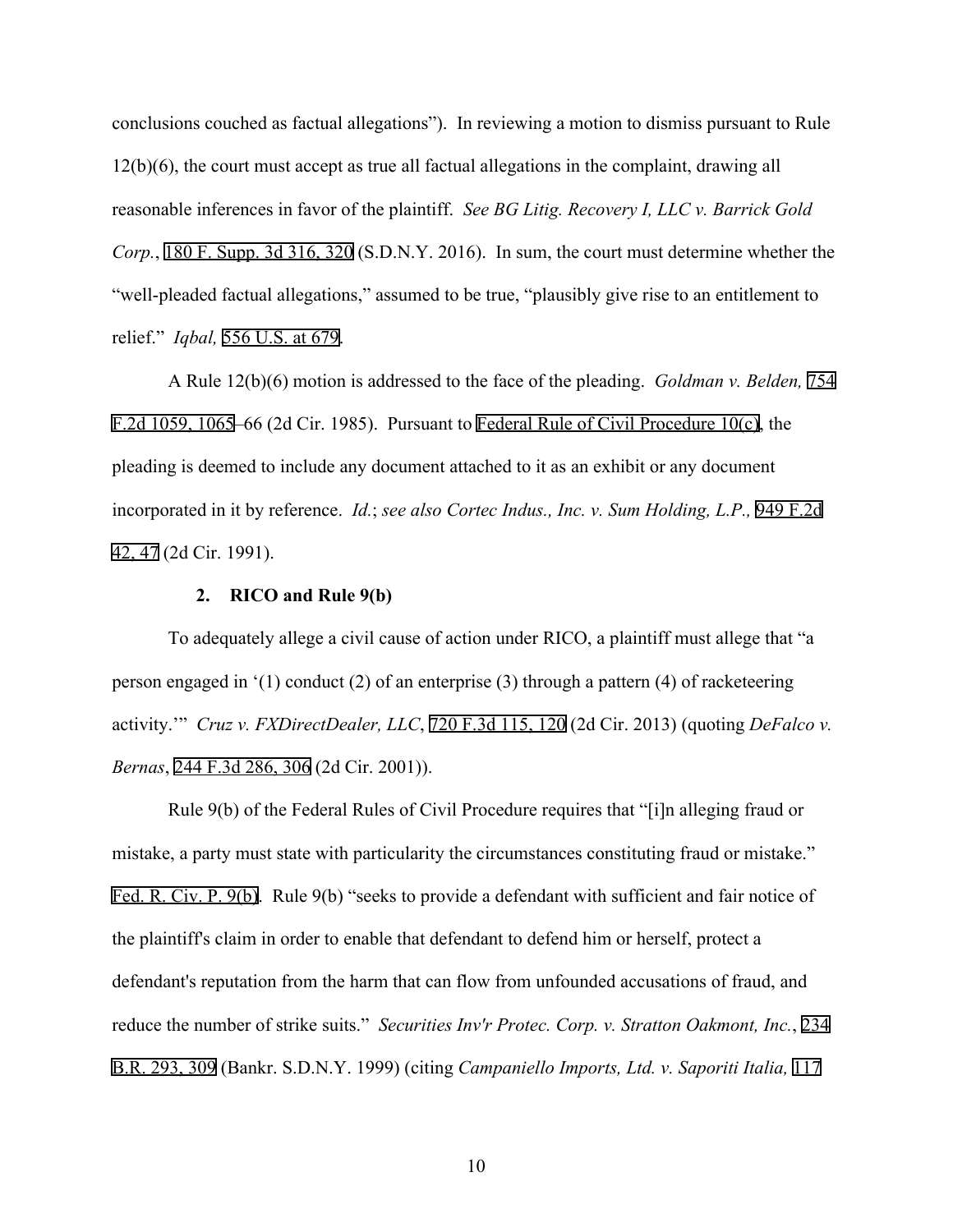F.3d 655, 663 (2d Cir. 1997); *O'Brien v. National Property Analysts Partners,* 936 F.2d 674, 676 (2d Cir. 1991)). Thus, "the complaint must: (1) specify the statements that the plaintiff contends were fraudulent, (2) identify the speaker, (3) state where and when the statements were made, and (4) explain why the statements were fraudulent." *Lerner v. Fleet Bank, N.A.*, 459 F.3d 273, 290 (2d Cir. 2006). That said, the rule "does not require factual pleadings that demonstrate the probability of wrongdoing." *Loreley Financing (Jersey) No. 3 Ltd. v. Wells Fargo Securities, LLC*, 797 F.3d 160, 174 (2d Cir. 2015) (alteration omitted) (quoting *Iqbal*, 556 U.S. at 678). "At the pleadings stage, the alleged fraud need only be plausible based on the complaint; it need not be more likely than other possibilities." *Id.* (citing *Twombly*, 550 U.S. at 556 ("[A] well-pleaded complaint may proceed even if it strikes a savvy judge that actual proof of those facts is improbable, and that a recovery is very remote and unlikely.") (citation and internal quotation marks omitted)); *cf. Cohen v. S.A.C. Trading Corp.*, 711 F.3d 353, 360 (2d Cir. 2013) ("*Iqbal* . . . requires assertions of facts supporting a *plausible* inference of fraud—not of facts which can have no conceivable other explanation.").

Although "mental states may be pleaded generally, [a plaintiff] must nonetheless allege facts that give rise to a strong inference of fraudulent intent." *Loreley Financing*, 797 F.3d at 171 (internal quotation marks omitted); *see* Fed. R. Civ. P. 9(b); Fed. R. Bankr. P. 7009 ("[M]alice, intent, knowledge, and other conditions of a person's mind may be alleged generally."). "An inference is strong if it is cogent and at least as compelling as any opposing inference one could draw from the facts alleged." *Loreley Financing*, 797 F.3d at 176–77 (internal quotation marks omitted). Such an inference "may be established either (a) by alleging facts to show that defendants had both motive and opportunity to commit fraud, or (b) by

11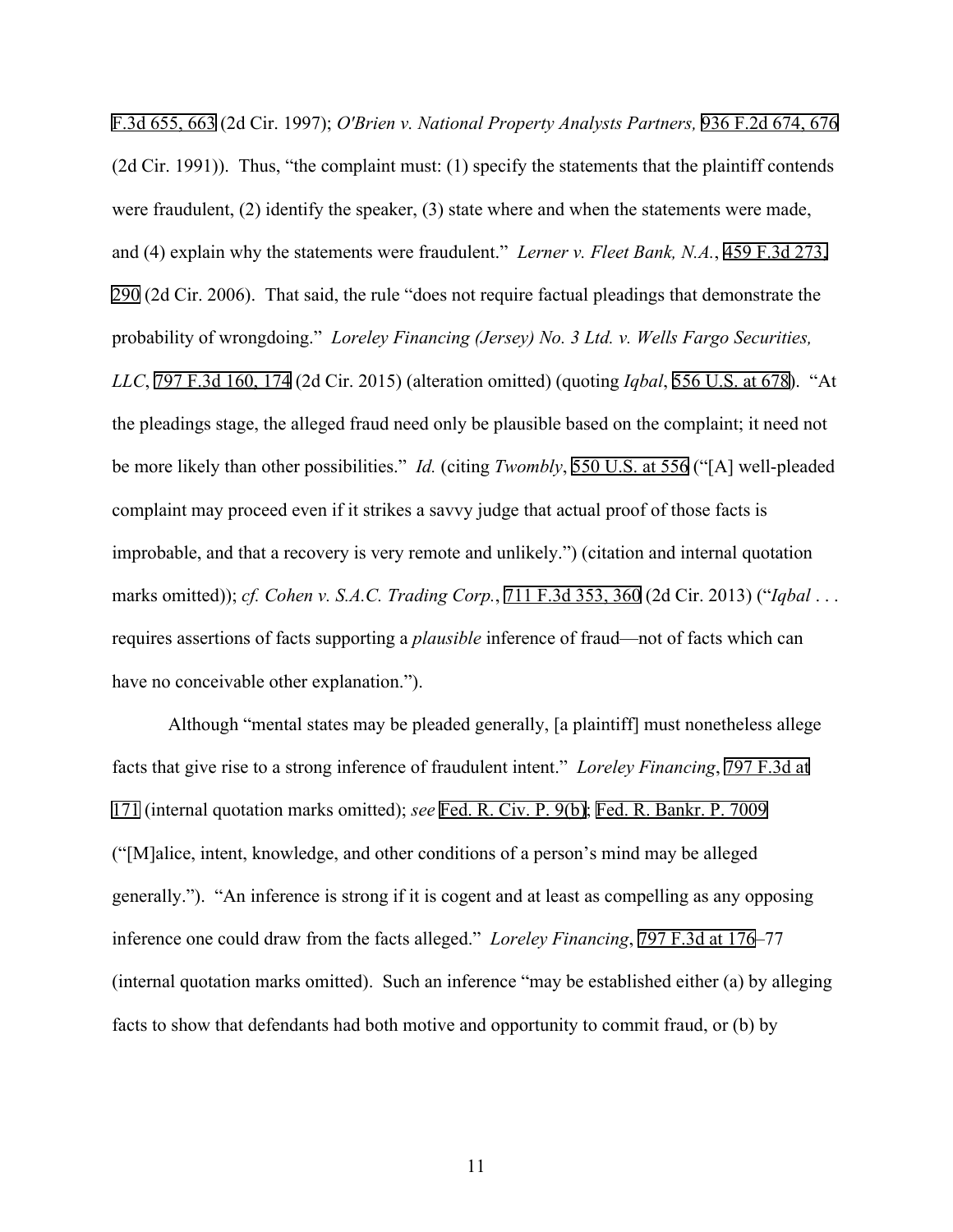alleging facts that constitute strong circumstantial evidence of conscious misbehavior or recklessness." *Lerner*, 459 F.3d at 290–91 (internal quotation marks omitted).

#### **II. The Trustee's Claims Under RICO**

Defendants move to dismiss Count 8 and Count 9 of the First Amended Complaint, in which the Trustee alleges that Defendants participated in a RICO enterprise, engaged in a pattern of racketeering activity, committed the requisite number of predicate acts, and participated in a conspiracy to commit RICO violations, all of which caused injury to the Debtors. *See* First Amended Compl.  $\P$  233–313. Defendants raise a number of distinct arguments as to these RICO counts.<sup>[9](#page-11-0)</sup>

#### **1. Standing**

First, Defendants argue that the Trustee lacks standing under RICO because the Debtors' alleged injuries were indirectly caused by Defendants' alleged RICO violations and derivative to the direct harm suffered by non-debtor PNB.<sup>[10](#page-11-1)</sup>

RICO provides a private cause of action for "[a]ny person injured in his business or property by reason of a violation of Section 1962 of this chapter." 18 U.S.C. § 1964(c). To have standing under Section 1964(c), a civil RICO plaintiff must show: (1) that his alleged harm qualifies as an injury to his business or property; and (2) that the harm was "by reason of" the RICO violation, which requires the plaintiff to establish proximate causation. *Holmes v. Sec. Investor Prot. Corp.,* 503 U.S. 258, 268 (1992); *Sedima, S.P.R.L. v. Imrex Co.,* 473 U.S. 479, 496 (1985). The Supreme Court in *Holmes* gave three reasons for the importance of the directness between the RICO predicate act and the harm. "First, the less direct an injury is, the

<span id="page-11-0"></span><sup>9</sup> *See* Gandhi Memorandum at 15; Bhansali Memorandum at 28; Modi Memorandum at 18.

<span id="page-11-1"></span><sup>10</sup> *See* Gandhi Memorandum at 17; Bhansali Memorandum at 30; Modi Memorandum at 22.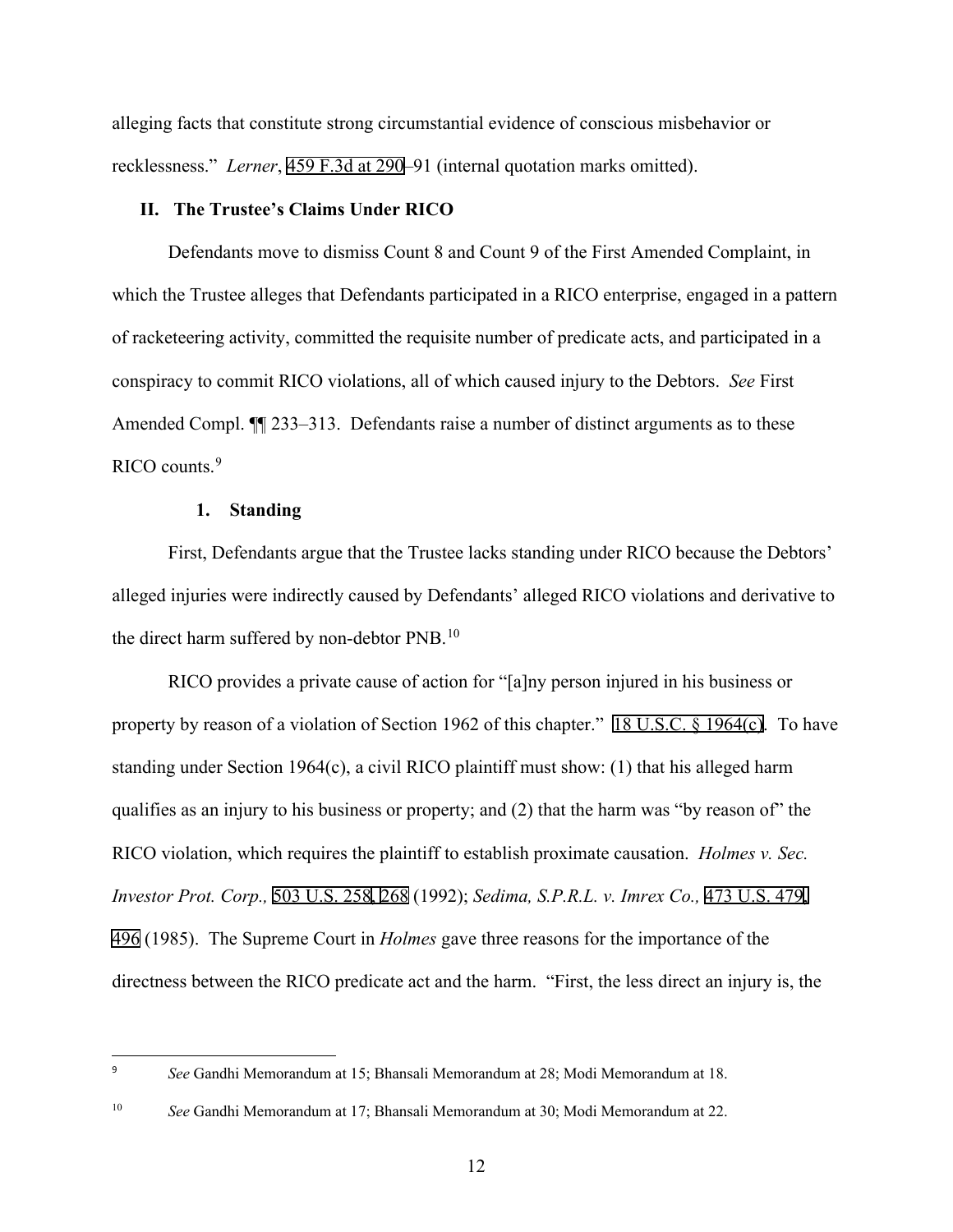more difficult it becomes to ascertain the amount of a plaintiff's damages attributable to the violation, as distinct from other, independent, factors;" "[s]econd, quite apart from problems of proving factual causation, recognizing claims of the indirectly injured would force courts to adopt complicated rules apportioning damages among plaintiffs removed at different levels of injury from the violative acts, to obviate the risk of multiple recoveries;" and "finally, the need to grapple with these problems is simply unjustified by the general interest in deterring injurious conduct, since directly injured victims can generally be counted on to vindicate the law as private attorneys general, without any of the problems attendant upon suits by plaintiffs injured more remotely." *Holmes*, 503 U.S. at 269–70 (internal citations omitted).

Since *Holmes*, the Supreme Court has offered additional guidance about RICO standing. To start, a RICO plaintiff must show the defendants' alleged RICO violations bear a direct connection to the plaintiff's asserted harms. *See Anza v. Ideal Steel Supply Corp.*, 547 U.S. 451, 461 (2006) ("When a court evaluates a RICO claim for proximate causation, the central question it must ask is whether the alleged violation led directly to the plaintiff's injuries."). But a "showing that the defendant violated [Section] 1962, the plaintiff was injured, and the defendant's violation was a 'but for' cause of plaintiff's injury'' is insufficient by itself to show that the plaintiff's injury was "by reason of" the RICO violation. *Holmes*, 503 U.S. at 265– 66. Rather, a plaintiff must show that a predicate offense "not only was a 'but for' cause of his injury, but was the proximate cause as well." *Id.* at 268, 271, 274 (a link between injury and conduct that is "too remote," "purely contingent," or "indirec<sup>[t]"</sup> is insufficient).

In *Anza,* the Supreme Court made clear that RICO's proximate cause requirement bars suits by derivative victims and those whose injuries are "purely contingent on the harm suffered by" direct victims. *Anza*, 547 U.S. at 457 (quoting *Holmes*, 503 U.S. at 271) (internal quotation

13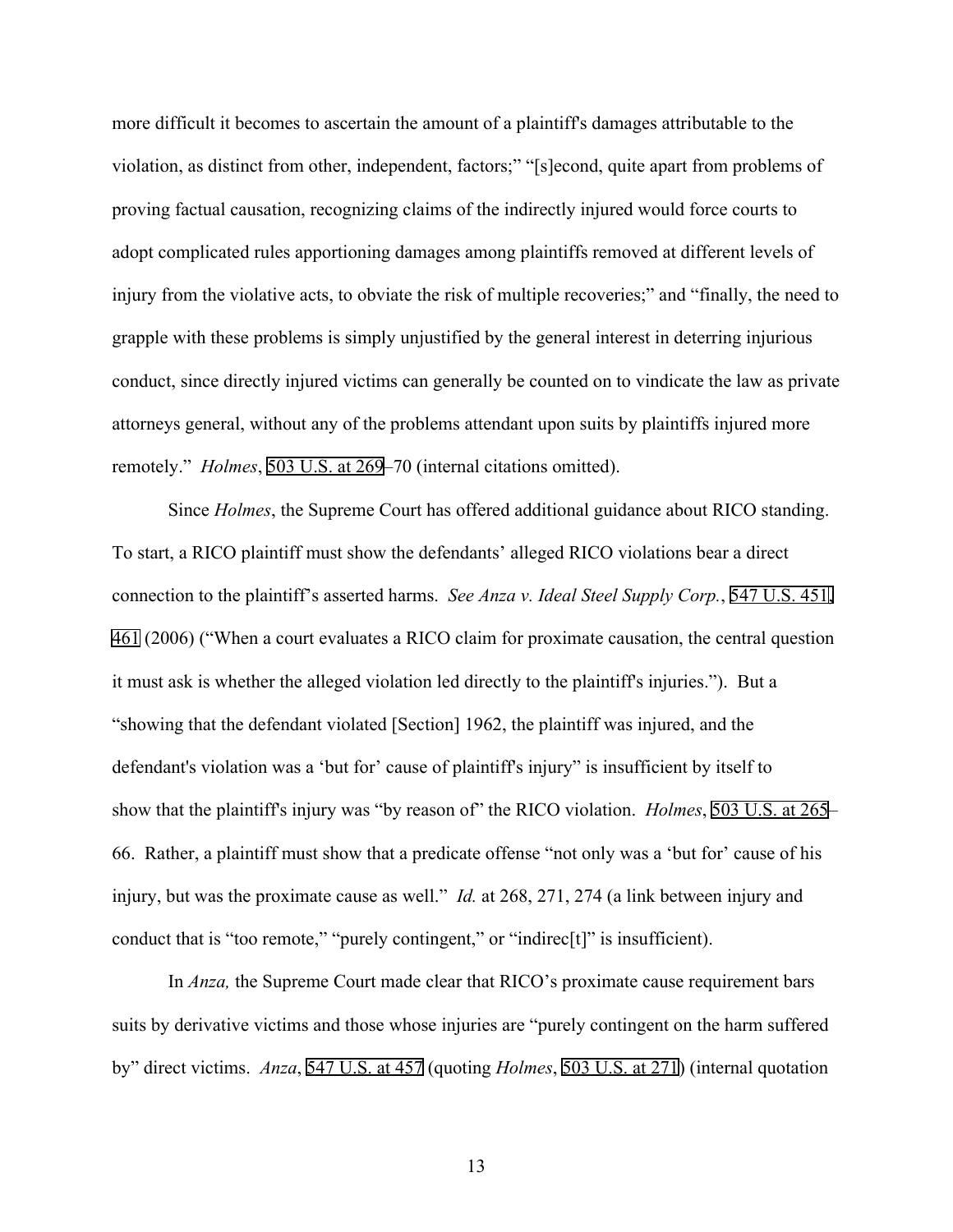marks omitted). Moreover, "the compensable injury flowing from a violation of [Section 1962(c)] 'necessarily is the harm caused by predicate acts sufficiently related to constitute a pattern, for the essence of the violation is the commission of those acts in connection with the conduct of an enterprise.'" *Id.* (quoting *Sedima,* 473 U.S. at 497). Under *Anza,* therefore, courts must scrutinize the causal link between the predicate act and the injury, identifying with precision both the nature of the violation and the cause of the injury to the plaintiff. *See id.* at 456–61. Where the predicate act is not itself the immediate cause of the plaintiff's injury, proximate cause may be lacking. *Holmes*, 503 U.S. at 269 ("[T]he less direct an injury is, the more difficult it becomes to ascertain the amount of a plaintiff's damages attributable to the violation, as distinct from other, independent, factors."). In assessing the RICO "direct relationship" requirement, the Court in *Anza* also looked to whether a better situated plaintiff would have an incentive to sue. *See Anza*, 547 U.S. at 460 (citing *Holmes*, 503 U.S. at 269–270).

Some six years after *Anza*, the Supreme Court used the same principles to deny RICO standing to the City of New York's lawsuit against a New Mexico business that sold cigarettes online to New York City residents and failed to submit customer information to the State of New York as required by Federal law. *See Hemi Group, LLC v. City of New York, N.Y.*, 559 U.S. 1, 11–12 (2010). The Court in *Hemi* found the State of New York was "better situated" than the City to seek recovery, as the State had an incentive to sue because it also charged its own tax on cigarettes at nearly double the City's rate. *Id.* (declining to extend the causal chain where the defendant's obligation was to file the customer information with the State, not the City, and where the City's harm was directly caused by the customers not paying the City's sales tax, not by the defendant).

14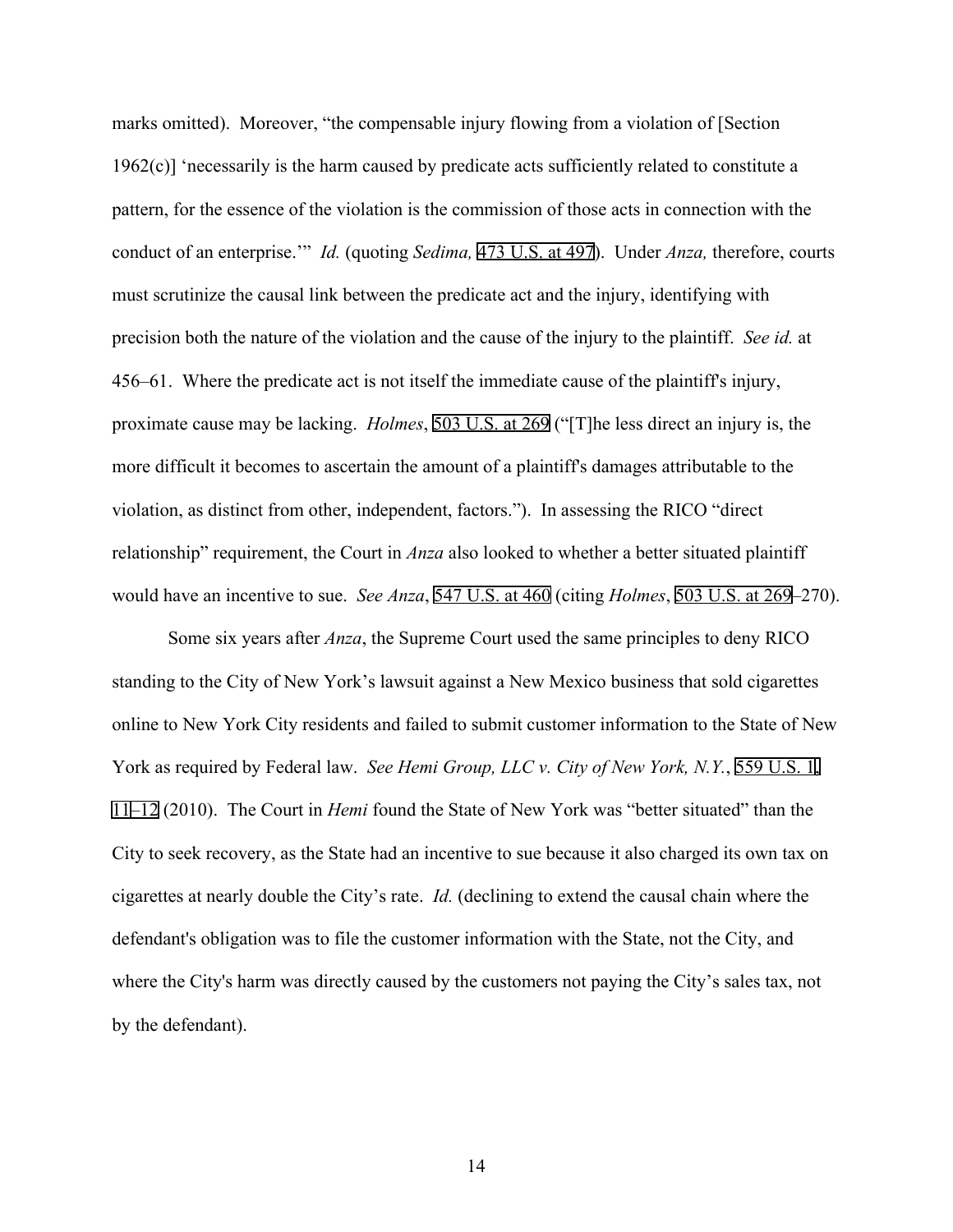Relying on *Holmes*, *Anza*, and *Hemi*, Defendants contend that the Trustee here lacks standing. They assert that the only party directly harmed by the alleged RICO violations was PNB and, thus, any harm to the Debtors was contingent on the harm to PNB.<sup>[11](#page-14-0)</sup> For example, Modi asserts that the Trustee "attempts to contrive a direct injury to the Debtors . . . by alleging that each 'operated as a legitimate business built on fruitful relationships with reputable customers' before the racketeering activity began" and were subsequently injured by the depletion of the Debtors' assets due to fraudulent transfers, administrative expenses incurred during the bankruptcy proceedings, and the impairment of their ability to sell assets. Modi Memorandum at 22. Modi further contends that "these 'injuries' flowed only indirectly, at best, from the alleged scheme to defraud PNB," and were "purely contingent on the harm suffered by PNB." *Id.* at 22–23 (internal quotations omitted). In other words, Modi argues that the depletion of assets injury, if taken as true, essentially served to support, further, and cover up the Bank Fraud, while the administrative expenses and impairment of the Debtors' ability to sell assets injuries were not caused by the predicate acts but rather by PNB's attempts to recover its losses from the Bank Fraud. *See id.* at 23–24. Additionally, Modi argues that PNB is the better situated party with an incentive to sue because (1) "[d]etermining how much of the Debtors' assets, if any, were 'depleted' as a result of the alleged RICO violations would require extensive forensic and expert analysis and resolution of factual disputes . . . to ensure the Debtors would not recover a windfall;" (2) "apportioning injury between PNB and the Debtors would require precisely the sort of 'complicated rules apportioning damages among plaintiffs removed at different levels of injury from the violative acts;" and (3) "the alleged direct victim of the fraud is not only positioned to vindicate its claim, it already has appeared in New York (in this very

<span id="page-14-0"></span><sup>11</sup> *See* Gandhi Memorandum at 17; Bhansali Memorandum at 30; Modi Memorandum at 22.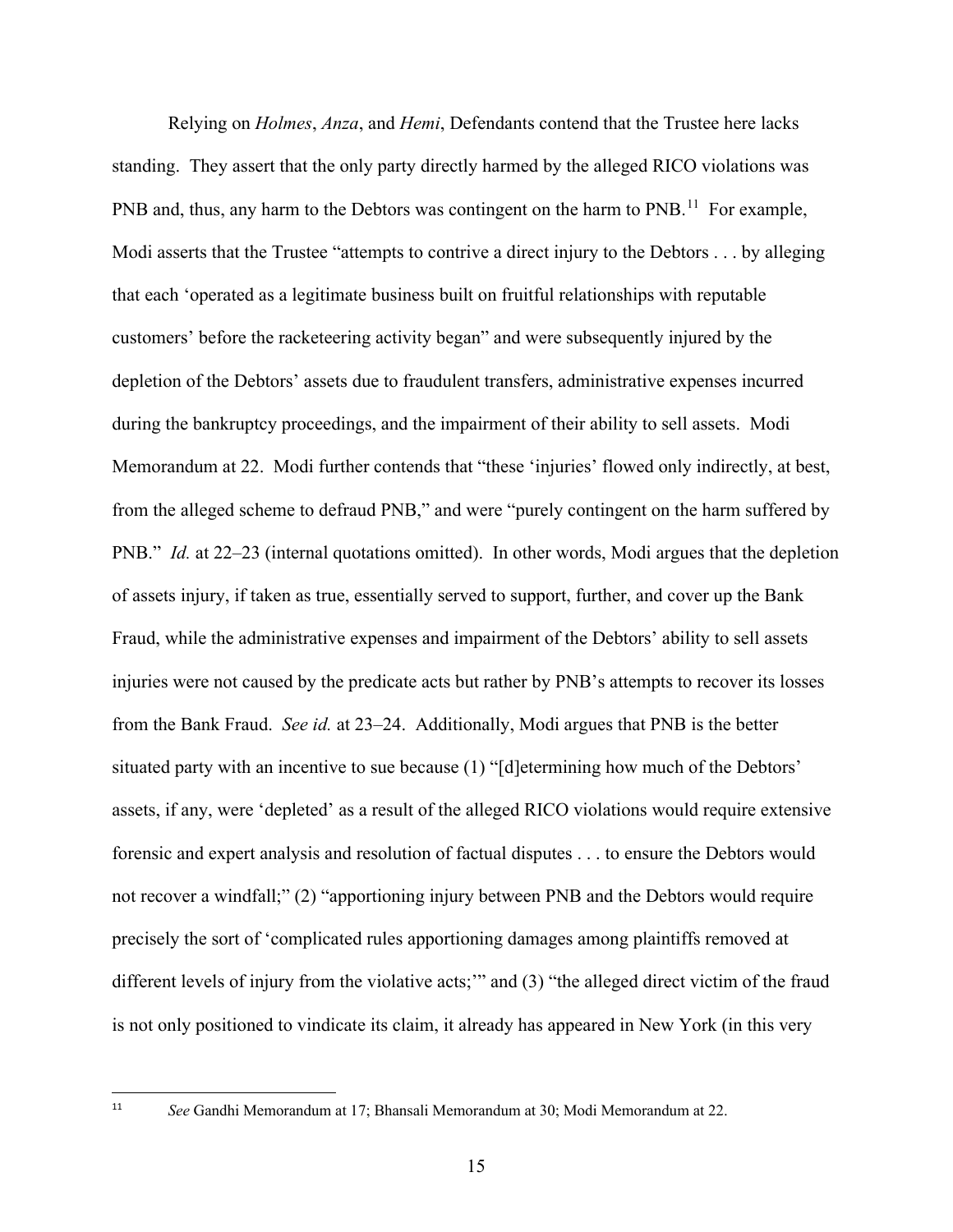proceeding) to assert RICO violations against the Debtors," which Defendants claim mirror the allegations in the Amended Complaint here. *Id.* at 25–26 (citing *Holmes*, 503 U.S. at 269–70).

Bhansali and Gandhi also cite *BCCI Holdings (Luxembourg), Societe Anonyme v. Pharaon*, 43 F. Supp. 2d 359 (S.D.N.Y. 1999) for the proposition that "courts have repeatedly refused to find standing under RICO where the harm caused to the plaintiff is the result of the exposure of the alleged racketeering activity, rather than from the predicate acts underlying the scheme itself." *Id.* at 365.

But Defendants' standing arguments ignore the full extent of the Trustee's allegations. While the Amended Complaint describes the Bank Fraud against PNB, it also alleges a direct fraud against the Debtors by the Defendants. Importantly, although the Bank Fraud is laid out in the Amended Complaint as a backdrop to understanding the specific predicate acts set forth in the Amended Complaint, the predicate acts alleged all resulted in direct injuries to the Debtors.<sup>[12](#page-15-0)</sup> Specifically, the Trustee contends that Defendants' RICO predicate acts directly (1) depleted the Debtors' tangible assets through fraudulent transfers to overseas entities, (2) caused the Debtors to expend millions of dollars in professional fees related to the Trustee's and Examiner's investigations in the bankruptcy proceedings, and (3) impaired the Debtors' ability to sell its assets. *See* Trustee's Opposition to Defendant Ajay Gandhi's Motion to Dismiss the First Amended Complaint at 21 ("Trustee's Opposition to Gandhi") [ECF No. 48]; Trustee's Opposition to Defendant Mihir Bhansali's Motion to Dismiss the First Amended Complaint at 24–25 ("Trustee's Opposition to Bhansali") [ECF No. 49]; Trustee's Opposition to Defendant

<span id="page-15-0"></span><sup>12</sup> Moreover, the facts of *BCCI* are distinguishable from the facts in the instant case. In *BCCI*, the plaintiff had previously pled guilty to the very RICO violations they were alleging against the defendant, a major shareholder in the plaintiff. *BCCI*, 43 F. Supp. 2d at 360. Here, the Trustee alleges that Defendants had complete control over the Debtors, and the Debtors have not pled guilty to, or been held liable for, the RICO violations alleged against Defendants.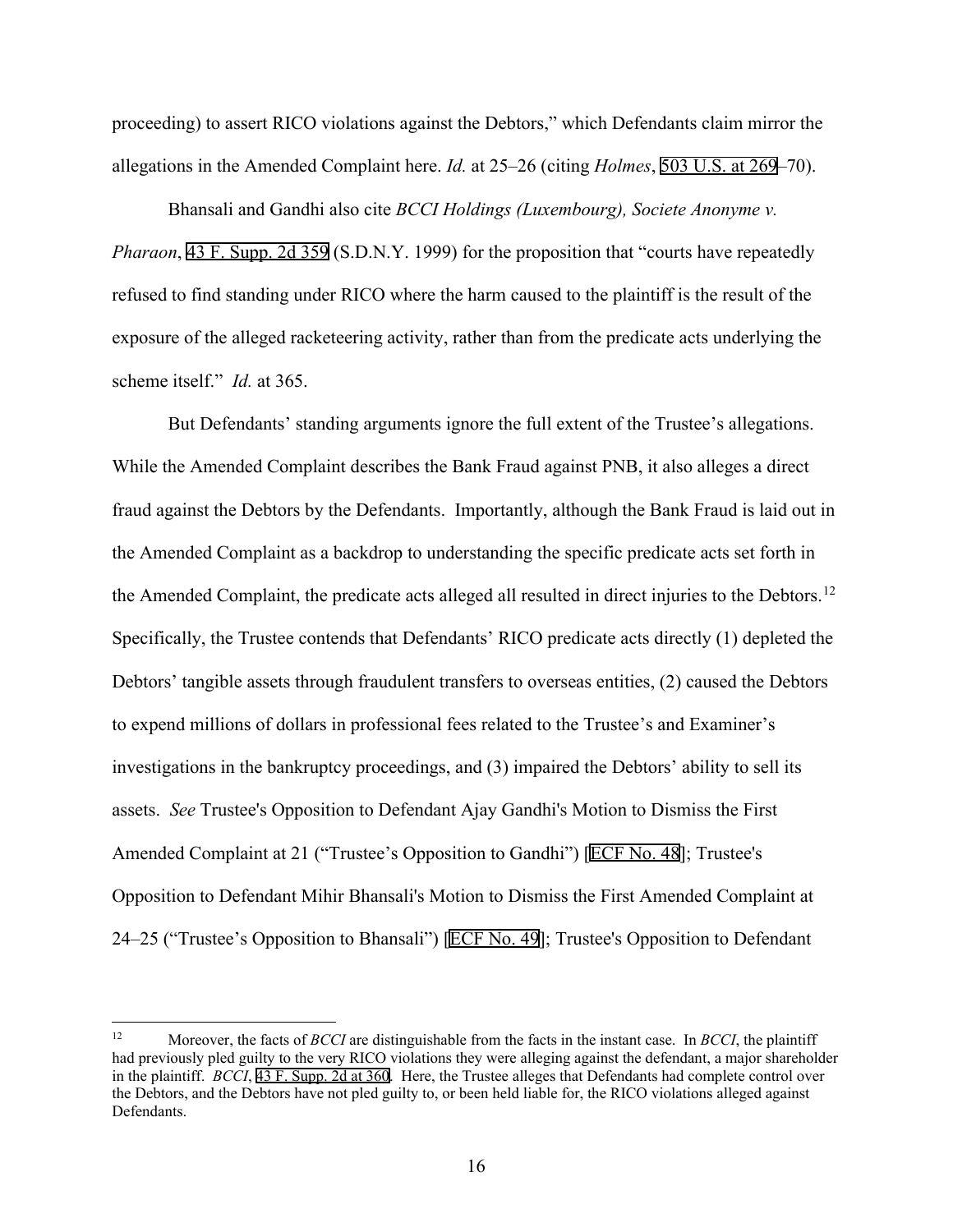Nirav Deepak Modi's Motion to Dismiss the First Amended Complaint at 22–26 ("Trustee's Opposition to Modi") [ECF No. 51]. Additionally, the Trustee alleges that each Actual Fraudulent Transaction was made "with actual intent to hinder, delay, or defraud the Debtors' existing or future creditors." First Amended Compl.  $\P$  174.<sup>[13](#page-16-0)</sup> As the Debtor has been directly injured, it is hard to imagine another party in a better position to sue on behalf of the Debtor than the Trustee. *Hemi Group*, 559 U.S. at 11–12 (holding in the RICO context that the focus is on the directness of the relationship between the conduct and the harm).<sup>14</sup>

This direct harm caused by the Actual Fraudulent Transactions extends to the Subsequent Transfers—transfers first made to the U.S. Affiliates and then subsequently transferred to overseas entities, namely Shadow Entities. *See* First Amended Compl. ¶ 175(i)–(xv). Defendants contend that these Subsequent Transfers are part of the Bank Fraud against PNB and did not injure the Debtors because the transactions depleted value from the U.S. Affiliates, not the Debtors, and are the "definition of indirect." *See* Hr. Tr. 15:18–16:5; 17:18–24, Apr. 30, 2020 [ECF No. 66]. However, "[w]hen a corporation fraudulently is caused to issue debt and stripped of its assets in a manner that obviously will leave the creditors unpaid, those creditors

<span id="page-16-0"></span><sup>13</sup> The Trustee specifically alleges the following: (i) each Actual Fraudulent Transaction was made to or for the benefit of an insider of the Debtors; (ii) the Defendants and their co-conspirators actively endeavored to conceal the existence and nature of the Actual Fraudulent Transactions, both before and after the filing of these Chapter 11 cases; (iii) the Defendants and their co-conspirators retained control over the proceeds of each Actual Fraudulent Transfer; (iv) the Debtors, in many cases, did not receive reasonably equivalent value in exchange for Actual Fraudulent Transactions or any consideration at all; (v) the Debtors were insolvent at the time each Actual Fraudulent Transaction occurred based on both the figures reflected on their balance sheet and the substantial contingent liability they incurred in the course of their involvement in the Bank Fraud; (vi) the Actual Fraudulent Transactions were not made in the ordinary course of the Debtors' businesses and served no legitimate corporate or economic purpose; (vii) many of the Actual Fraudulent Transactions involved Shadow Entities, which constitute dummies or fictitious parties; and (viii) Nirav Modi absconded after exposure of the Bank Fraud. *See* First Amended Compl. ¶¶ 174(i)–(viii).

<span id="page-16-1"></span><sup>14</sup> In their replies, Bhansali and Gandhi argue that the Trustee has "*conceded* that 'PNB and other victims of the fraudulent schemes might be able to bring their own RICO claims against Bhansali [and/or Gandhi] on the basis of the Actual Fraudulent Transfers or his other misconduct.'" Bhansali Reply at 14 (citing Trustee Opposition to Bhansali at 23 n.7); Gandhi Reply at 15 (citing Trustee Opposition to Gandhi at 23 n.7). But PNB was not the party most directly injured by the Actual Fraudulent Transactions alleged in the Amended Complaint, and it is not clear that PNB would have standing were such a lawsuit brought.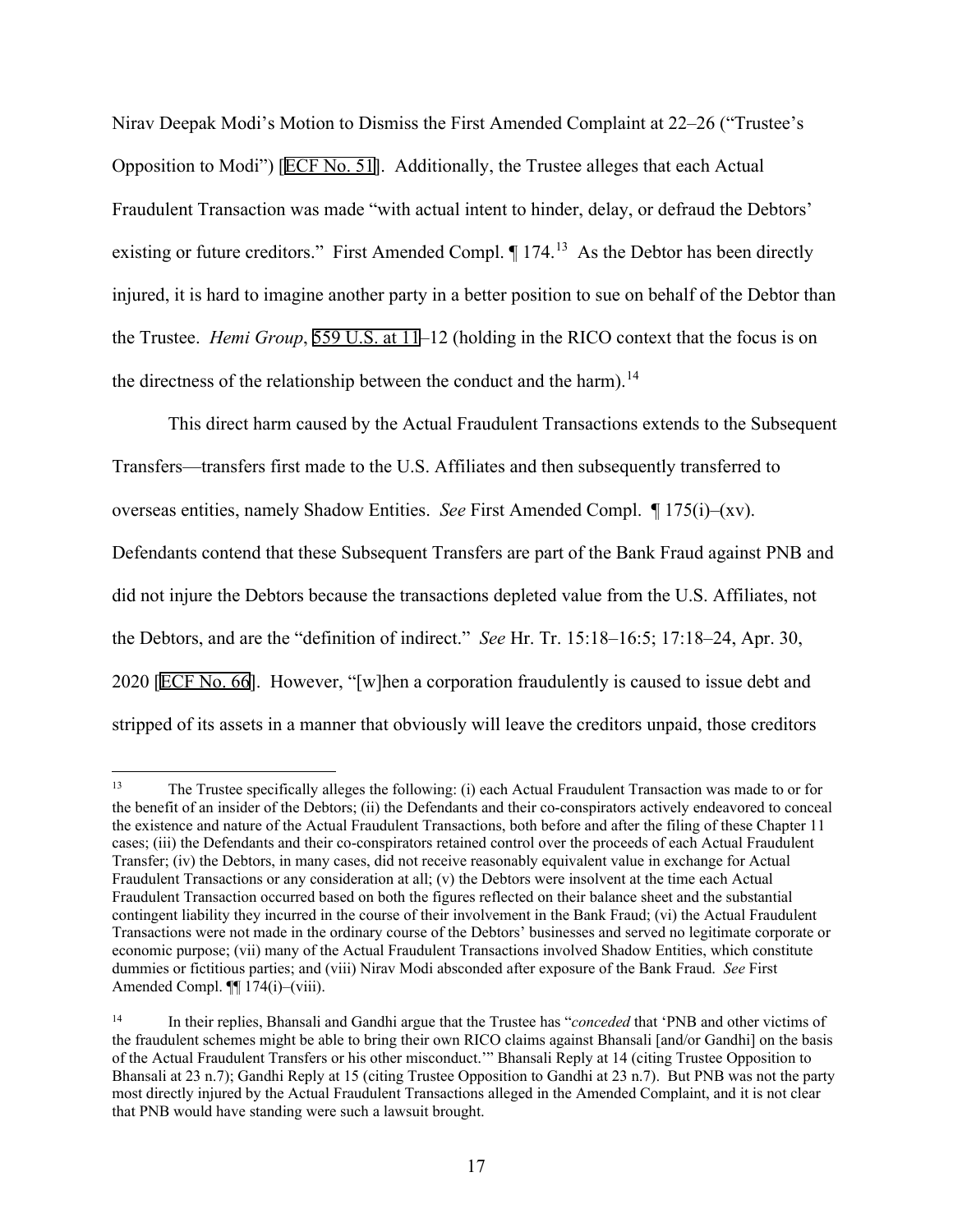have standing." *GICC Capital Corp. v. Tech. Fin. Group, Inc.*, 30 F.3d 289, 293 (2d Cir. 1994). Here, the Trustee alleges that the U.S. Affiliates were looted as a result of the RICO violations. *See* Trustee Opposition to Modi at 24. Accepting this allegation as true, the Debtors, as creditors of the U.S. Affiliates, suffered injuries that were "sufficiently direct and proximate to support a RICO claim despite the identical harm sustained by [the U.S. Affiliates]." *GICC*, 30 F.3d at 293.

At oral argument, Defendants argued that the circular transactions described in the amended complaint—the "actual fraudulent transfers . . . derived from or subsequently transferred to a shadow entity or otherwise linked to the bank fraud"—did not "actually deplet[e] actual value" from the Debtors. Hr. Tr. 15:10–22, Apr. 30, 2020. Defendants referenced the two sets of books that the Trustee alleges were used by Defendants and contended that the one "fake set of books" shows only fictitious circular transactions that do not actually deplete value from the Debtors. *Id.* at 15:23–16:3. As the Court noted at the hearing, however, this argument assumes that the Debtors had no legitimate economic business. *Id.* at 16:8–25. [15](#page-17-0) That premise is squarely at odds with the allegations in the Amended Complaint and the bankruptcy itself. *See, e.g.*, First Amended Compl. ¶¶ 85–91, 298–303; Case No. 18-10509, ECF Nos. 389, 617, 645, 647. Indeed, the Trustee has made clear that it seeks only to recover for the harm exerted directly upon the Debtors via the Actual Fraudulent Transactions and Subsequent Transfers, not the harm caused by the LOU Entities in extracting fraudulent LOUs from PNB. *See* Trustee Opposition to Modi at 1, 9–11, 22–27; Trustee Opposition to Gandhi at 20–24; Trustee Opposition to Bhansali at 24–28; Hr. Tr. 57:18–24, April 30, 2020. Accordingly, the Court finds

<span id="page-17-0"></span><sup>&</sup>lt;sup>15</sup> To the extent that it is ever necessary to parse which commingled funds are proceeds of the Bank Fraud and which are the profits of the Debtors' legitimate business transactions, *see* Hr. Tr. at 20:15–21; 21:7–22, Apr. 30, 2020, this would be a question for the factfinder at trial or at the summary judgment stage.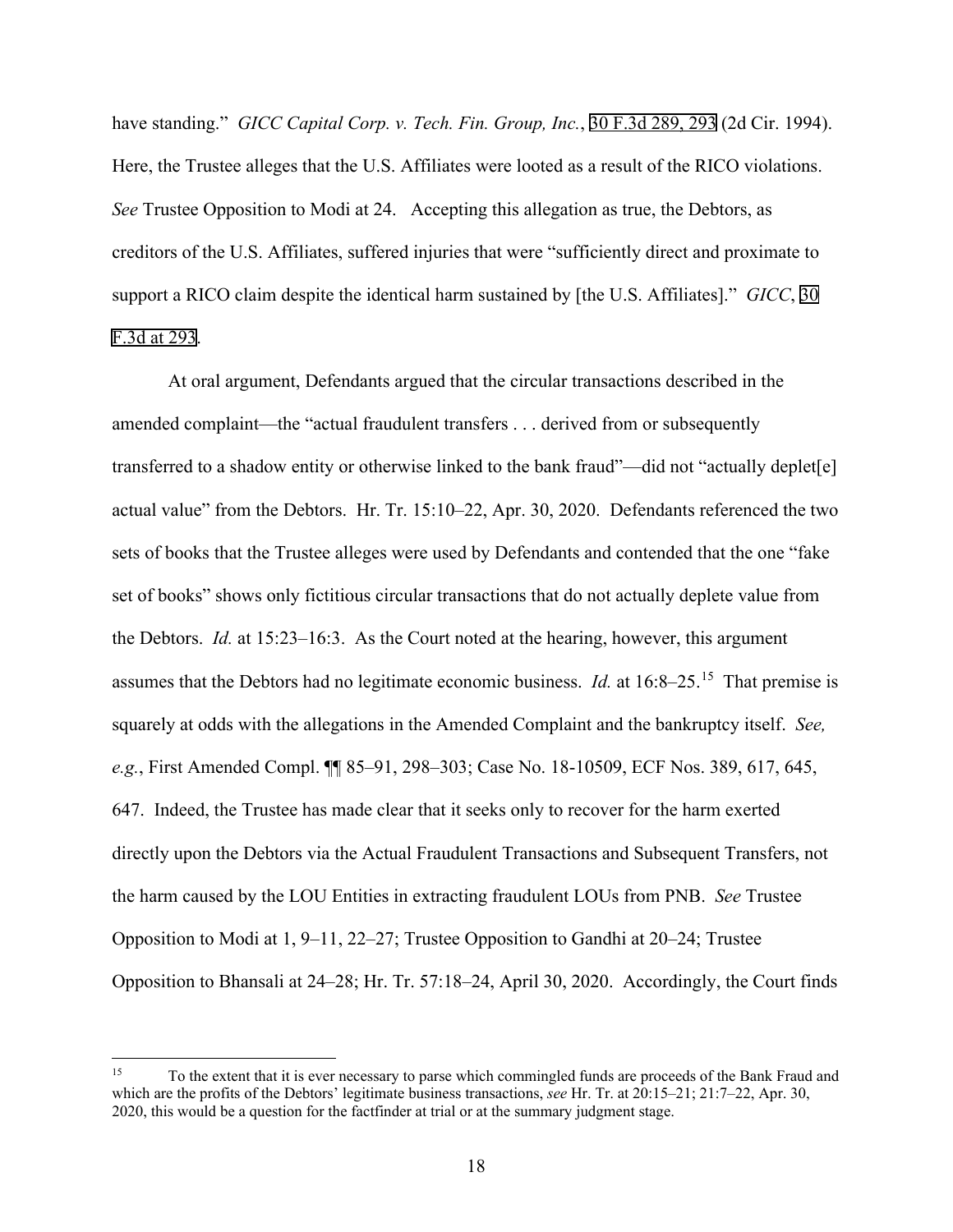that the Trustee has standing to seek recovery for injuries resulting directly from both the Actual Fraudulent Transactions and the Subsequent Transfers.

Bhansali and Gandhi also argue that only the initial "intended target" of the RICO enterprise has standing to sue.<sup>[16](#page-18-0)</sup> Modi similarly insists that it is appropriate for the Court to focus on whether the Bank Fraud was "aimed" at the Debtors or PNB.<sup>[17](#page-18-1)</sup> Bhansali and Gandhi both expressly contend that PNB was the "intended target" of the initial fraud, and the Court's inquiry must end there.[18](#page-18-2) In support of this argument, they both rely on *BCCI*, 43 F. Supp. 2d at 365 (stating that plaintiffs must be the "intended targets" of RICO violations and the alleged injury must have been the 'preconceived purpose" of the RICO activities) and *In re Am. Express Co. Shareholder Litig.*, 39 F.3d 395, 400 (2d Cir. 1994) (dismissing RICO claims by shareholders who were not the intended targets of the RICO violations)).

But the Second Circuit decision in *American Express*, upon which *BCCI* relies, does not establish "intended target" as the bright line rule that Gandhi and Bhansali suggest. In that case, shareholders of American Express attempted to recover from former directors, officers, and employees of the company for alleged RICO violations that harmed the company by hurting its reputation. *American Express*, 39 F.3d at 396–98. While the RICO defendants attempted to harm a competitor and benefit American Express, the Second Circuit found that the appellants' cause of action––reputational and eventual financial harm to American Express––were ancillary effects of the RICO violations and not proximate enough to establish a valid RICO claim. *Id.* at

<span id="page-18-0"></span><sup>16</sup> *See, e.g.*, Bhansali Memorandum at 2 ("It is black letter law that a plaintiff must allege that plaintiff itself was the intended target of the alleged pattern of racketeering activity[.]"); Gandhi Memorandum at 17 (stating that "the Trustee lacks standing" for the same reason); Hr. Tr. 44:14–15, Apr. 30, 2020 ("The caselaw requires Your Honor to ask, who was the intended target of the alleged RICO violation?").

<span id="page-18-1"></span><sup>&</sup>lt;sup>17</sup> Modi Memorandum at 23; Defendant Nirav Modi's Reply Memorandum of Law in Further Support of his Motion to Dismiss the First Amended Complaint (the "Modi Reply") at 6 n.5 [ECF No. 56].

<span id="page-18-2"></span><sup>18</sup> *See* Bhansali Memorandum at 30; Gandhi Memorandum at 17.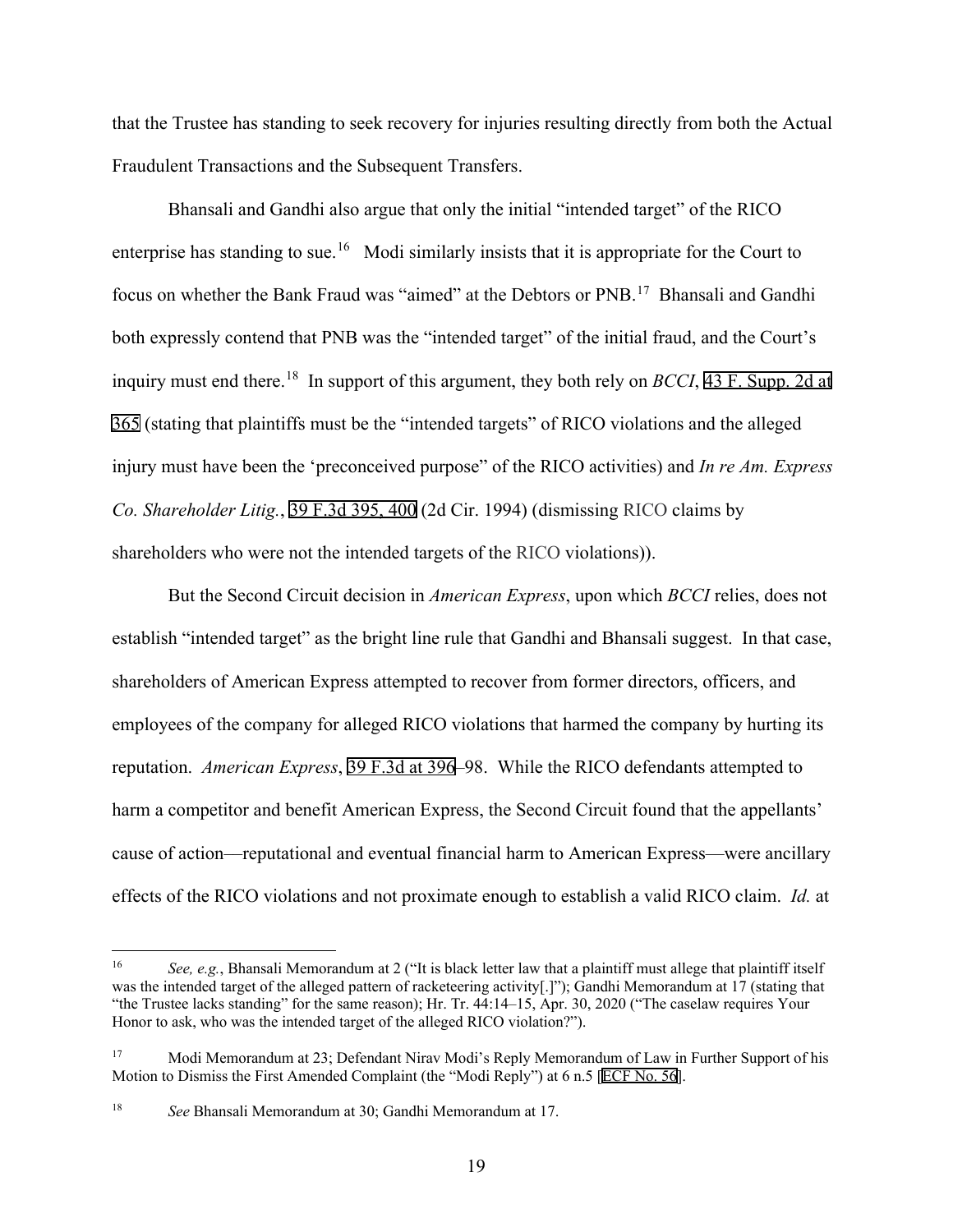400. The fact that American Express was not the "intended target" was essentially a description of the facts; it did not establish an independent hurdle for standing as Defendants suggest*. See id*. ("[T]he shareholders of American Express were not the intended targets of the RICO violations . . . the commission of the RICO violations was not what injured American Express. Rather, it was the exposure of those acts that caused the appellants' harm."). Indeed, the Second Circuit later clarified that "in *American Express* we were simply quoting these phrases ["preconceived purpose" and "specifically intended consequence"] from the plaintiffs' brief, which argued that the defendants had specifically intended the injuries. We rejected those claims on their own terms, but we did not generalize from the plaintiffs [sic] argument that RICO plaintiffs were required to demonstrate that the injury was the 'preconceived purpose.'" *Baisch v. Gallina*, 346 F.3d 366, 375 n.1 (2d Cir. 2003). [19](#page-19-0)

Defendants also attempt to move the starting line of the RICO proximate cause analysis from the alleged predicate acts to events preceding the predicate acts, namely the Bank Fraud. For example, Modi argues that the analysis should center on whether the harm was directly caused by "the asserted racketeering activity" as opposed to "any predicate act." Modi Reply at 12 n.7. In support of this proposition, Modi cites to the Second Circuit's decision in *Empire Merchants, LLC v. Reliable Churchill LLLP*, 902 F.3d 132, 142 (2d Cir. 2018). But this case does not support Modi's position. In *Empire Merchants*, the Second Circuit discussed the proximate cause standard set forth in *Holmes*, *Anza*, and *Hemi*, and stated at the outset that "a plaintiff suing under RICO must establish that the RICO offense [i.e., the predicate act] was the

<span id="page-19-0"></span><sup>19</sup> In any event, the Supreme Court's more recent decision in *Anza*—discussed above—provides the controlling standard for RICO causation. *See Hemi*, 559 U.S. at 12 ("[N]o one has asked us to revisit *Anza*."). Moreover, the Supreme Court's most recent decision on RICO standing in *Hemi* explicitly criticized the dissent's view that courts should look to whether "the harm is foreseeable; it is a consequence that [the defendant] *intended, indeed desired*; and it falls well within the set of risks that Congress sought to prevent." *Hemi*, 559 U.S. at 12 (emphasis added).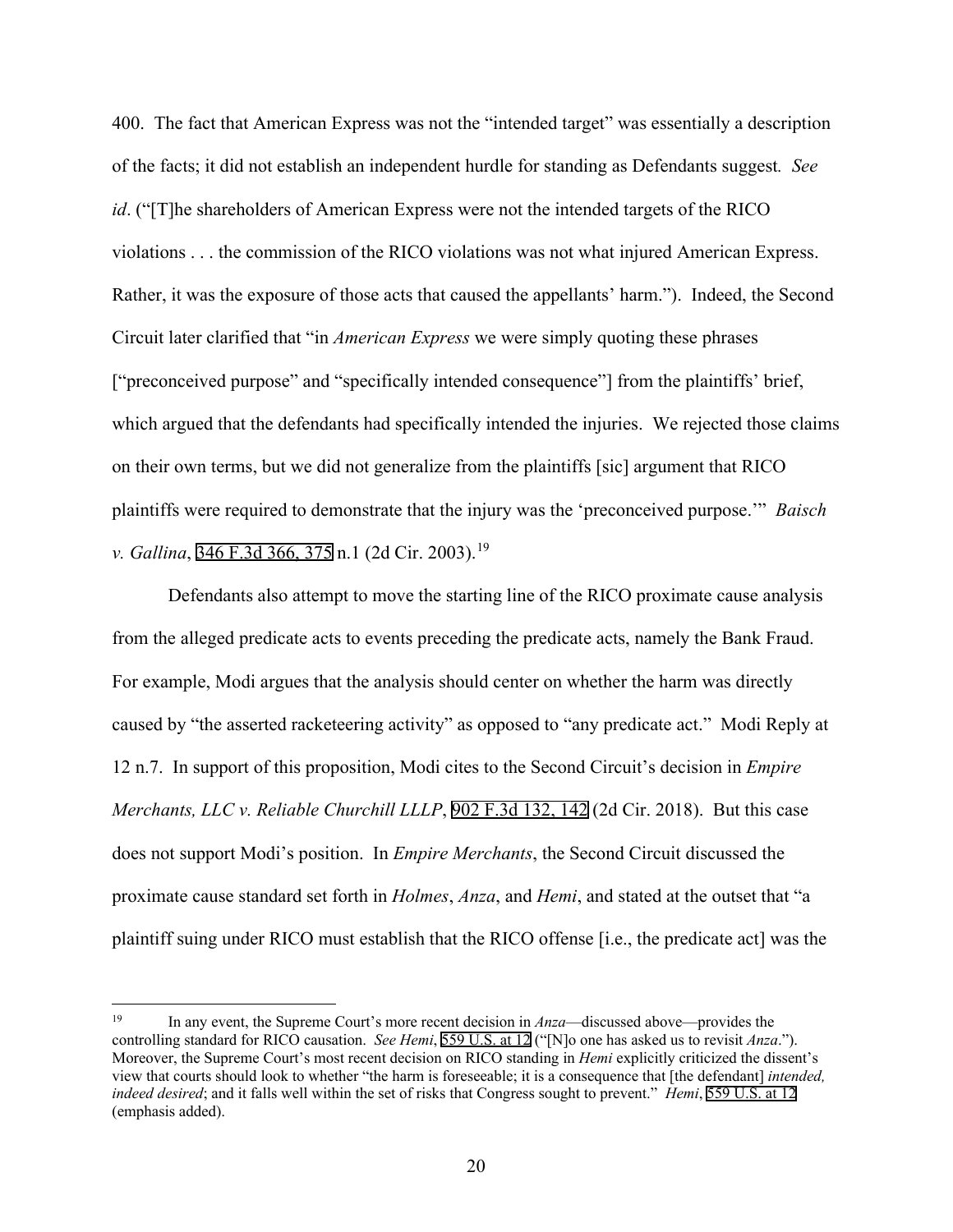"proximate cause" of the plaintiff's injuries. *Id.* at 141 (citing *Holmes*, 503 U.S. at 268). Indeed, as in *Anza*, the Court again clarified that the predicate act must *necessarily* be the proximate cause of the defendant's injury. *Id.* at 143; *Anza*, 547 U.S. at 457 (internal quotation marks omitted) ("the compensable injury flowing from a violation of [Section 1962(c)] necessarily is the harm caused by predicate acts"); *see also 4 K & D Corp. v. Concierge Auctions, LLC*, 2 F. Supp. 3d 525, 543 (S.D.N.Y. 2014) ("So long as a plaintiff has adequately pleaded a 'pattern of racketeering activity,' for purposes of damages, the plaintiff need only allege that it has suffered an injury from at least one or more of the predicate acts comprising the RICO violation.").<sup>[20](#page-20-0)</sup>

Taking the alleged predicate acts as the starting point of the analysis, causation here is relatively straightforward. As discussed above, the Trustee alleges that Defendants committed various predicate acts, all causing injury to the Debtors by depleting their assets through Actual Fraudulent Transfers and diverting the Debtors' assets to the Shadow Entities overseas; diverting the U.S. Affiliates' assets—including assets received from the Debtors through the Actual Fraudulent Transactions—to Shadow Entities, thereby impairing the Debtor's claims against the U.S. Affiliates; and causing the Debtors to spend millions of dollars in professional expenses related to the Bankruptcy proceedings. *See* Trustee's Opposition to Modi at 22–26; Trustee's Opposition to Gandhi at 20–25; Trustee's Opposition to Bhansali at 24–28. The Debtors were the party most immediately harmed by these predicate acts. Notably, at least to the extent that these predicate acts occurred after the Bank Fraud had been uncovered, PNB was not directly injured by these alleged RICO violations. *See* First Amended Compl. ¶ 176 (listing examples of

<span id="page-20-0"></span><sup>&</sup>lt;sup>20</sup> Both Gandhi and Bhansali similarly characterize the chain of causation between "the purported scheme" and the harm to the Debtors as a "circuitous route" beginning with Defendants fraudulently obtaining LOUs from PNB and PNB advancing money to Modi-controlled entities (the purported scheme as described by Gandhi and Bhansali), which led to investigations, criminal enforcement, the Debtors' bankruptcy proceedings, and, finally, to PNB's asserted claims against the Debtors in the bankruptcy proceeding (the injury as described by Gandhi and Bhansali). Bhansali Memorandum at 30; Gandhi Memorandum at 17.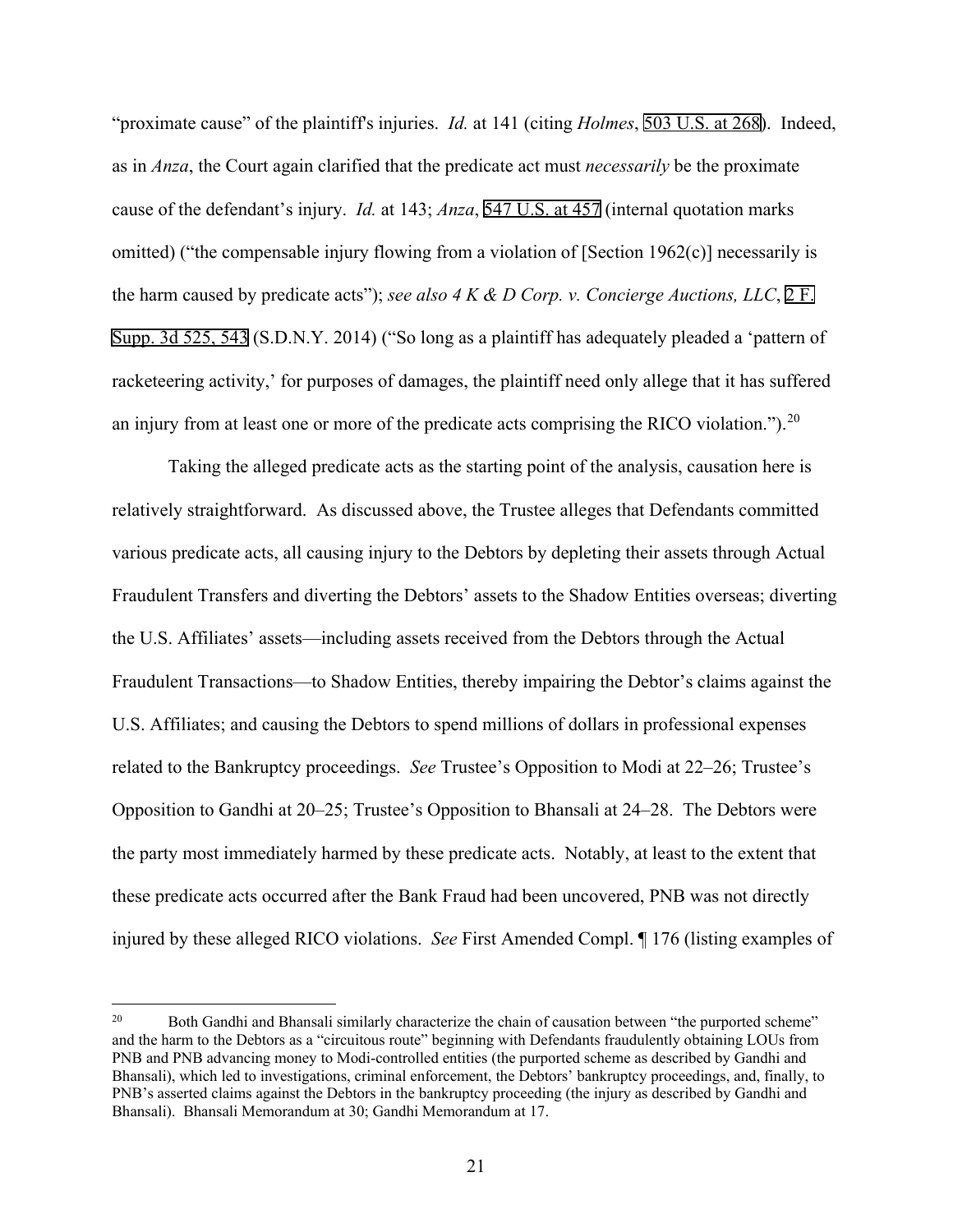how the Defendants continued to orchestrate Actual Fraudulent Transfers to Modi-Controlled Entities after exposure of the bank fraud and up to the filing date of the main bankruptcy cases); *id.*  $\P$  177–87 (listing examples of how, leading up to and following the filing of the bankruptcy case, the Defendants caused NMI and FDII to move cash and inventory overseas out of the reach of their creditors and the Debtors); *see also Hemi*, 559 U.S. at 14–15 (discussing its holding in *Bridge v. Phoenix Bond & Indemnity Co.*, 553 U.S. 639 (2008), in which it concluded that the plaintiff's theory of causation was "straightforward" and noted that the plaintiff was also the only party injured by the alleged predicate act). As the Court need not progress beyond the first step in the chain of causation, the Trustee has sufficiently alleged that the predicate acts proximately caused the Debtors' injuries. *See Hemi*, 559 U.S. at 9 (citing *Holmes*, 503 U.S. at 271–272; *Bridge*, 553 U.S. at 657–659; and *Anza*, 547 U.S. at 460–461).

## **2. Civil RICO Predicate Acts and Rule 9(b)**

Defendants argue that the Trustee has failed to meet the heightened standards of Rule 9(b) of the Federal Rules of Civil Procedure for the predicate acts of racketeering grounded in fraud and has failed to adequately plead all elements of the remaining predicate acts in compliance with Rule 8 of the Federal Rules of Civil Procedure.<sup>[21](#page-21-0)</sup>

To establish a pattern of racketeering, a plaintiff "must allege that each defendant committed at least two predicate acts of racketeering activity." *Jerome M. Sobel & Co. v. Fleck*, 2003 WL 22839799, at \*6 (S.D.N.Y. Dec. 1, 2003), *report and recommendation adopted*, 2004 WL 48877 (S.D.N.Y. Jan. 8, 2004); *see also De Falco v. Bernas*, 244 F.3d 286, 306 (2d Cir. 2001); 18 U.S.C. § 1961(5); 18 U.S.C. § 1961(1) (listing the predicate acts of racketeering). This requirement is consistent with Rule 9(b)'s particularity requirement where multiple

<span id="page-21-0"></span><sup>21</sup> *See* Gandhi Memorandum at 19; Bhansali Memorandum at 32; Modi Memorandum at 29, 32.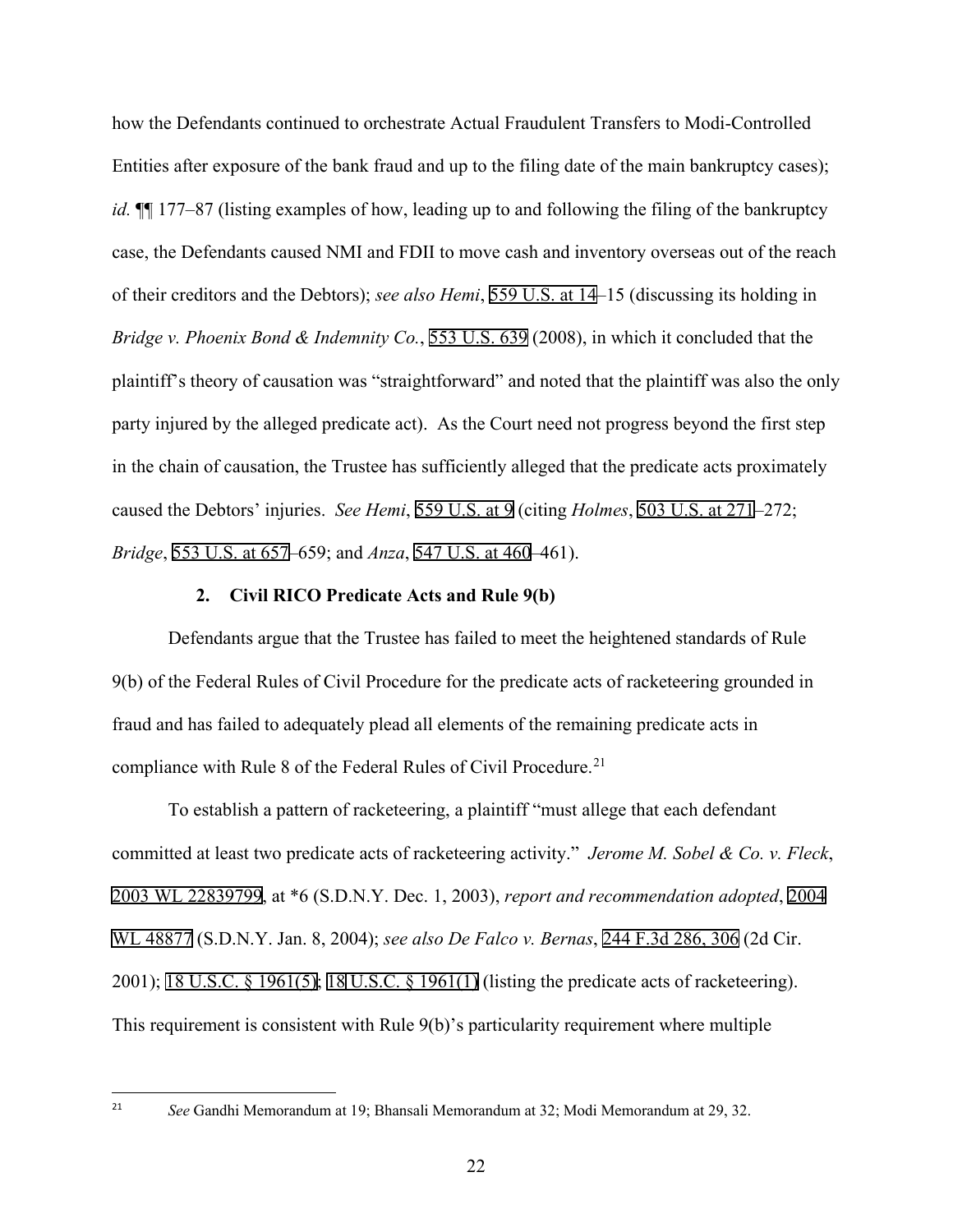defendants are charged with fraud, as is the case here. *See DiVittorio v. Equidyne Extractive Indus., Inc.,* 822 F.2d 1242, 1247 (2d Cir. 1987) ("Where multiple defendants are asked to respond to allegations of fraud, the complaint should inform each defendant of the nature of his alleged participation in the fraud." (internal citation omitted)).

In the context of a civil RICO claim, "all allegations of fraudulent predicate acts<sup>[]</sup> are subject to the heightened pleading requirement of [Rule 9(b)]." *First Capital Asset Mgmt., Inc. v. Satinwood, Inc.*, 385 F.3d 159, 178 (2d Cir. 2004). This includes allegations of predicate acts of mail, wire, and bankruptcy fraud, and conduct under the National Stolen Property Act. *See Spool v. World Child Int'l Adoption Agency*, 520 F.3d 178, 185 (2d Cir. 2008); *First Capital Asset Mgmt., Inc. v. Satinwood, Inc.*, 385 F.3d 159, 178 (2d Cir. 2004).

The Trustee here pleads that all Defendants engaged in at least two predicate acts based on fraud—more specifically, mail and wire fraud and violations of the National Stolen Property Act—and predicate acts of money laundering and obstruction of justice. *See* First Amended Compl. ¶¶ 248–53, 254–59, 260–76; 277–89. The Trustee also alleges that Bhansali and Gandhi committed bankruptcy fraud. *See id.* ¶¶ 290–96. The Court will analyze each of these acts under the Rule 9(b) or Rule 8 standards, as appropriate.

# **(i) Mail and Wire Fraud**

"A complaint alleging mail and wire fraud must show (1) the existence of a scheme to defraud, (2) defendant's knowing and intentional participation in the scheme, and (3) the use of interstate mails or transmission facilities in furtherance of the scheme." *S.Q.K.F.C., Inc. v. Bell Atl. TriCon Leasing Corp.,* 84 F.3d 629, 633 (2d Cir. 1996) (citation omitted); *see also* 18 U.S.C. §§ 1341, 1343.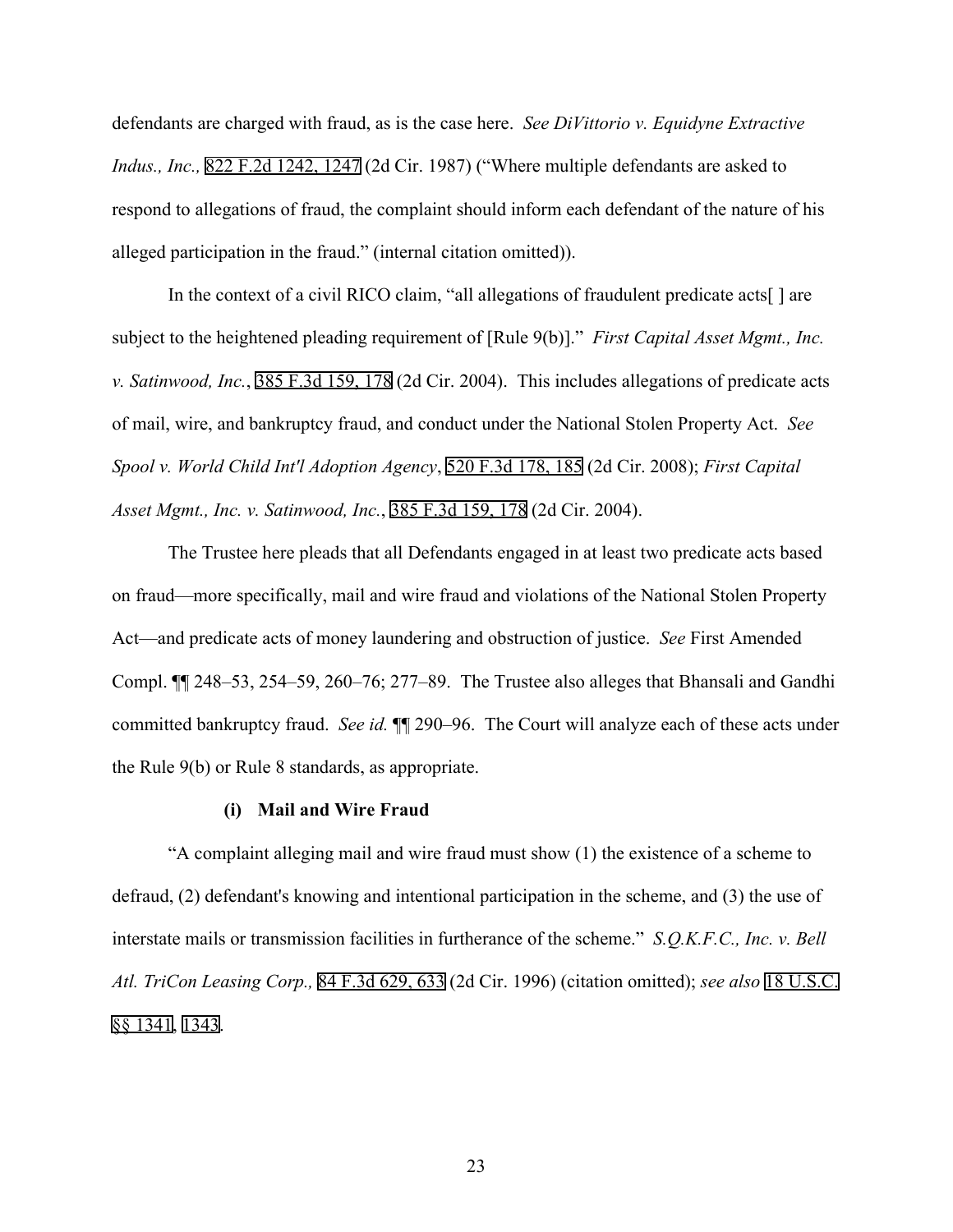Defendants argue that the Amended Complaint fails to establish that Defendants engaged in mail or wire fraud because it fails to identify a false or fraudulent statement and fails to allege with specificity that the Defendants had the requisite intent to defraud Debtors.<sup>22</sup> But the Court disagrees. In cases where, as here, the plaintiff alleges that the mails or wires were used in furtherance of the fraudulent scheme, *see* First Amended Compl. ¶¶ 248–53—as opposed to claiming that the communication itself contained false or misleading information—"a detailed description of the underlying scheme and the connection therewith of the mail and/or wire communications, is sufficient to satisfy Rule 9(b)." *Fleck*, 2003 WL 22839799, at \*5–6 (quoting *In re Sumitomo Copper Litig.*, 995 F. Supp. 451, 456 (S.D.N.Y. 1998)) (emphasis omitted). As discussed above, the Amended Complaint sets forth in great detail the specifics of the alleged underlying scheme and each Defendant's involvement in the scheme.<sup>[23](#page-23-1)</sup> Additionally, for each of the years during the Relevant Period, the Trustee describes dozens of specific examples of the use of mail and wire communications in furtherance of Actual Fraudulent Transfers and Subsequent Transfers. *See* First Amended Compl. ¶¶ 39–41, 54–60, 81–83, 174–87. For example, the Trustee alleges specific instances of the circular exporting and importing of the same diamonds by the Debtors in 2011 and via Shadow Entities from 2013 to 2016, as well as numerous cash transfers between the Debtors and the Shadow Entities during this time period. *Id.*  $\P$  54–60. Additionally, the Trustee lists various email exchanges to and from Defendants allegedly coordinating the Actual Fraudulent Transactions, *see id.* ¶¶ 81–83, and the Subsequent Transfers, *id.* ¶¶ 175–76, between 2010 and 2018. Moreover, the Trustee describes the shipping and wiring of inventory and cash overseas in the time leading up to the bankruptcy so that they

<span id="page-23-0"></span><sup>22</sup> *See* Gandhi Memorandum at 21; Bhansali Memorandum at 33; Modi Memorandum at 30–31.

<span id="page-23-1"></span><sup>23</sup> *See generally* discussion *supra* under "Background."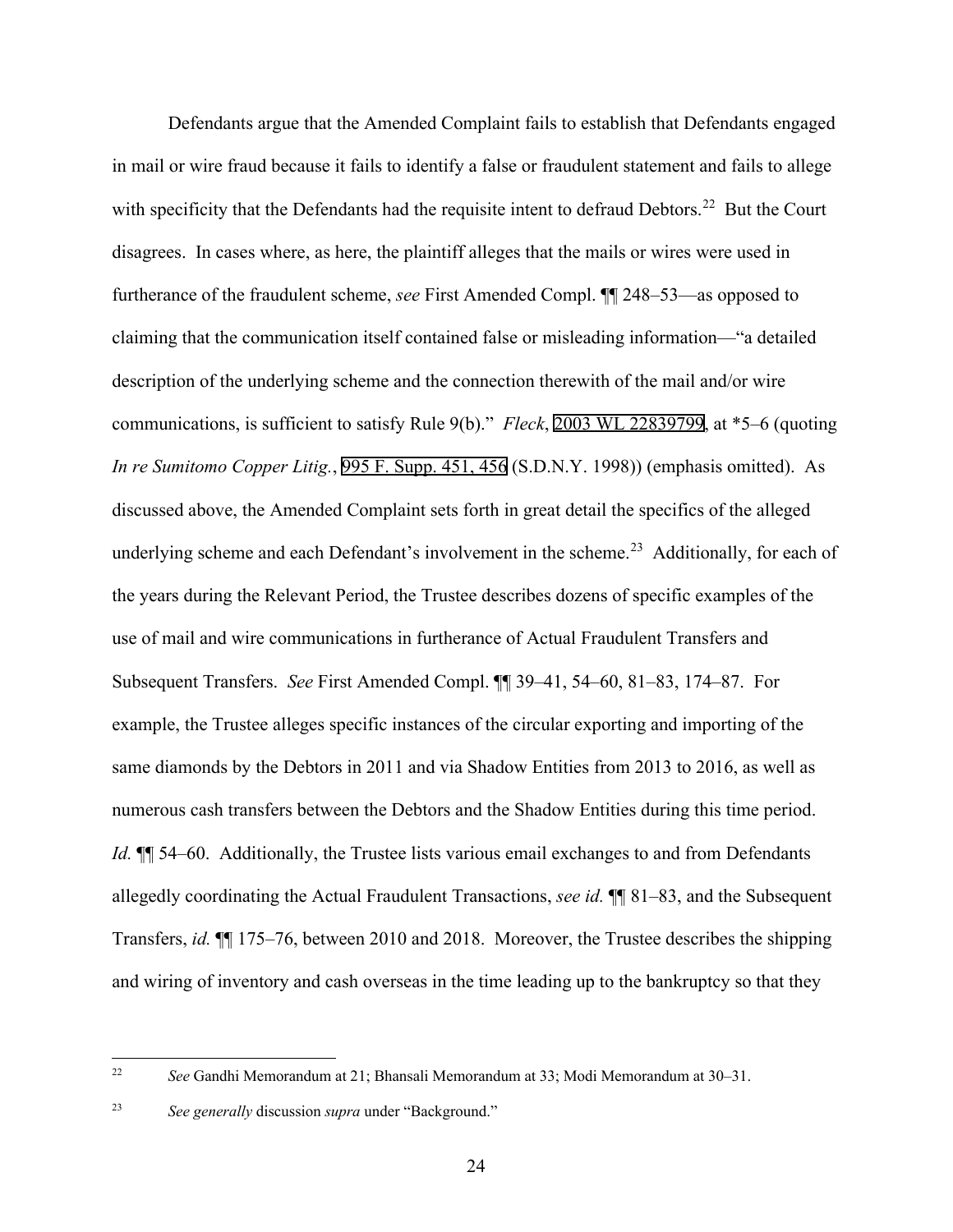would be out of reach of creditors, including the Debtors. *Id.* ¶¶ 177–86. Thus, given the numerous detailed examples and a plausible explanation of the scheme as a whole, the First Amended Complaint satisfies the requirements of Rule 9(b).

Defendants' second Rule 9(b) argument—that the Trustee failed to allege that Defendants had the requisite intent to defraud—similarly lacks merit.<sup>24</sup> In this context, it is not necessary for a plaintiff to plead a defendant's mental state with particularity. *See, e.g.*, Fed. R. Civ. P. 9(b) ("[T]he circumstances constituting fraud . . . shall be stated with particularity. Malice, intent, knowledge, and other condition of mind of a person may be averred generally."); *Chill v. Gen. Elec. Co.,* 101 F.3d 263, 267 (2d Cir. 1996) ("[T]he fraud alleged must be stated with particularity . . . the requisite intent of the alleged [perpetrator] of the fraud need not be alleged with great specificity.") (internal citations omitted). While a plaintiff must "allege facts that give rise to a strong inference of fraudulent intent," *San Leandro Emergency Med. Group Profit Sharing Plan v. Philip Morris Cos.,* 75 F.3d 801, 812 (2d Cir. 1996) (internal citations omitted), that standard is easily met here given the massive and detailed fraudulent scheme set forth in the Amended Complaint.

#### **(ii) National Stolen Property Act**

The National Stolen Property Act ("NSPA") provides criminal penalties for any person who "transports in interstate or foreign commerce any goods, wares, merchandise, securities or money, of the value of \$5,000 or more, knowing the same to have been stolen, converted or taken by fraud." 18 U.S.C. § 2314. Violations of the NSPA are subject to Rule 9(b). *See Spool*, 520 F.3d at 185. Once again, Defendants argue that the Trustee has failed to plead this predicate

<span id="page-24-0"></span><sup>24</sup> *See* Gandhi Memorandum at 21–22; Bhansali Memorandum at 34–35; Modi Memorandum at 30–31.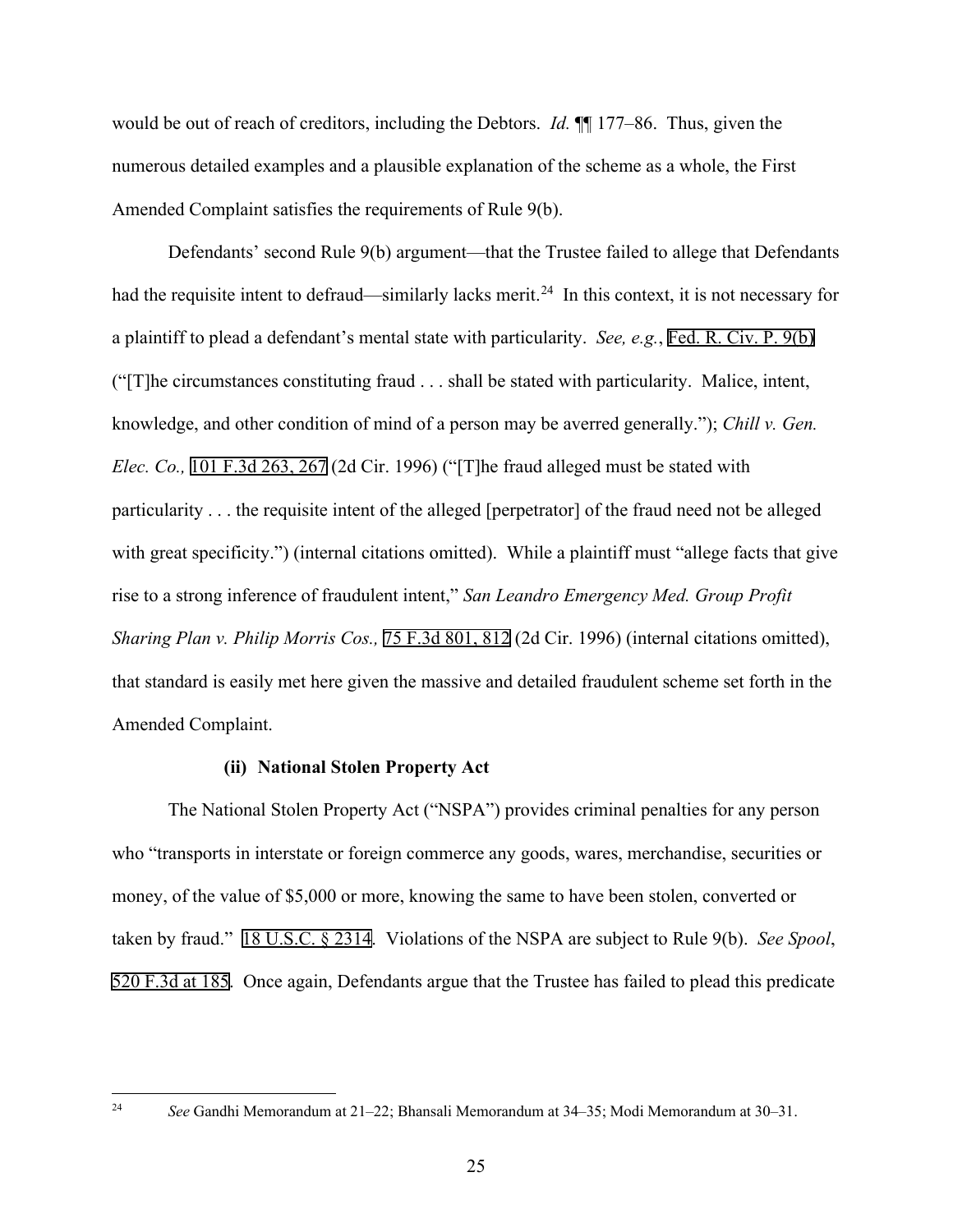act with particularity as required by Rule 9(b), specifically challenging the sufficiency of allegations about Defendants' knowledge.<sup>[25](#page-25-0)</sup>

But the Defendants' arguments again are without merit. The Trustee has adequately pled the Defendants' oversight and control of the Shadow Entities, *see* First Amended Compl. ¶ 81, their communications to advance the Bank Fraud, *see id.* ¶ 82, and their involvement in the Actual Fraudulent Transactions and Subsequent Transfers, *see id.* ¶¶ 174–77. All these allegations detail the Defendants' knowledge that the property being transferred had "been stolen, converted or taken by fraud" under the NSPA.<sup>26</sup> Thus, the Trustee has satisfied its burden under Rule 9(b) as to these predicate acts.

# **(iii) Money Laundering**

In alleging predicate acts of money laundering, the Trustee cites to Sections 1656 and

1957 of Title 18. Section 1956 requires that:

(1) the individual conducted a financial transaction in interstate commerce, (2) with knowledge that the property involved in the transaction represented some form of unlawful activity, (3) with the transaction in fact involving the proceeds of specified unlawful activity, (4) with the purpose, in whole or in part, of concealing or disguising the nature, the location, the source, the ownership or the control of the illegally acquired proceeds.

*Bernstein v. Misk,* 948 F. Supp. 228, 236 n.2 (E.D.N.Y.1997) (internal quotation marks omitted): *see also United States v. Maher,* 108 F.3d 1513, 1527–28 (2d Cir. 1997); 18 U.S.C. § 1956.

Section 1957 requires that the defendant "(1) knowingly engaged or attempted to engage in a

<span id="page-25-0"></span><sup>25</sup> *See* Gandhi Memorandum at 22; Bhansali Memorandum at 35; Modi Memorandum at 31.

<span id="page-25-1"></span><sup>26</sup> *See also* discussion *supra* Part II(2)(i). For example, the Trustee outlines many emails between Defendants and other alleged co-conspirators arranging wire transfers between various Firestar Entities, including Shadow Entities, ranging between hundreds of thousands and millions of dollars. First Amended Compl. ¶¶ 81–82. Moreover, the Trustee specifically alleges that "[e]ach Actual Fraudulent Transaction was made with the actual intent to hinder, delay, or defraud the Debtor's existing or future creditors," and that Defendants caused the transfers and the Subsequent Transfers to Shadow Entities from 2012 to the weeks leading up to and following the initiation of the bankruptcy. *Id.* ¶¶ 174–77.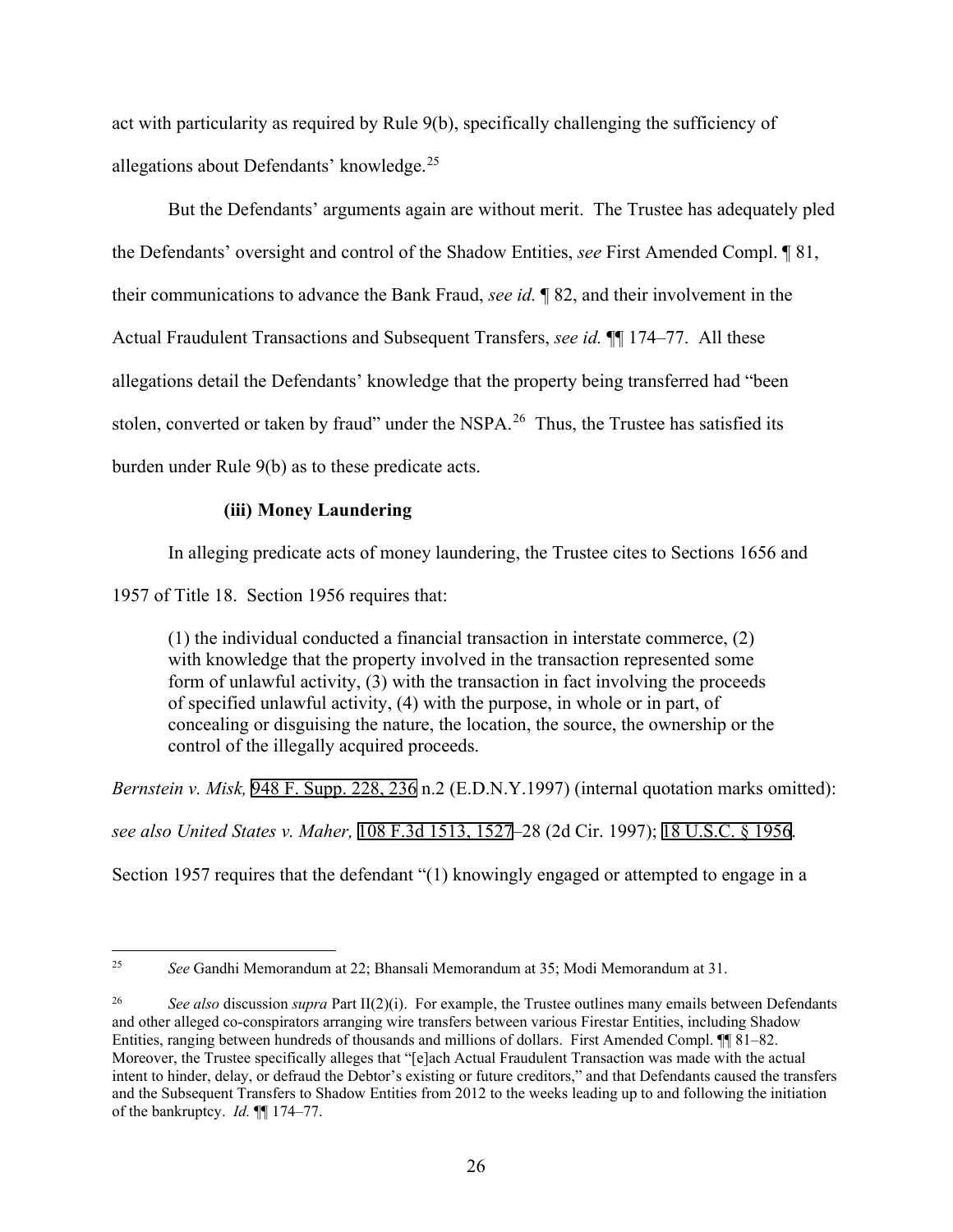monetary transaction involving criminally derived property, (2) with such property being valued at more than \$10,000, and (3) with such money actually being derived from specific criminal activity." *Bernstein,* 948 F. Supp. at 236 n.2; 18 U.S.C. § 1957. "Money laundering claims are not subject to the heightened pleading standard of Rule 9(b), but plaintiffs must still adequately plead all elements of the offense in compliance with Rule 8." *Jus Punjabi, LLC v. Get Punjabi, Inc.*, 2015 U.S. Dist. LEXIS 66006, at \*18 (S.D.N.Y. May 20, 2015).

Defendants argue that the Trustee has inadequately pled money laundering by failing to allege that Modi participated in any specific fraudulent transfers or that any of the Defendants knew that the property involved in the transfers was in some way related to unlawful activity.<sup>[27](#page-26-0)</sup> Once again, the Court disagrees. The Trustee details how each alleged Actual Fraudulent Transfer and Subsequent Transfer injured the Debtors or the Debtors' claims against the U.S. Affiliates or transferred property of the Debtor away while the Debtor was insolvent for little to no consideration. *See* First Amended Compl. ¶¶ 173–76, 272. Additionally, the Trustee's extensive allegations of the Defendants' involvement in the Actual Fraudulent Transfers and the Subsequent Transfers plausibly demonstrate that the Defendants knew that the property involved in the Subsequent Transfers was the product of unlawful activity—such as the mail and wire fraud discussed above. *See id.* Moreover, the Subsequent Transfers away from the U.S. Affiliates to Shadow Entities plausibly establish that Defendants intended to conceal its nature or source. *See id.* ¶¶ 265–76. Since the count of money laundering is not subject to the heightened pleading standards of Rule 9(b) and the Trustee need not plead it with particularity, the Trustee has adequately pled money laundering under Rule 8.

<span id="page-26-0"></span><sup>27</sup> *See* Gandhi Memorandum at 23–24; Bhansali Memorandum at 36; Modi Memorandum at 32–33.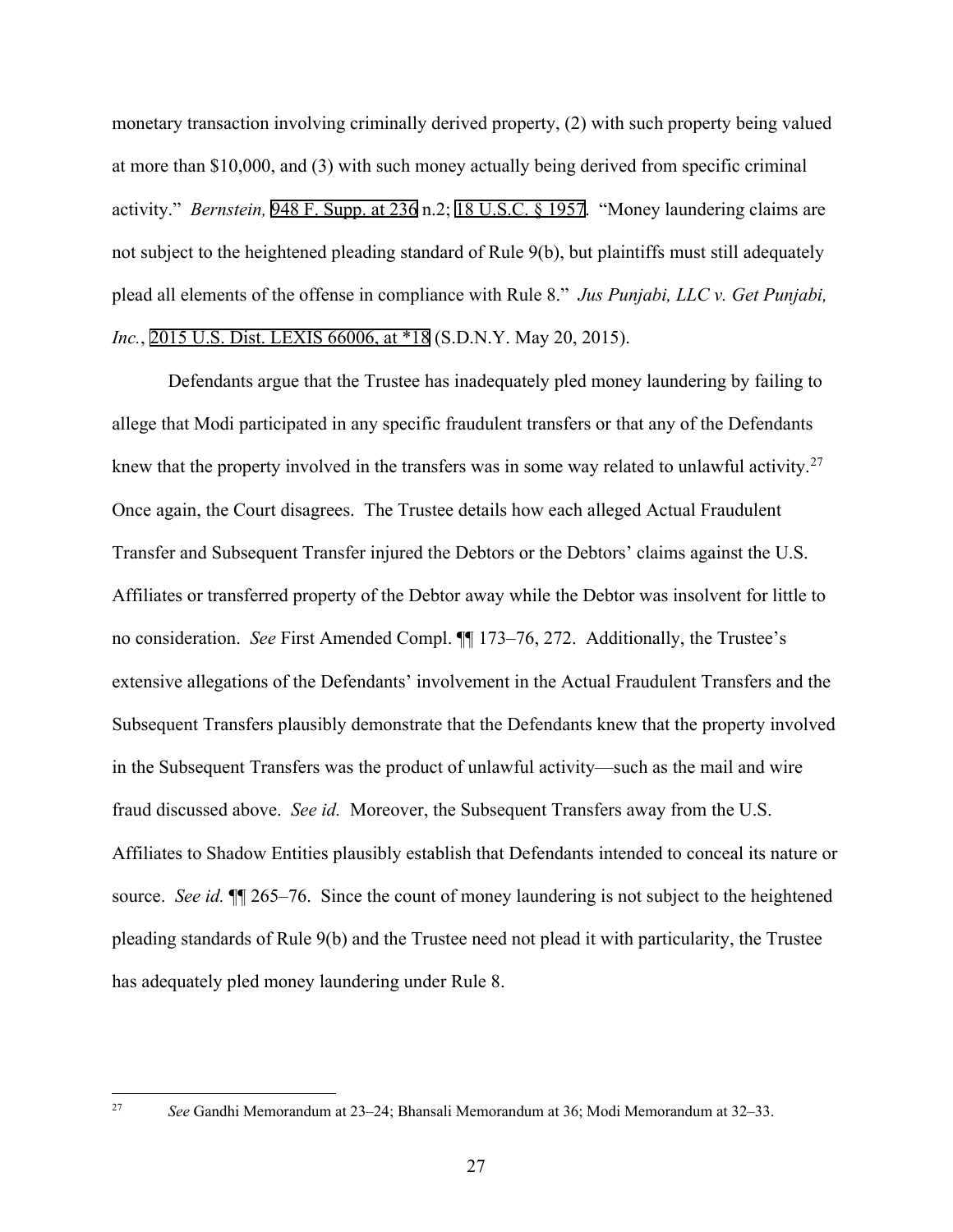## **(iv) Obstruction of Justice**

In alleging predicate acts of obstruction of justice, the Trustee cites to 18 U.S.C. §§ 1503(a) and 1512. Section 1503(a) prohibits, among other things, endeavoring to intimidate, threaten, or injure court officers, commissioners, and jurors. It also contains a residual or "omnibus" clause. *See, e.g.*, *United States v. Aguilar*, 515 U.S. 593, 598 (1995) (describing Section 1503(a)'s structure). This "omnibus" clause broadly prohibits, *inter alia*, "corruptly ... endeavor[ing] to influence, obstruct, or impede, the due administration of justice." 18 U.S.C. § 1503(a); *see also United States v. Kumar*, 617 F.3d 612, 620 (2d Cir. 2010) ("[T]he omnibus clause embraces the widest variety of conduct that impedes the judicial process[.]") (internal quotation marks and citation omitted). The *mens rea* is acting "corruptly," meaning with "a specific intent to obstruct a federal judicial or grand jury proceeding." *United States v. Schwarz*, 283 F.3d 76, 109 (2d Cir. 2002).

Section 1512 broadly criminalizes "knowingly us<sup>[ing]</sup> intimidation, threaten<sup>[ing]</sup>, or corruptly persuad [ing]" a witness with intent to delay or prevent the witness's testimony, or "attempt [ing] to do so." 18 U.S.C. § 1512(b). The statute also criminalizes "corruptly ... obstruct[ing], influenc[ing], or imped[ing] any official proceeding, or attempt[ing] to do so." *Id* § 1512(c)(2). "In order to prove obstruction of justice in violation of [S]ection [s] 1512(c)(2) [or  $(b)(2)$ ], 'the government must show that there was a "nexus" between the defendant's conduct and the pending, or foreseeable, official proceeding.'" *United States v. Pugh*, 945 F.3d 9, 21 & n.4 (2d Cir. 2019) (quoting *United States v. Martinez*, 862 F.3d 223, 237 (2d Cir. 2017)). "[T]he existence of a nexus between [a defendant's] action and the proceeding does not depend on the defendant's knowledge . . . . Rather, the existence of a nexus, for obstruction-of-justice purposes,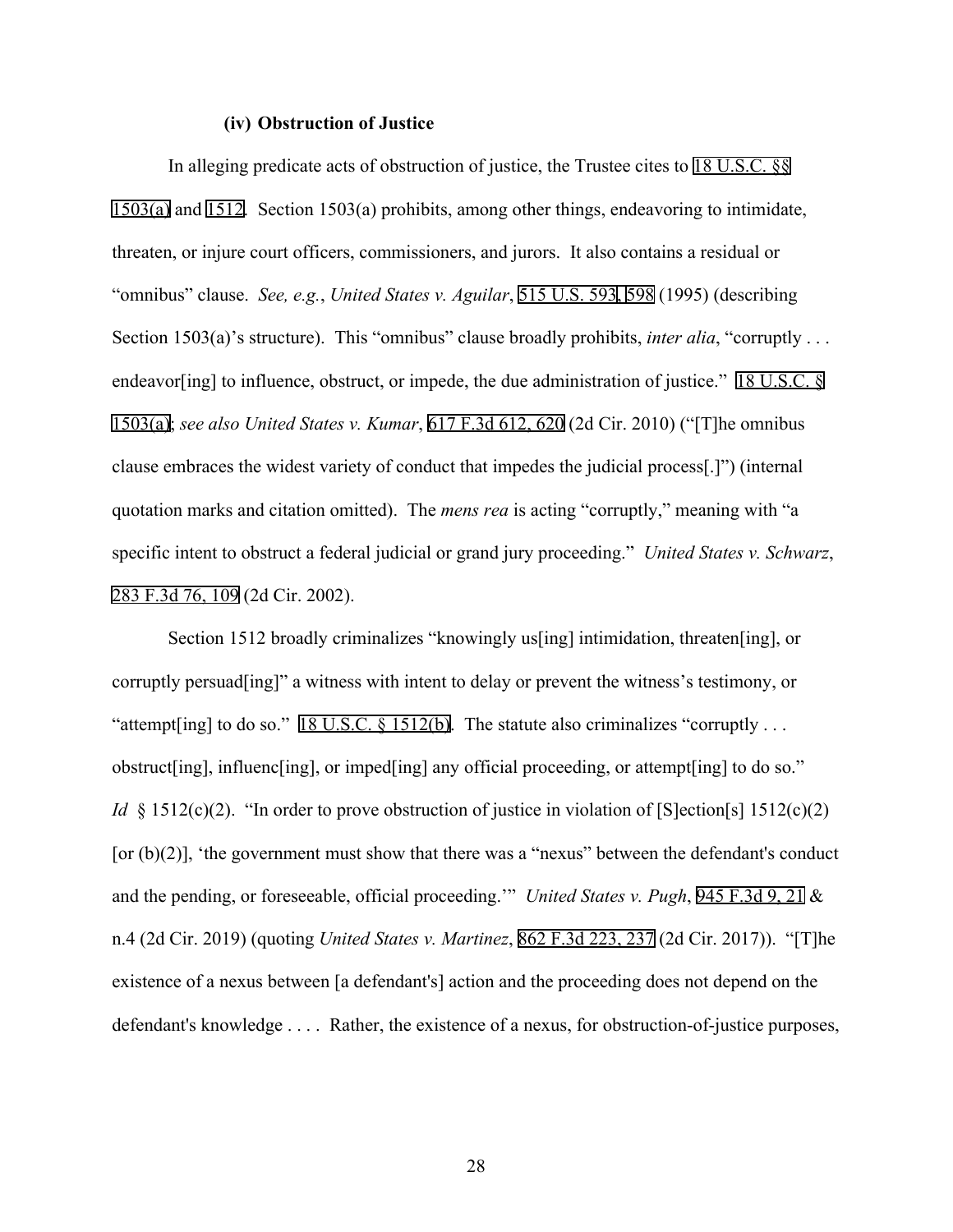is determined by whether the defendant's acts have a relationship in time, causation, or logic with the judicial proceedings." *Id.* at 21–22.

Defendants argue that the Trustee has failed to adequately plead obstruction of justice because there is no proximate link between the alleged obstruction and harm to the Debtors, there is a lack of continuity between the alleged obstruction and the other alleged predicate acts, and the obstruction was not perpetrated with the required "corrupt" intent.<sup>[28](#page-28-0)</sup> But once again, the Defendants' arguments lack merit. The Trustee has adequately pled that Bhansali and Gandhi made false and misleading statements under penalty of perjury in the Debtors' bankruptcy cases, *see* First Amended Compl. ¶¶ 152, 156–61, all Defendants conspired to conceal assets in the Debtors' bankruptcy cases, including the \$11.2 million loan owed by NMI to Jaffe, *see id.* ¶¶ 152, 156–61, 287–88, all Defendants researched and implemented means of permanently deleting or encrypting electronic data, *id.* ¶¶ 142–45, 279, and Gandhi lied to the Examiner appointed by this Court during a deposition, while Bhansali invoked his Fifth Amendment right against self-incrimination to every question asked, *id.*  $\P$  168–70, 172, 283.<sup>[29](#page-28-1)</sup> The Trustee also alleges that all Defendants sought to cover up the Bank Fraud, Actual Fraudulent Transfers, and Subsequent Transfers in the shadow of these bankruptcy cases. *See id.* ¶¶ 173–87. Additionally, the Trustee alleges that the Defendants engaged in witness intimidation, coercion, passport confiscation, evidence destruction, and bribery, which all run afoul of Section 1512. *See id.* ¶ 151. Moreover, many of the alleged acts of obstruction occurred when it was foreseeable that the Debtors would file for bankruptcy; such a bankruptcy would inevitably involve an investigation of the Debtors' finances, including the various transactions that were part of the

<span id="page-28-0"></span><sup>28</sup> *See* Gandhi Memorandum at 24; Bhansali Memorandum at 37; Modi Memorandum at 33.

<span id="page-28-1"></span><sup>&</sup>lt;sup>29</sup> The Trustee further alleges that Modi conspired with Bhansali and Gandhi with respect to all of the acts of obstruction alleged here. *Id.* ¶ 288.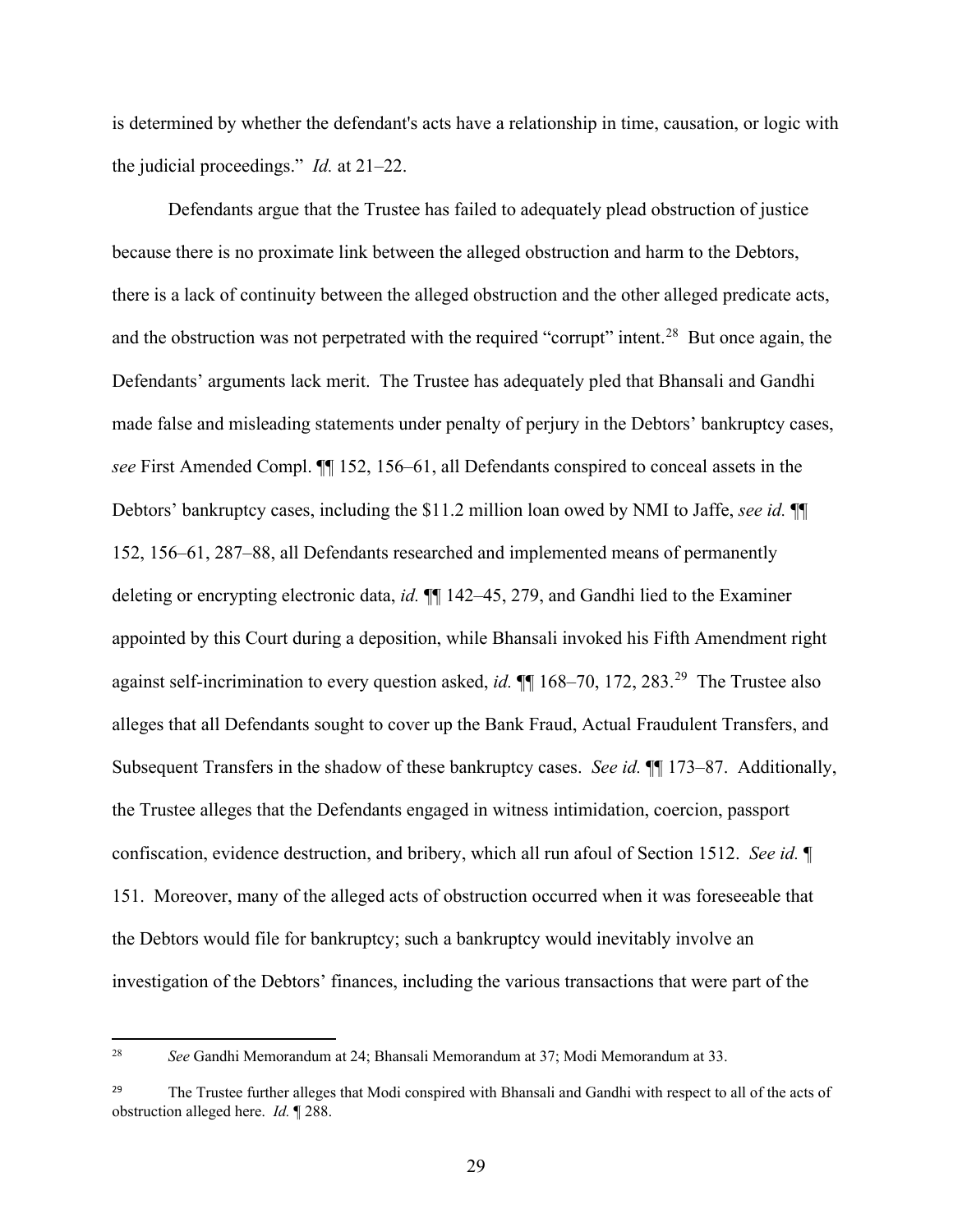scheme. *See Pugh*, 945 F.3d at 21–22 & n.4; 18 U.S.C. § 1512(c)(2); *see also* 18 U.S.C. §  $1515(a)(1)(A)$  (defining a proceeding before a U.S. bankruptcy judge as an "official proceeding"). Finally, as alleged by the Trustee, Defendants' acts of obstruction were clearly in furtherance of a then-ongoing fraudulent scheme and not merely a cover-up of a previously completed scheme, thus satisfying the continuity requirement for establishing a pattern of racketeering activity within meaning of RICO. *See World Wrestling Entm't, Inc. v. Jakks Pac., Inc.*, 530 F. Supp. 2d 486, 512 (S.D.N.Y. 2007), *aff'd*, 328 F. App'x 695 (2d Cir. 2009).

The Defendants' acts, as alleged, "ha[d] the natural and probable effect of interfering with a judicial or grand jury proceeding." *United States v. Quattrone*, 441 F.3d 153, 171 (2d Cir. 2006) (quoting *United States v. Wood*, 6 F.3d 692, 695 (10th Cir. 1993)) (internal quotation marks omitted). Therefore, the Trustee has properly pled obstruction of justice as a predicate act for civil RICO.

# **(v) Bankruptcy Fraud**

Lastly, Gandhi and Bhansali argue that the Trustee failed to sufficiently plead bankruptcy fraud under 18 U.S.C. § 152, incorporating by reference their arguments for obstruction of justice discussed above. [30](#page-29-0) Section 152 of Title 18 prohibits, *inter alia*, knowingly and fraudulently concealing property belonging to the estate of a debtor from debtors and making a false declaration, certificate, verification, or statement under penalty of perjury. *See* 18 U.S.C. § 152. The Amended Complaint details how Gandhi and Bhansali allegedly signed bankruptcy declarations, statements of financial affairs, and schedules containing false information, and concealed property of the estate. *See* First Amended Compl. ¶¶ 156–61, 283. Therefore, the Trustee has adequately pled bankruptcy fraud.

<span id="page-29-0"></span><sup>30</sup> *See* Gandhi Memorandum at 26; Bhansali Memorandum at 38.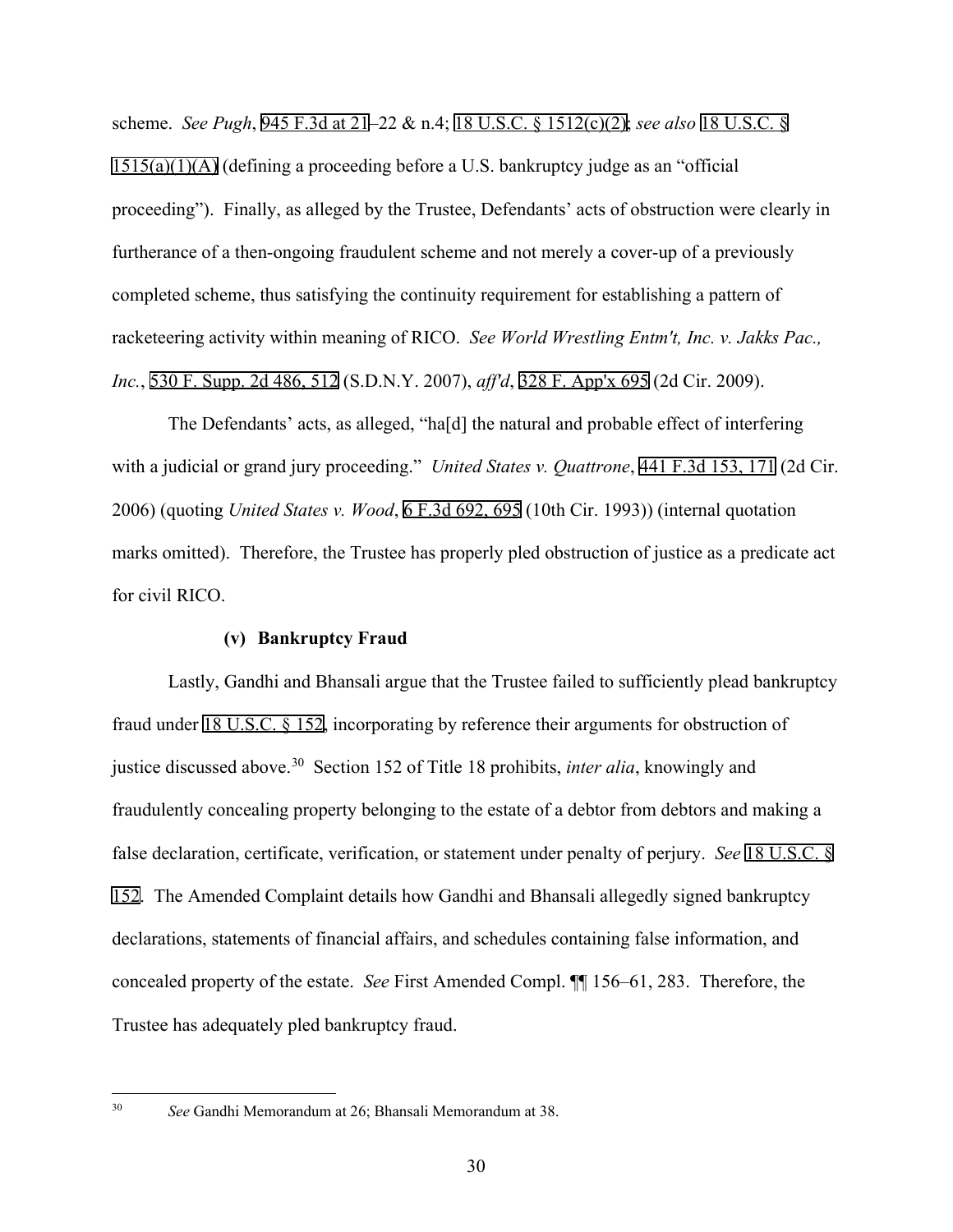#### **3. RICO Statute of Limitations**

Defendants next argue that the Trustee's RICO claims are partially time barred because the applicable four-year statute of limitations started running when the Debtors should have discovered the alleged wrongdoing by Defendants, i.e., in early 2011—the latest point at which the RICO conspiracy was allegedly consummated.<sup>[31](#page-30-0)</sup> In other words, Defendants assert that the Trustee is unable to bring a claim for actions that occurred prior to March 2015, which is four years before the Trustee brought this suit.[32](#page-30-1) *See Agency Holding Corp. v. Malley-Duff & Associates, Inc.,* 483 U.S. 143, 156 (1987) (establishing a four-year limitations period for civil RICO claims).

For the alleged misconduct that occurred prior to March 2015, the Trustee relies on an equitable tolling principle called the adverse domination doctrine. "Under the doctrine of adverse domination, the statute of limitations is tolled for as long as a corporate plaintiff is controlled by the alleged wrongdoers." *In re Adelphia Commc'ns Corp.*, 365 B.R. 24, 58 (Bankr. S.D.N.Y. 2007), *aff'd in part sub nom.*, *Adelphia Recovery Tr. v. Bank of Am., N.A.*, 390 B.R. 64 (S.D.N.Y. 2008), *adhered to on reconsideration*, 2008 WL 1959542 (S.D.N.Y. May 5, 2008) (quoting *RTC v. Farmer*, 865 F. Supp. 1143, 1151 (E.D. Pa. 1994)). "[T]he doctrine is based on the theory that the corporation which can only act through the controlling wrongdoers cannot reasonably be expected to pursue a claim which it has against them until they are no longer in control." *Id.* at 58–59 (quoting *RTC*, 865 F. Supp. at 1151). Relying on this doctrine, the Trustee here alleges that Defendants remained in control of the Debtors until Bhansali and Gandhi resigned from their positions in May 2018, thus tolling the statute of limitations until that

<span id="page-30-0"></span><sup>31</sup> *See* First Amended Compl. ¶ 297.

<span id="page-30-1"></span><sup>32</sup> *See* Gandhi Memorandum at 19; Bhansali Memorandum at 31; Modi Memorandum at 34.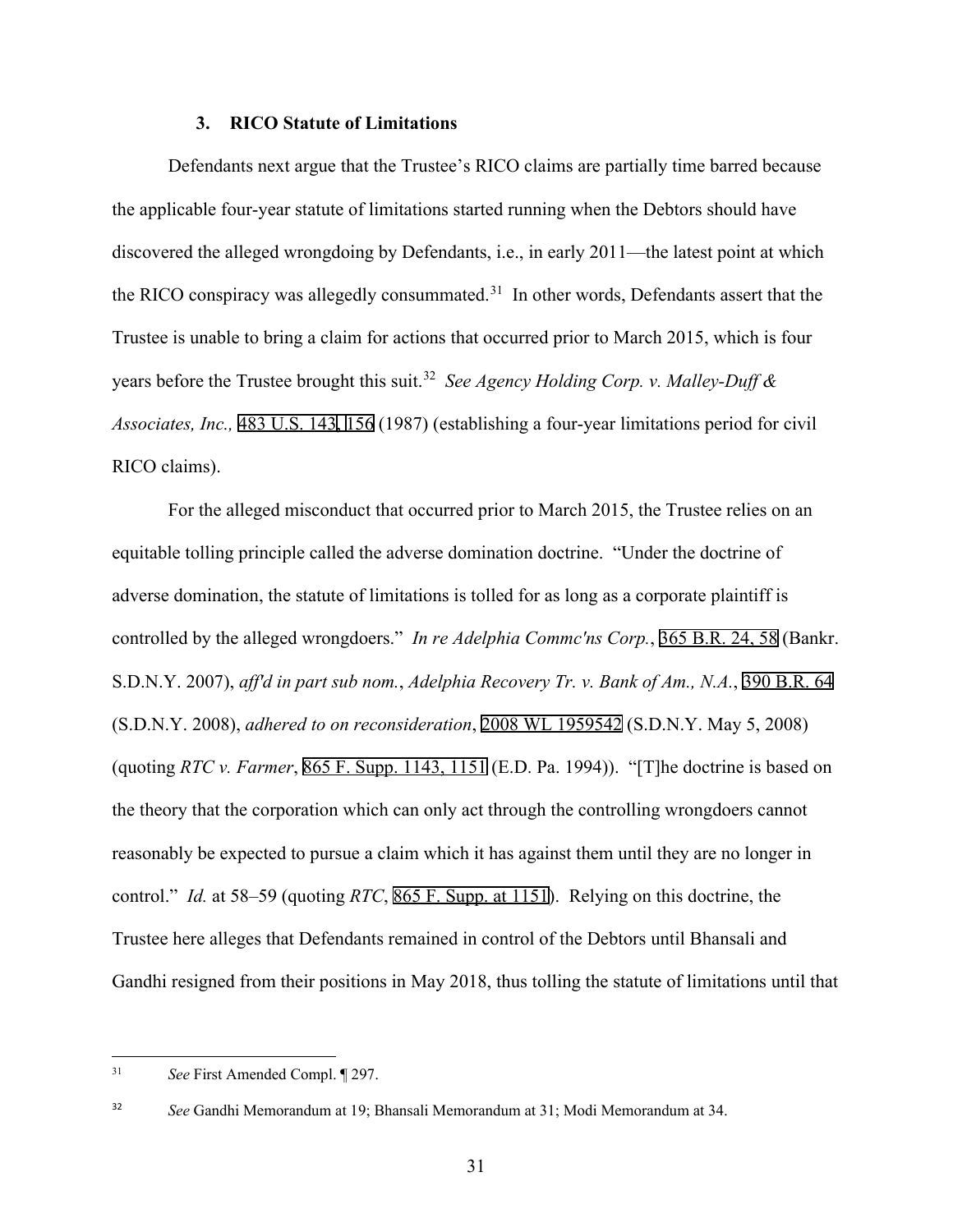time.<sup>33</sup> Defendants Gandhi and Bhansali contend that the Amended Complaint actually only alleges that Modi had complete domination and control of the Debtors, and that both Gandhi and Bhansali allowed Modi to usurp their management functions.<sup>[34](#page-31-1)</sup> But the Trustee rightly argues that the adverse domination doctrine covers instances where, as here, a non-control party working in concert with the control party would not bring an action that exposes their own wrongdoing. *See* Hr. Tr. 67:10–68:6, Apr. 30, 2020 (citing *In re Adelphia*, 365 B.R. at 59 (observing that "a corporation likewise cannot reasonably be expected to pursue a claim against those who *aided and abetted* the controlling wrongdoers, or acted in concert with them, until the controlling wrongdoers are no longer in control"); and *ADR Tr. Corp. v. Fleischer*, 826 F. Supp. 1273, 1278–79 (D. Kan. 1993) (holding that the adverse domination doctrine logically applies to certain "noncontrol" persons because if "these persons assisted or jointly participated with the controlling directors in committing wrongful acts, the same self- linterest reasons that would prevent a director from suing another director would prevent him or her from bringing an action against the noncontrol person")). Accordingly, the four-year Civil RICO statute of limitations does not curtail the Amended Complaint at the pleading stage.

## **4. In Pari Delicto**

Lastly, Modi invokes the doctrine of *in pari delicto* in asserting that the Trustee's RICO claims are barred due to the Debtors' involvement in the alleged Bank Fraud scheme.[35](#page-31-2) "*In pari delicto* is a state law equitable defense analogous to unclean hands 'rooted in the common-law notion that a plaintiff's recovery may be barred by his own wrongful conduct.'" *In re Food* 

<span id="page-31-0"></span><sup>33</sup> *See* Trustee Opposition to Gandhi at 25; Trustee Opposition to Modi at 39; Trustee Opposition to Bhansali at 28; *see also* First Amended Compl. ¶¶ 61–91 (alleging the Defendants' "domination and control" over the Debtors in the Amended Complaint with particularity); Hr. Tr. 66:3–67:6, Apr. 30, 2020.

<span id="page-31-1"></span><sup>34</sup> *See* Bhansali Reply at 5–6; Gandhi Reply at 8–9.

<span id="page-31-2"></span><sup>35</sup> *See* Modi Memorandum at 26.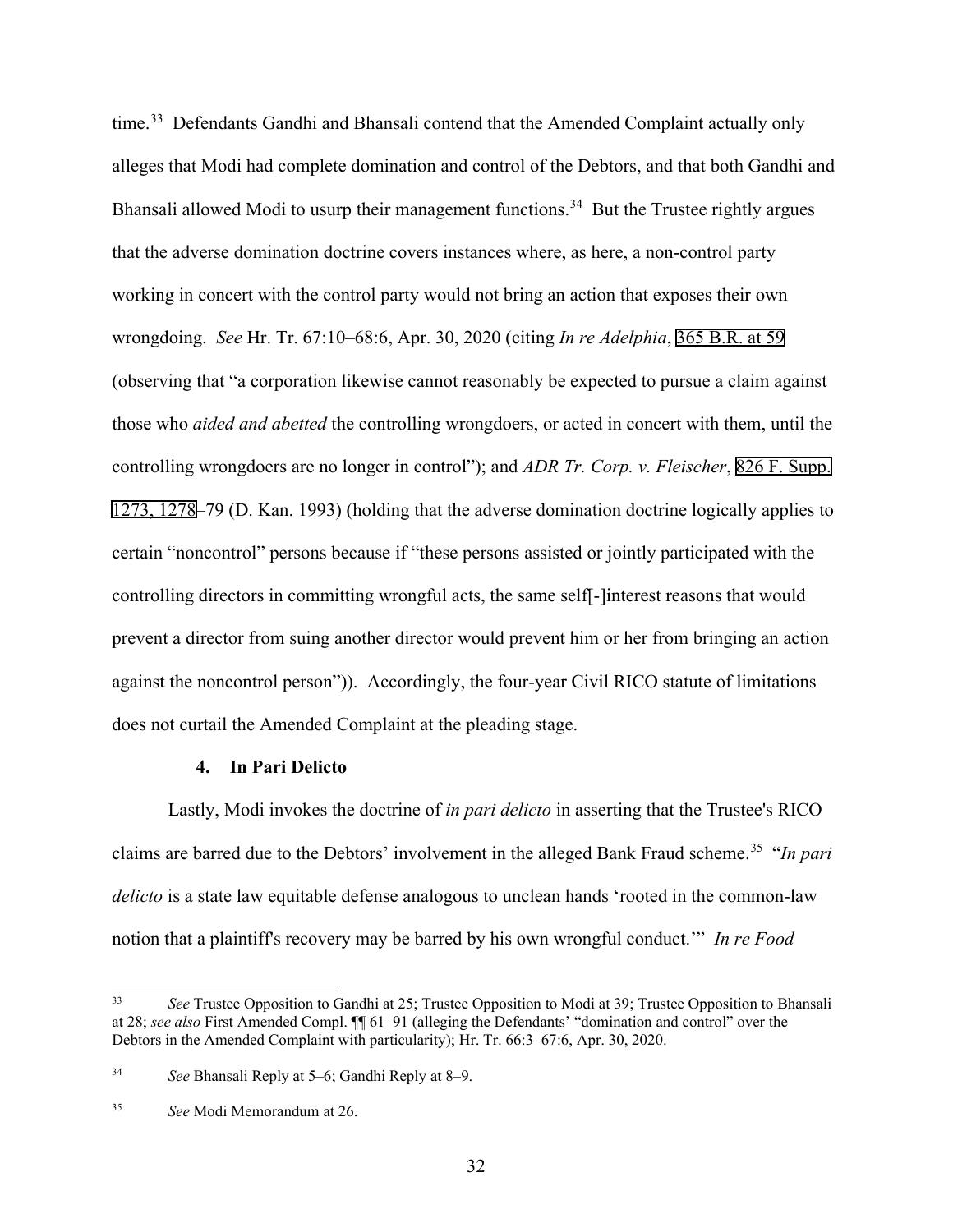*Mgmt. Grp., LLC*, 380 B.R. 677, 693 (Bankr. S.D.N.Y. 2008) (quoting *Pinter v. Dahl,* 486 U.S. 622, 632 (1988)).<sup>[36](#page-32-0)</sup> The doctrine serves the dual purposes of preventing courts from settling disputes between wrongdoers and deterring illegality through said abstention. *See Bateman Eichler, Hill Richards, Inc. v. Berner*, 472 U.S. 299, 306 (1985). In bankruptcy proceedings, a trustee "stands in the shoes" of the debtor corporation; it can only bring actions that could have been brought by the debtor prior to the bankruptcy proceeding*. See In re MF Global Holdings Ltd. Inv. Litig.,* 998 F. Supp. 2d 157, 189 (S.D.N.Y. 2014), *aff'd sub nom. In re MF Glob. Holdings Ltd. Inv. Litig. (DeAngelis v. Corzine)*, 611 Fed. Appx. 34 (2d Cir. 2015) ("Because a trustee stands in the shoes of a bankrupt corporation, *in pari delicto* prevents the trustee from recovering in tort if the corporation, acting through authorized employees in their official capacities, participated in the tort.") (internal citations omitted); *see also Picard v. JP Morgan Chase & Co. (In re Bernard L. Madoff Inv. Sec. LLC.),* 721 F.3d 54, 58–59, 64 n.13 (2d Cir. 2013), *cert. denied,* 573 U.S. 945 (2014) (for purposes of *in pari delicto,* the trustee stood in the shoes of the debtor, Bernard L. Madoff Investment Securities LLC, a brokerage firm used by Madoff as a vast Ponzi scheme, and could not assert claims against the defendants for participating in the scheme that the debtor orchestrated).

There are some circumstances, however, in which it would be inappropriate to impute the conduct of a defendant on the debtor corporation for the purposes of *in pari delicto*. *Flaxer v. Gifford (In re Lehr Constr. Corp.)*, 528 B.R. 598 (Bankr. S.D.N.Y. 2015), *aff'd*, 551 B.R. 732 (S.D.N.Y. 2016), *aff'd*, 666 Fed. Appx. 66 (2d Cir. 2016). The Trustee here has invoked one such circumstance: the "insider exception," which provides that the bad acts of corporate

<span id="page-32-0"></span><sup>36</sup> The doctrine's full name is *in pari delicto potior est conditio defendentis*, meaning "[i]n a case of equal or mutual fault, the position of the [defending party] is the better one." *Baena v. KPMG LLP*, 453 F.3d 1, 6 (1st Cir. 2006) (internal quotation marks omitted).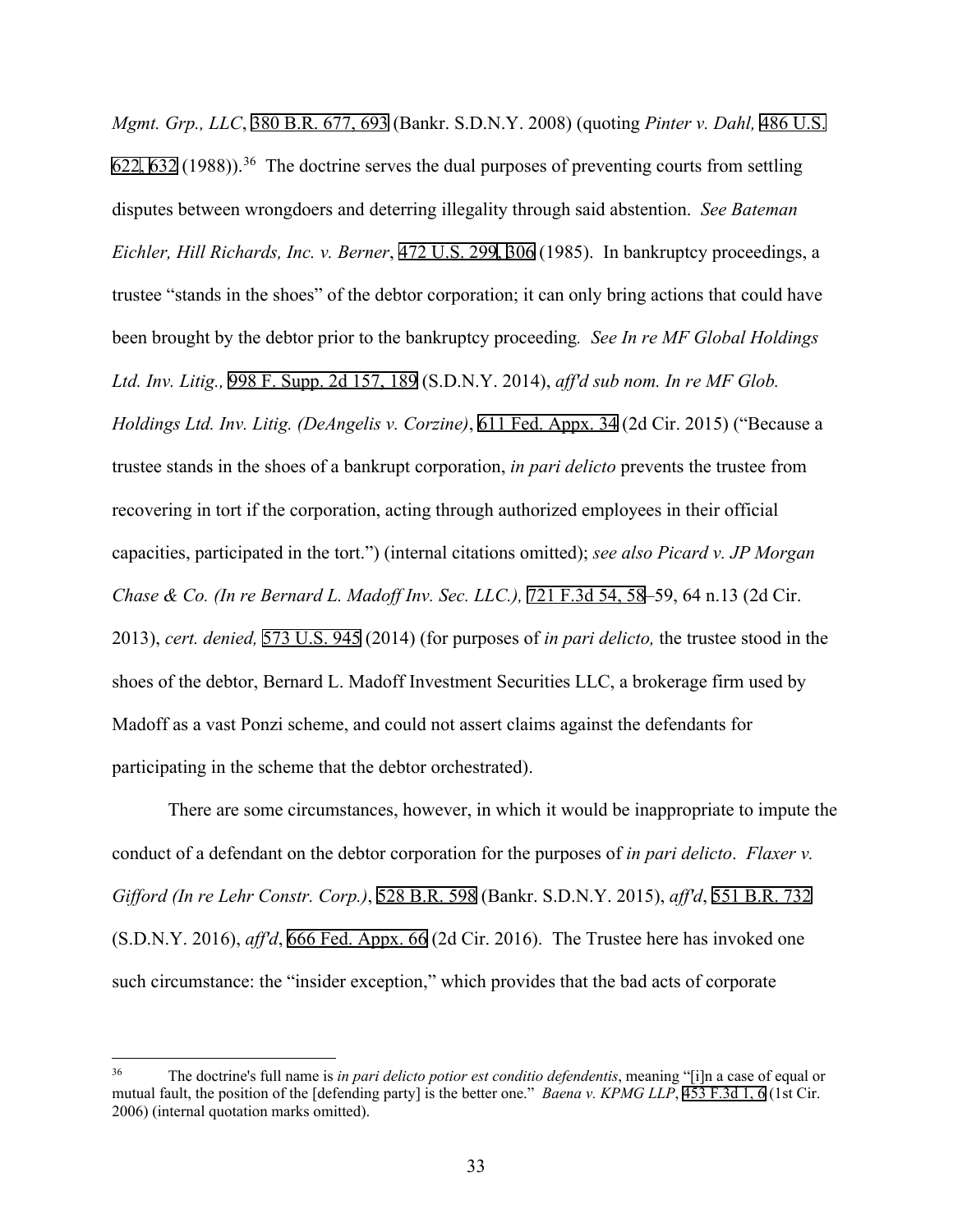"insiders" are not imputed on a corporation and the *in pari delicto* defense does not apply. *Feltman v. Kossoff & Kossoff LLP (In re TS Empl., Inc.)*, 603 B.R. 700, 703 (Bankr. S.D.N.Y 2019) ("*[I]n pari delicto* does not apply to the actions of fiduciaries who are insiders in the sense that they are on the board or in management, or in some other way control the corporation.") (internal citations omitted). Courts can deem actors as *per se* insiders under the statutory definition, *see* 11 U.S.C. § 101(31)(B); however, this non-exhaustive list does not preclude courts from finding actors to be "non-statutory insiders" by considering factors to determine that they were the "person in the control" of the corporation. *Pergament v. Amton Inc. (In re PHS Grp. Inc.)*, 581 B.R. 16, 31 (Bankr. E.D.N.Y 2018). Accordingly, a potential insider's status should be determined "based on the totality of the circumstances, including the degree of an individual's involvement in a debtor's affairs." *In re Borders Group, Inc.*, 453 B.R. 459, 469 (Bankr. S.D.N.Y. 2011). The relevant case law for a "totality of the circumstances" analysis can be distilled into a non-exclusive list of four factors for the courts to consider: (1) the close relationship between the debtor and the defendant; (2) the degree of the defendant's involvement in the debtor's affairs; (3) whether the defendant had opportunities to self-deal; and (4) whether the defendant holds or held a controlling interest in the debtor corporation. *In re TS*, 603 B.R. at 708.[37](#page-33-0)

<span id="page-33-0"></span><sup>37</sup> Modi argues that the "insider exception" should not apply in the context of RICO. Modi Reply at 10–11 (citing *Republic of Iraq v. ABB AG*, 768 F.3d 145, (2d Cir. 2014)). However, *Republic of Iraq* is inapposite here. In *Republic of Iraq*, the Second Circuit held that the *in pari delicto* doctrine was applicable in the context of that case brought pursuant to RICO, *id.* at 167–68; however, it did not hold that it applies without exception. The relevant question that the Second Circuit ultimately answered in the affirmative was whether "the actions of the Hussein Regime, while it acted as the government of Iraq, [were] to be attributed to The Republic of Iraq." *Id.* at 164–65. The Court reasoned that although the Republic of Iraq contended that the Hussein Regime was "[il]legitimate," that argument was irrelevant as "foreign government's actions are attributed to the state regardless of whether they are 'legal under the municipal law of the foreign state,'" and discussed the long held legal position that a foreign state survives changes in its government. *Id.* at 164. The court noted, however, that "not every action that happens to be taken by officials of a foreign state is properly attributable to that state." *Id.* at 165. In any event, the Court did not address whether corporate insiders can rely on the *in pari delicto* defense in the RICO context, nor did it address whether the "insider exception" is applicable.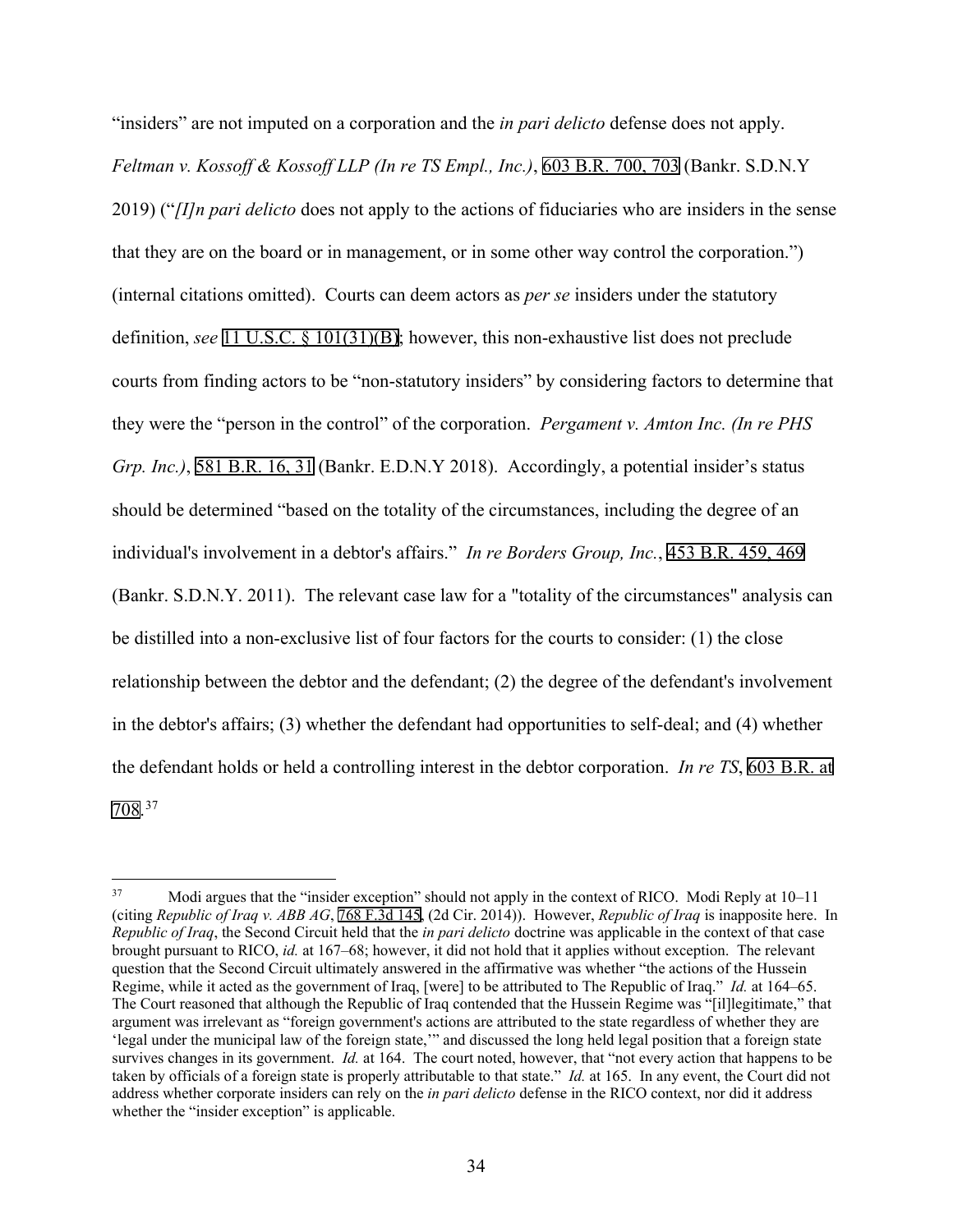In order to survive a motion to dismiss, a plaintiff must allege more than mere conclusory statements relating to the defendant's relationship with the debtor corporation. *Id.* at 710–11. Here, the Trustee easily clears that bar. The Trustee alleges that Modi was the "person in the control" of the Debtors under the statutory insider definition, see *PHS Group*, 581 B.R. at 31, as evidenced by Modi's controlling interest in the Debtors, "close relationship" with the Debtors, substantial "degree of . . . involvement" with the Debtors, and his ability to self-deal. *See In re TS Employment, Inc.*, 603 B.R. 700, 708 (Bankr. S.D.N.Y. 2019); First Amended Compl. ¶¶ 18, 61–91, 188–94. Therefore, the Trustee has pled sufficient facts to render the *in pari delicto* defense unavailable to Modi at this pleading stage.

# **III. State Law Claims**

Defendants also move to dismiss Counts One, Two, and Three (Breach of Fiduciary Duty); Count Four (Aiding and Abetting Breach of Fiduciary Duty (Modi)); and Counts Five, Six, and Seven (Corporate Waste) (collectively, the "State Law Claims").

#### **1. Standing**

As a preliminary matter, all Defendants argue that the Trustee does not have standing to bring the State Law Claims against them because the Trustee is pursuing these claims on behalf of a particular creditor, PNB, that suffered injury in the alleged Bank Fraud scheme.<sup>[38](#page-34-0)</sup>

It is well established that a bankruptcy trustee "is empowered to pursue only those claims that properly belonged to the debtor before it entered bankruptcy." *See Picard v. JPMorgan Chase & Co.*, 460 B.R. 84, 91 (S.D.N.Y. 2011), *aff'd sub nom.*, *In re Bernard L. Madoff Inv. Securities LLC.*, 721 F.3d 54 (2d Cir. 2013). "It is well settled that a bankruptcy trustee has no standing generally to sue third parties on behalf of the estate's creditors, but may only assert

<span id="page-34-0"></span><sup>38</sup> *See* Gandhi Memorandum at 6; Bhansali Memorandum at 9; Modi Memorandum at 9.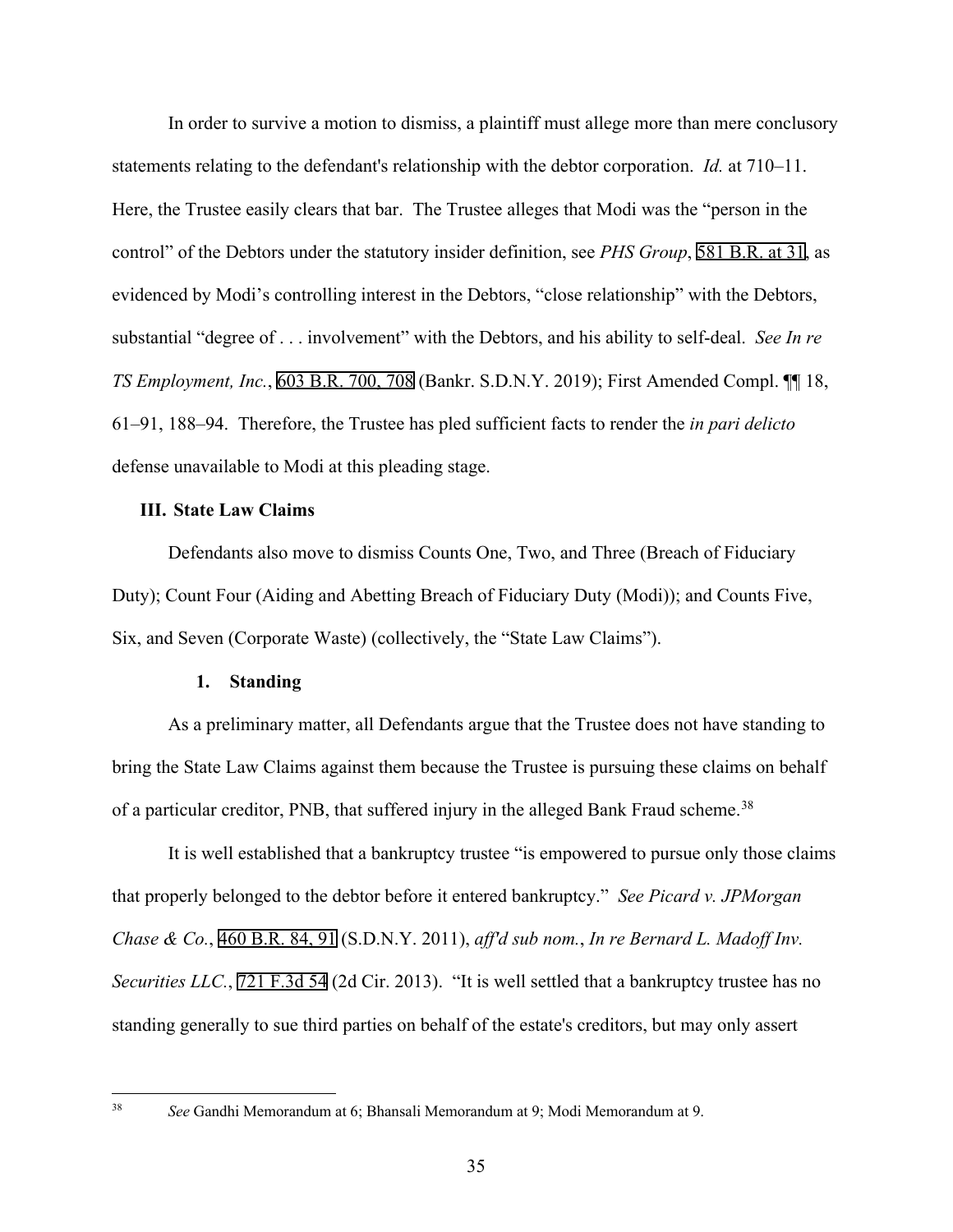claims held by the bankrupt corporation itself." *Shearson Lehman Hutton, Inc. v. Wagoner*, 944 F.2d 114, 118 (2d Cir.1991) (citing *Caplin v. Marine Midland Grace Trust Co. of N.Y.,* 406 U.S. 416 (1972)); *see also Wornick v. Gaffney,* 544 F.3d 486, 490 (2d Cir. 2008); *Wight v. BankAmerica Corp.,* 219 F.3d 79, 86 (2d Cir. 2000); *In re Mediators, Inc.,*105 F.3d 822 (2d Cir. 1997); *Hirsch v. Arthur Andersen & Co.,* 72 F.3d 1085, 1093 (2d Cir. 1995). This is because the Trustee steps into the shoes of the debtor for the purpose of bringing property into the bankruptcy estate and, as such, possesses only the rights of the debtor. *See Picard*, 460 B.R. at 91; 11 U.S.C. § 541(a)(1).

For reasons discussed above, the Court concludes that the Trustee has successfully pled injuries incurred by the Debtors—not PNB—and such claims "properly belonged to the debtor before it entered bankruptcy." *Picard*, 460 B.R. at 91. The Trustee sets forth numerous allegations in the Amended Complaint that the Debtors were injured by Defendants' breaches of fiduciary duty and commissions of corporate waste. These include, *inter alia*, depleting the Debtors' assets through the Actual Fraudulent Transfers; impairing the Debtors' claims against the U.S. Affiliates; increasing creditors' claims against the estate, causing the collapse and loss of business of the Debtors and their companies; causing the estate to incur significant administrative expenses from two separate examinations conducted by the Examiner and Trustee; and expending the Debtors' assets in transactions with the Shadow Entities and for the personal benefit of Modi and his family. *See* First Amended Compl. ¶¶ 198–232. Therefore, the Trustee has standing to plead the State Law Claims against the Defendants. *See In re 1031 Tax Group, LLC*, 420 B.R. 178, 195–96 (Bankr. S.D.N.Y. 2009) (distinguishing between injuries sustained by customers from damages suffered by the debtors).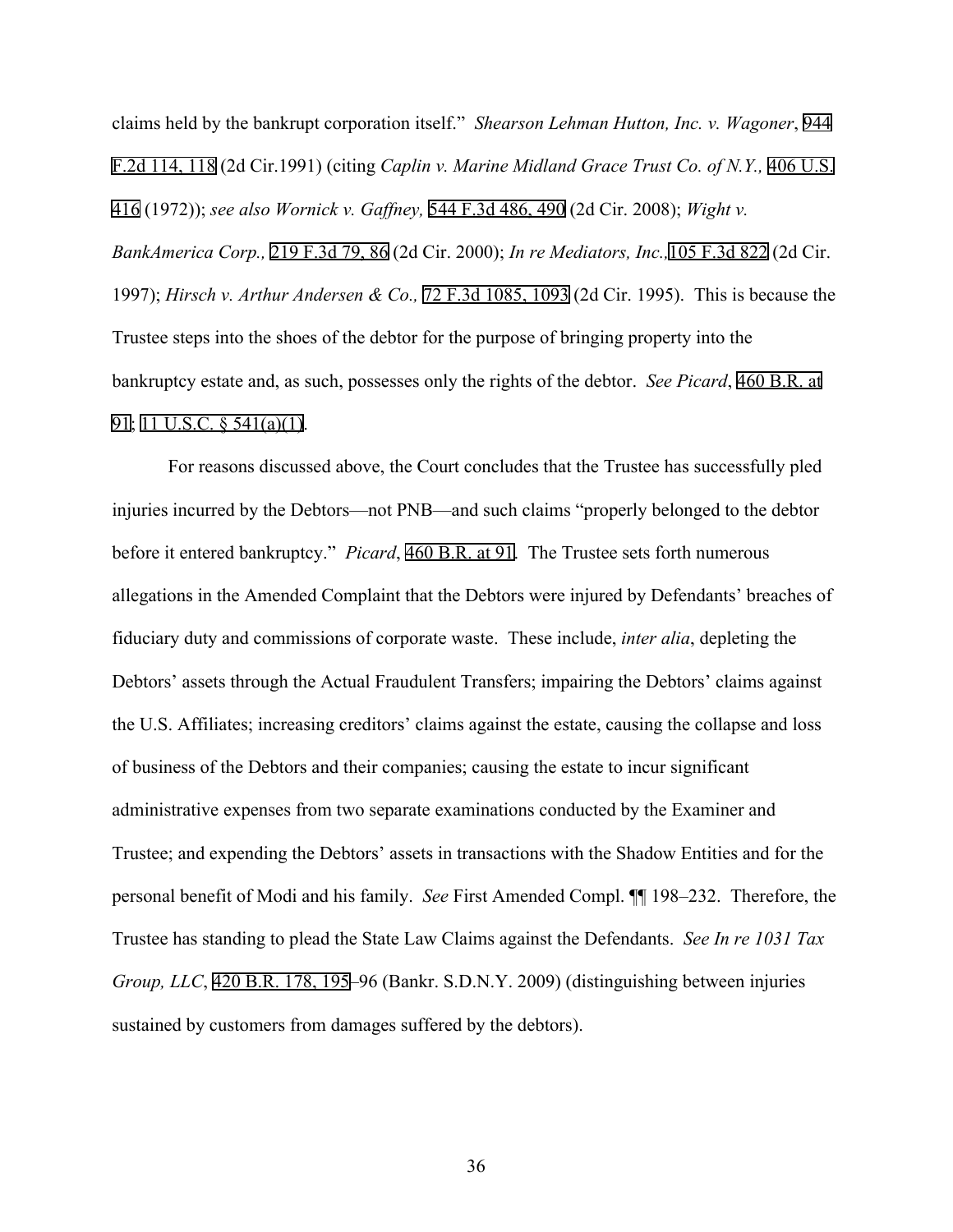## **2. Statute of Limitations**

Defendants next argue that the State Law Claims are time barred because most of the conduct complained of occurred outside of the applicable statute of limitations.<sup>[39](#page-36-0)</sup>

But again as discussed above, the Trustee has alleged facts in connection with its RICO claim to assert equitable tolling, i.e., the adverse domination doctrine, through the Defendants' "domination and control" over the Debtors. *See* First Amended Compl. ¶¶ 18, 61–91, 188–94; *Farmer*, 865 F. Supp. at 1151; *Banco De Desarrollo Agropecuario, S.A. v. Gibbs*, 709 F. Supp. 1302, 1310 (S.D.N.Y. 1989) (The "statute of limitations is tolled as against the control persons until the appointment of the independent trustee or liquidator.") (citing *Armstrong v. McAlpin,* 699 F.2d 79, 87 (2d Cir. 1983); *IIT, An International Investment Trust v. Cornfeld,* 619 F.2d 909, 929–30 (2d Cir. 1980); *Michelsen v. Penney,* 135 F.2d 409, 415–16 (2d Cir. 1943)).

The Trustee has alleged Defendants' "domination and control" over the Debtors through numerous examples. *See, e.g.*, First Amended Compl. ¶¶ 61–91 (alleging the Defendants exercised oversight and control of the Shadow Entities and LOU Entities, exercised oversight and control over transactions between the Debtors and Shadow Entities, engaged in suspicious accounting, finance, and inventory practices). The parties do not appear to dispute that a six-year statute of limitations applies to the Trustee's corporate waste claims. *See* Modi Memorandum at 14; *Golden P. Bancorp v. F.D.I.C.*, 273 F.3d 509, 518 (2d Cir. 2001) (the statute of limitations in New York for corporate waste is six years) (citing *Blake v. Blake*, 638 N.Y.S.2d 632 (App. Div. 1st Dept. 1996)); N.Y. C.P.L.R. § 213(7) (McKinney) ("The following actions must be commenced within six years: an action by or on behalf of a corporation against a present or former director, officer or stockholder . . . to recover damages for waste . . . ."). But they do

<span id="page-36-0"></span><sup>39</sup> *See* Gandhi Memorandum at 8; Bhansali Memorandum at 12, 26–27; Modi Memorandum at 12.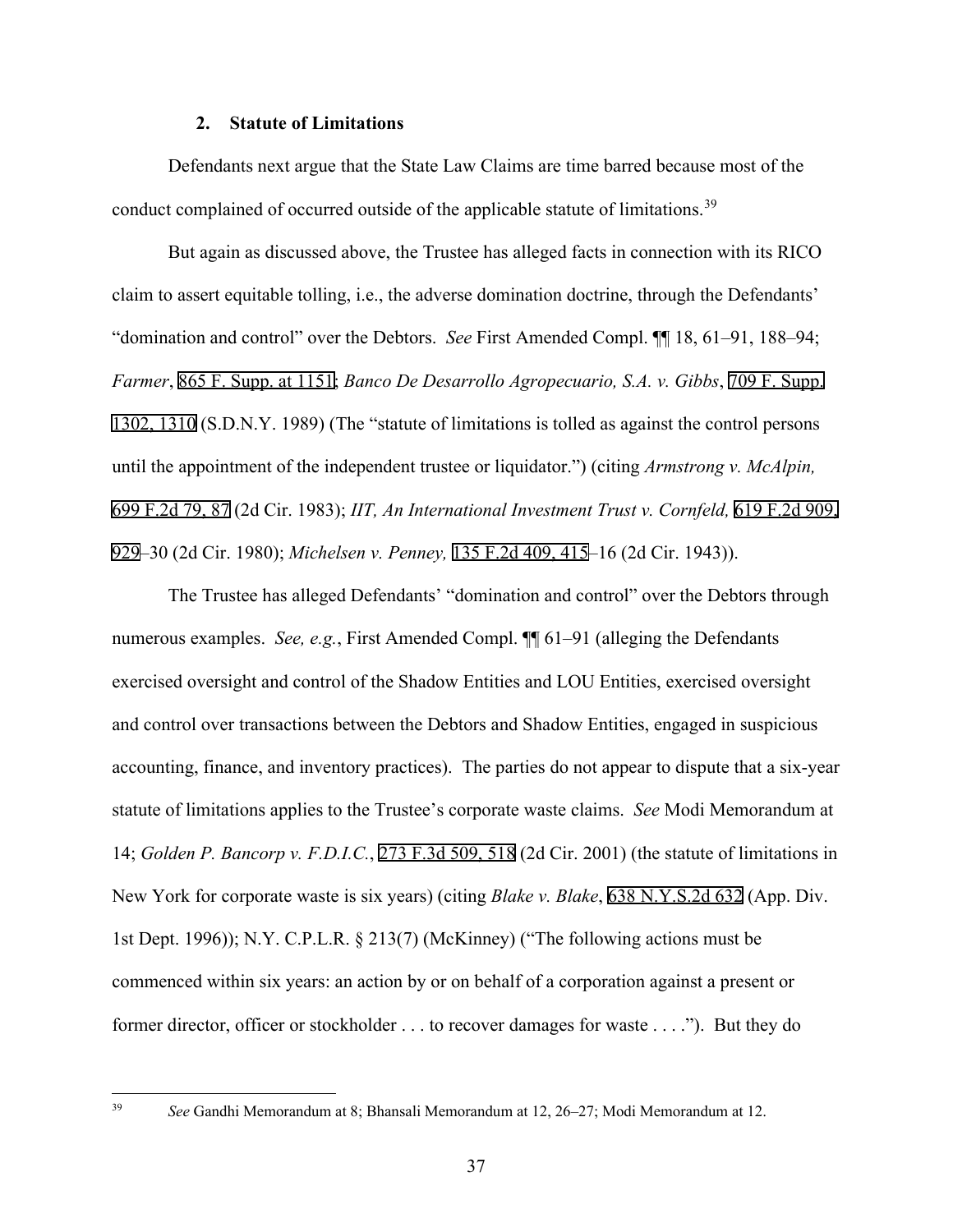dispute whether a three- or six-year statute of limitations applies to the breach of fiduciary duty claims.[40](#page-37-0) However, because the Trustee was not appointed until June 2018 and the original complaint was filed in March 2019, the Trustee's State Law Claims are not time barred under either the three-year or six-year limitations periods given these allegations of adverse domination. *See FDIC v. Pellatreau & Pellatreau*, 965 F. Supp. 381, 388–89 (E.D.N.Y. 1997) (finding dismissal of the FDIC's causes of action is inappropriate where the allegations are sufficient to allege adverse domination as a basis for equitable tolling); *Gibbs*, 709 F. Supp. at 1309–10 ("While a statute of limitations defense may be raised in a motion to dismiss[,] such a motion should not be granted unless it appears to beyond doubt that the plaintiff can prove no set of facts in support of his claim which would entitle him to relief.") (citing *Ortiz v. Cornetta*, 867 F.2d 146 (2d Cir. 1989)) (internal quotation marks omitted). Therefore, the Trustee's State Law Claims are not time barred. $41$ 

# **3. Applicability of Rule 9(b)**

Defendants Gandhi and Bhansali next argue that the State Law Claims should be

dismissed because the Trustee has failed to meet the heightened pleading requirements of Rule

<span id="page-37-0"></span><sup>40</sup> *See* Gandhi Memorandum at 7; Bhansali Memorandum at 12; Modi Memorandum at 12. Under New York law, the applicable limitations period for breach of fiduciary depends on the substantive remedy that the plaintiff seeks. *IDT Corp. v. Morgan Stanley Dean Witter & Co.*, 12 N.Y.3d 132, 139 (2009) (citing *Loengard v. Santa Fe Indus.,* 70 N.Y.2d 262, 266 (1987)); *see, e.g.*, *Yatter v. Morris Agency,* 682 N.Y.S.2d 198, 199 (App. Div. 1st Dept. 1998) (finding where the remedy sought is purely monetary in nature, courts construe the suit as alleging "injury to property" within the meaning of N.Y. C.P.L.R. § 214(4), which has a three-year limitations period); *cf. Loengard,* 70 N.Y.2d at 266–267 (finding where the relief sought is equitable in nature, the six-year limitations period of N.Y. C.P.L.R. § 213(1) applies).

<span id="page-37-1"></span><sup>&</sup>lt;sup>41</sup> Even if there were no allegations of adverse domination here, much of the conduct here is clearly timely under either a three- or six-year statute of limitations. The Trustee alleges many examples of conduct that occurred just prior to the Debtors' bankruptcy filings in 2018. *See, e.g.*, First Amended Compl. ¶ 176 (orchestrating Actual Fraudulent Transfers of the Debtors' assets to Modi-Controlled Entities in the weeks leading up to the Debtors' bankruptcy filing; *id.* ¶¶ 161, 177–87 (causing NMI and FDII to shop substantially all of their more than \$40 million in inventory to Modi-Controlled Entities overseas rather than using that inventory to repay the Debtors); *id.* ¶¶ 159– 60 (failing to disclose an \$11.2 million loan owed by NMI to A. Jaffe). The Court further notes that under Section 108 of the Bankruptcy Code, the Trustee is afforded an extra two years to commence actions that would have been timely as of the bankruptcy petition date. *See* 11 U.S.C. § 108(a).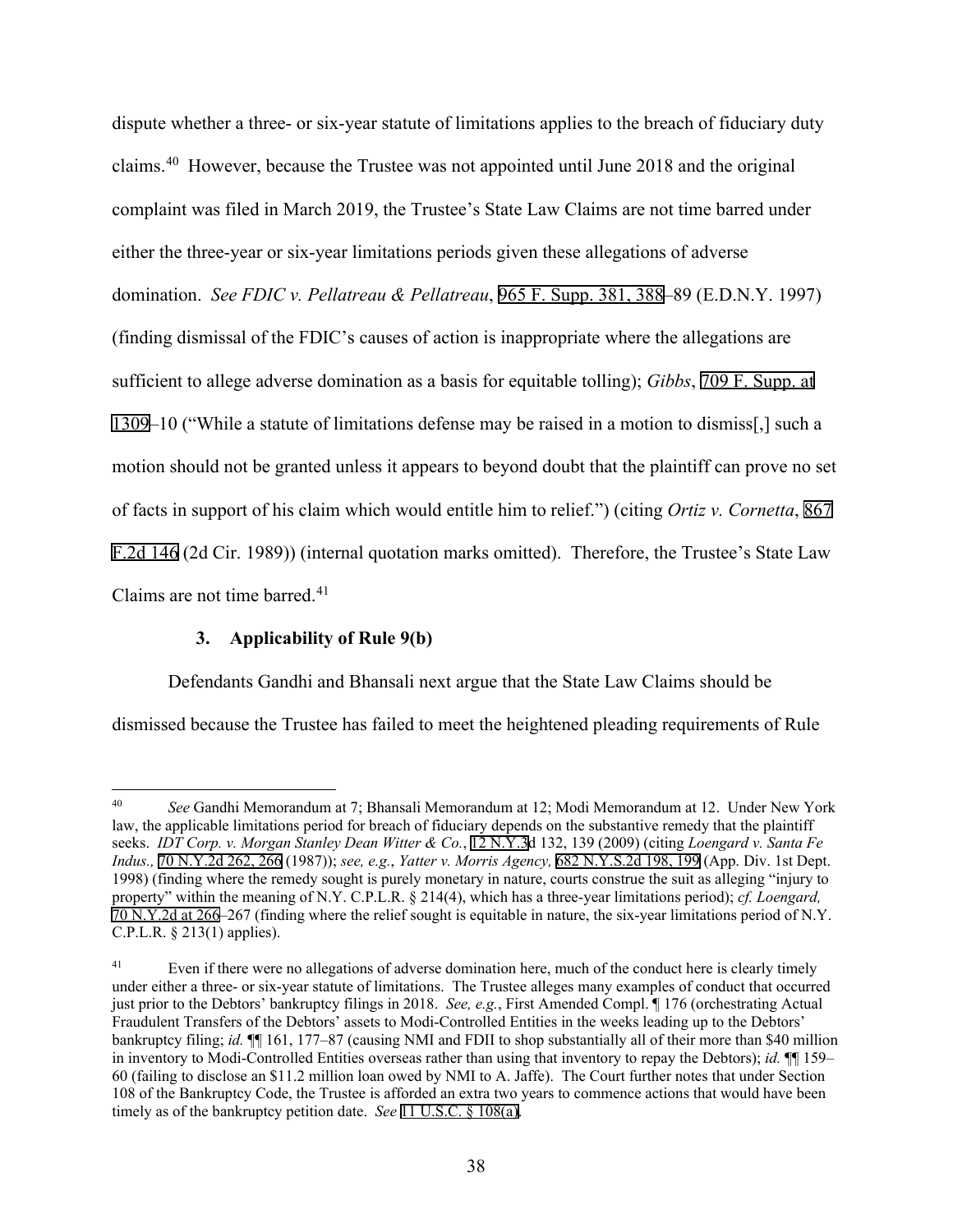$9(b)$  of the Federal Rules of Civil Procedure.<sup>[42](#page-38-0)</sup> Specifically, they argue that the Trustee has failed to allege that either defendant had the requisite knowledge of the fraudulent nature of the acts and circumstances surrounding the different stages of the Bank Fraud scheme.<sup>43</sup>

The Court disagrees. While "Rule 9(b) pleadings [generally] cannot be based upon information and belief," *DiVittorio v. Equidyne Extractive Industries, Inc.*, 822 F.2d 1242, 1247 (2d Cir. 1987) (citing *Segal v. Gordon,* 467 F.2d 602, 608 (2d Cir. 1972)), the Second Circuit has recognized an exception to this rule for defendants—like those here—who are insiders or have control over the release of the necessary information, *see id.*; *Wexner v. First Manhattan Co.,* 902 F.2d 169, 172 (2d Cir. 1990) ("Where pleading is permitted on information and belief, a complaint must adduce specific facts supporting a strong inference of fraud or it will not satisfy even a relaxed pleading standard."); *Sunrise Industrial Joint Venture v. Ditric Optics, Inc.,* 873 F. Supp. 765, 772 (E.D.N.Y. 1995) ("Indeed, the particularity requirement of Rule 9(b) is appropriately relaxed where the individual defendant is a corporate insider."). Moreover, courts have allowed bankruptcy trustees, as an outsider third-party, wider latitude when pleading fraud in circumstances where the defendants are insiders or have control of the facts required by the trustee. *See White Metal Rolling and Stamping Corp. v. Drew Indus., Inc. (In re White Metal Rolling and Stamping Corp.),* 222 B.R. 417, 428 (Bankr. S.D.N.Y. 1998) ("Since a bankruptcy trustee rarely has personal knowledge of the events preceding his appointment, he can plead fraud based upon information and belief provided he pleads the basis of his belief."); *see also Atlanta Shipping Corp., Inc. v. Chemical Bank,* 631 F. Supp. 335, 348 (S.D.N.Y.1986), *aff'd* 818 F.2d 240 (2d Cir. 1987); *Hassett v. Zimmerman (In re O.P.M. Leasing Services, Inc.),* 32 B.R.

<span id="page-38-0"></span><sup>42</sup> *See* Gandhi Memorandum at 11; Bhansali Memorandum at 19.

<span id="page-38-1"></span><sup>43</sup> *See* Gandhi Memorandum at 12; Bhansali Memorandum at 20.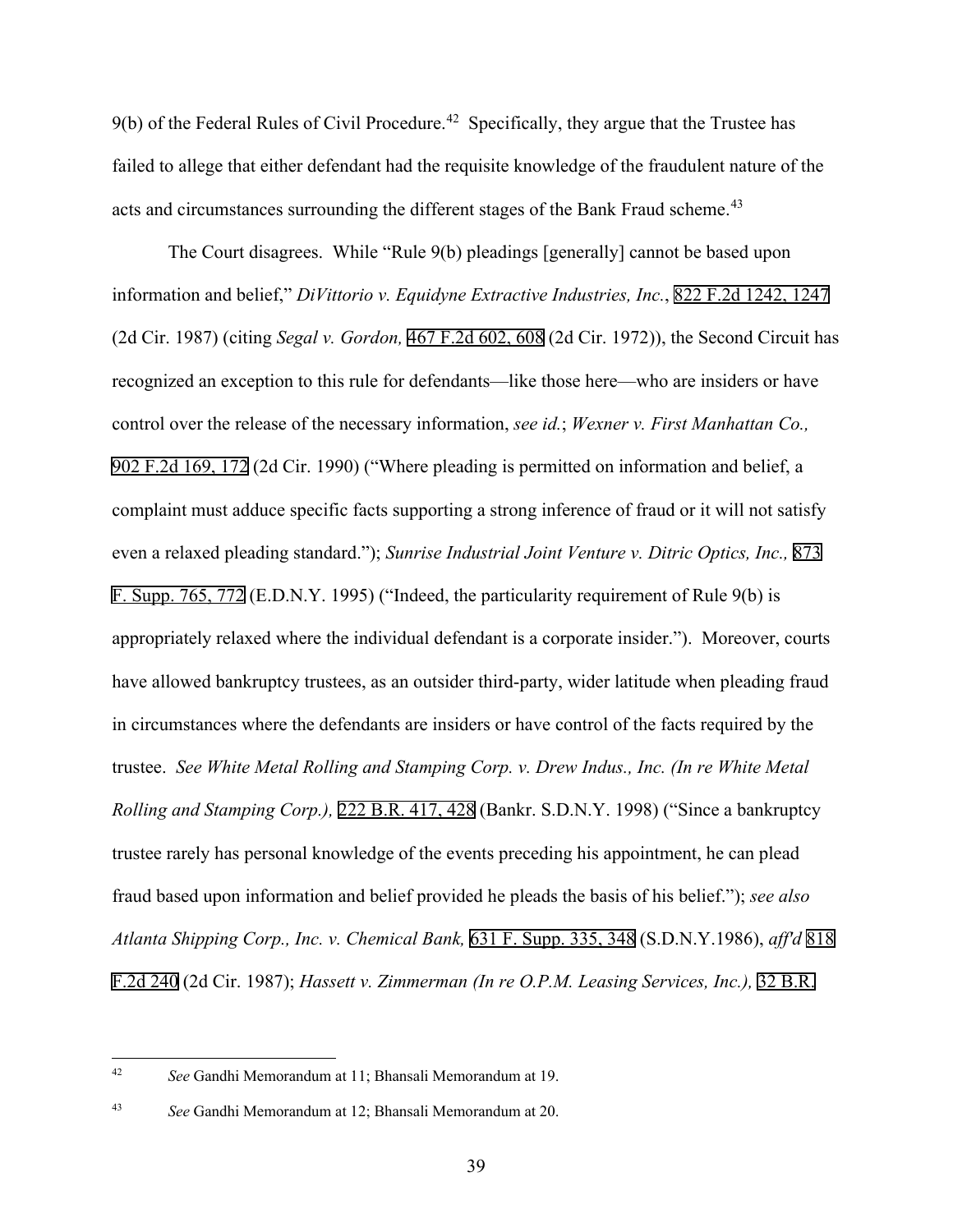199, 203 (Bankr. S.D.N.Y. 1983) (*citing Schlick v. Penn-Dixie Cement Corp.,* 507 F.2d 374. 379 (2d Cir. 1974)); *Eisenberg v. Feiner (In re Ahead By A Length, Inc.),* 100 B.R. 157, 166 (Bankr. S.D.N.Y. 1989).

The Trustee has alleged sufficient facts to justify the application of these relaxed pleading rules here. More specifically, the Trustee has alleged numerous examples demonstrating the Defendants' knowledge of the fraudulent nature of the circular transactions. *See, e.g.*, First Amended Compl. ¶¶ 68–69 (Bhansali oversaw the creation and staffing of the Shadow Entities and LOU Entities to perpetrate the fraud schemes and tracked the transactions on spreadsheets); *id.* ¶ 81(ii) (Gandhi designed numerous circular transactions with Shadow Entities); *id.* ¶ 85 (Gandhi maintained two sets of books and records for A. Jaffe, one that included Shadow Entity transactions and one that did not); *id.* ¶¶ 92–102 (Defendants repeatedly deceived auditors inquiring about Shadow Entity transactions); *id.* ¶¶ 168–70 (Defendants made demonstrably false statements to the Examiner). Therefore, the Court holds that the Trustee has satisfied the applicable pleading requirements of Rule  $9(b)$  as to the Defendants for the fraud alleged here.<sup>[44](#page-39-0)</sup>

# **4. Fiduciary Duty Claims**

# **(i) Whether a Duty is Owed to the Debtors**

Two of the Defendants, Bhansali and Modi, challenge the Trustee's assertions that they owed any fiduciary duties to the Debtors.<sup>45</sup>

<span id="page-39-0"></span><sup>44</sup> In addition, there is authority for a lesser standard of pleading where—as here—there is a long history for the alleged fraudulent transactions. *See A.I.A. Holdings, S.A. v. Lehman Brothers, Inc.,* 1998 WL 159059, \*6 (S.D.N.Y. April 1, 1998) ("When the issues are complicated or the transactions cover a long period of time, courts tend to require less of the pleader.") (citing *In re Olympia Brewing Co. Secs. Litig.,* 674 F. Supp. 597, 620 (D. Ill. 1987)); *cf.*, *Securities Inv'r Protec. Corp. v. Stratton Oakmont, Inc.*, 234 B.R. 293, 310–11 (Bankr. S.D.N.Y. 1999) (noting that a trustee is usually pleading fraud on secondhand knowledge for the benefit of the estate and its creditors).

<span id="page-39-1"></span><sup>45</sup> *See* Bhansali Memorandum at 13–14; Modi Memorandum at 15.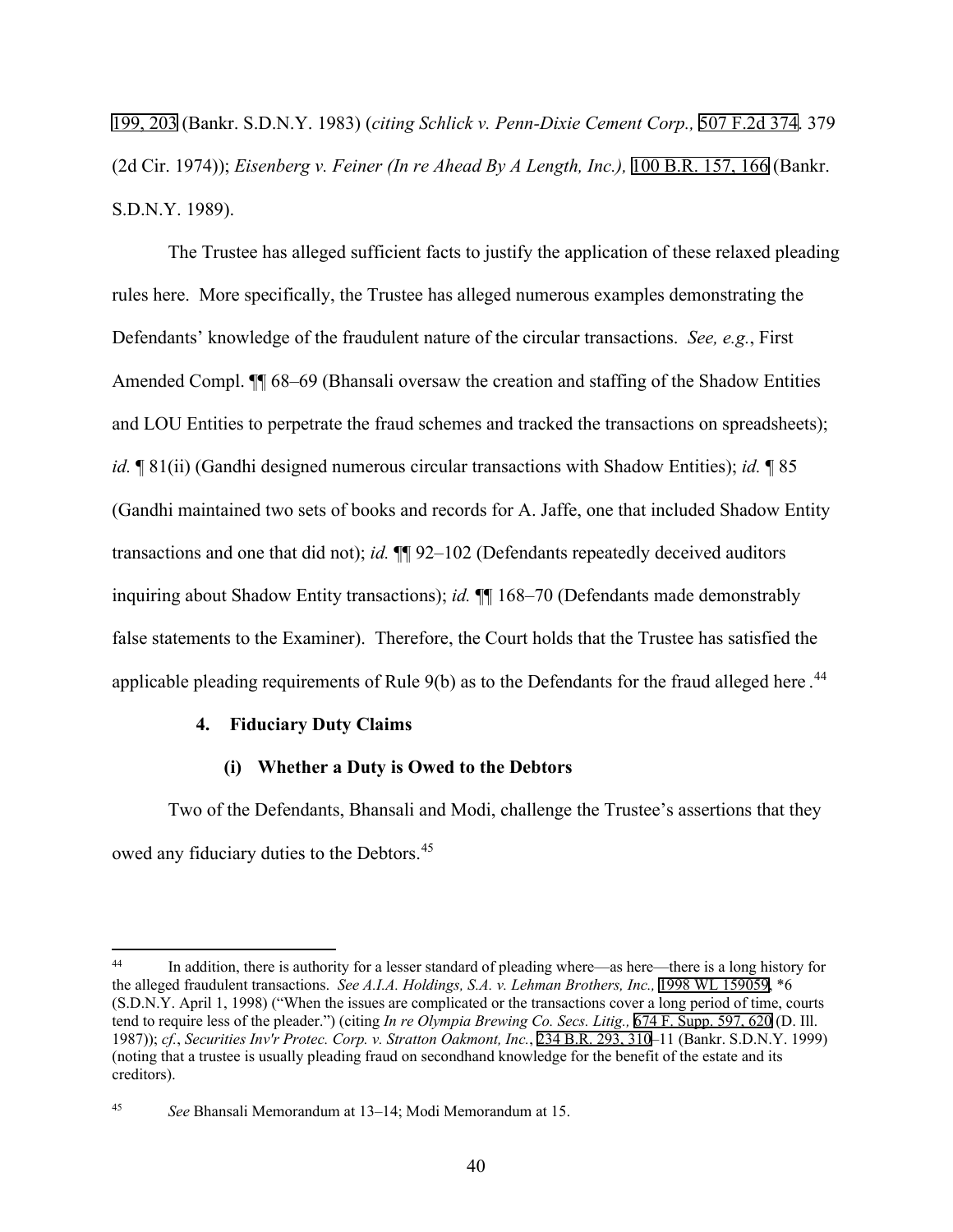Bhansali asserts that he owed a fiduciary duty to the parent corporation, Firestar International Ltd. ("FIL"), but not to the Debtors as subsidiaries of the parent. *See* Bhansali Memorandum at 13–14. It is true that, under New York and Delaware law,  $46$  "when one company wholly owns another, the directors of the parent and the subsidiary are obligated to manage the affairs of the subsidiary in the best interests only of the parent and its shareholders." *Roselink Inv'rs, L.L.C. v. Shenkman*, 386 F. Supp. 2d 209, 215 (S.D.N.Y. 2004) (citing *Anadarko Petroleum Corp. v. Panhandle Eastern Corp.,* 545 A.2d 1171, 1174 (Del. 1988)); *see also Deangelis v. Corzine (In re MF Global Holdings Ltd. Investment Litig.)*, 998 F. Supp. 2d 157, 180 n.15 (S.D.N.Y. 2014) ("[T]he general rule is that directors and officers of a wholly owned subsidiary . . . owe fiduciary duties only to the parent corporation, not to the subsidiary.") (citing *Aviall, Inc. v. Ryder Sys., Inc.,* 913 F. Supp. 826, 832 (S.D.N.Y. 1996), *aff'd,* 110 F.3d 892 (2d Cir. 1997)); *United States Small Bus. Admin. v. Feinsod*, 347 F. Supp. 3d 147, 160 (E.D.N.Y. 2018) (Under New York law, "[w]here . . . a corporation is a wholly-owned subsidiary, its directors and officers owe their fiduciary duties to the parent corporation."). But Bhansali's argument fails because even the "directors of a wholly-owned subsidiary, who otherwise would owe fiduciary duties only to the parent corporation, also owe fiduciary duties to creditors of the subsidiary when the subsidiary enters 'the zone of insolvency.'" *Shenkman*, 386 F. Supp. 2d at 215 (citing *Geyer v. Ingersoll Publications Co.,* 621 A.2d 784, 791 (Del. Ch. 1992); *In re Tronox Inc.*, 450 B.R. 432, 438–39 (Bankr. S.D.N.Y. 2011) (citing *North Am. Catholic Educ.* 

<span id="page-40-0"></span><sup>&</sup>lt;sup>46</sup> "Under New York law, the law of the state of incorporation governs an allegation of breach of fiduciary owed to a corporation [and an allegation of corporate waste]." *Tese-Milner v. TPAC, LLC* (*In re Ticketplanet.com*), 313 B.R. 46, 62 (Bankr. S.D.N.Y. 2004) (citing *Diamond v. Oreamuno,* 24 N.Y.2d 494, 503–04 (1969)); *see also In re BP p.l.c. Derivative Litig.*, 507 F. Supp. 2d 302, 310 (S.D.N.Y. 2007) (citing *Hausman v. Buckley*, 299 F.2d 696, 698 (2d Cir. 1962) for the application of New York choice of law rules in the context of a corporate waste claim). Therefore, Delaware law governs the Trustee's claims for breach of fiduciary duty and corporate waste relating to debtors FDI and FI, and New York law governs these claims relating to debtor A. Jaffe. *See* First Amended Compl. ¶ 608.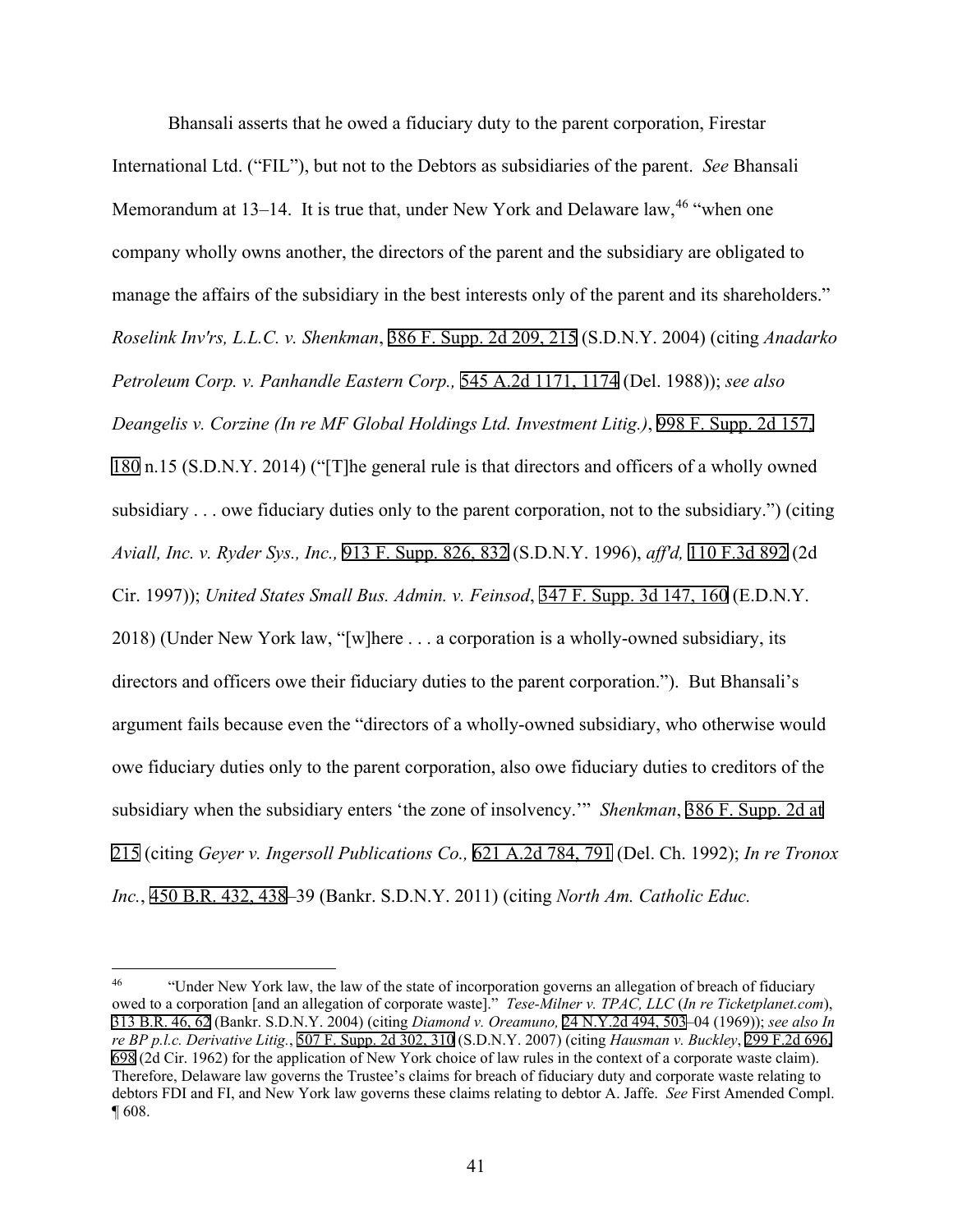*Programming Found., Inc. v. Gheewalla,* 930 A.2d 92, 101–02) (Del. Sup. Ct. 2007). In short, insolvent corporations can sue their officers and directors for breach of fiduciary duty. *See Pereira v. Farace,* 413 F.3d 330, 342 (2d Cir. 2005) ("[B]reach of fiduciary duty claims belong to the corporation [as opposed to the creditors]."); *In re Mediators,* 105 F.3d at 826–27; *Magnesium Corp. of Am. v. Renco Grp., Inc. (In re Magnesium Corp. of Am.),* 399 B.R. 722, 760 (S.D.N.Y. 2009) ("'Put simply, when a director of an insolvent corporation, through a breach of fiduciary duty, injures the firm itself, the claim against the director is still one belonging to the corporation*.*'") (quoting *Prod. Res. Grp. L.L.C. v. NCT Grp., Inc.* 863 A.2d 772, 792 (Del. Ch. 2004)). As discussed above, the Trustee here has alleged that the Debtors have been insolvent since August 2011, when the Actual Fraudulent Transactions commenced. *See* First Amended Compl. ¶¶ 174(v), 55(i). More specifically, the Trustee alleges that "[t]he Debtors were insolvent at the time each Actual Fraudulent Transaction occurred based on both the figures reflected on their balance sheet and the substantial contingent liability they incurred in the course of their involvement in the Bank Fraud," which dates back to August 2011. First Amended Compl. ¶ 174(v); *see id.* ¶ 55(i).[47](#page-41-0)

Moreover, Bhansali's argument fails for another reason. Directors' fiduciary duties are limited to the parent only in the context of a parent and wholly owned subsidiary. *See Roselink*, 386 F. Supp. 2d at 219 n.3 (citing *Sinclair Oil Corp. v. Levien,* 280 A.2d 717, 720 (Del.1971) ("Where there are shareholders in addition to the parent company, both the directors of the

<span id="page-41-0"></span><sup>&</sup>lt;sup>47</sup> Bhansali further argues that, as to Debtor A. Jaffe, the Trustee failed to allege any damages flowing from Bhansali's alleged breach. Bhansali Memorandum at 14. Specifically, Bhansali contends that the Trustee is "stretch[ing] the damages" to include those arising from Bhansali's invoking his Fifth Amendment rights in his deposition with the Examiner in the bankruptcy proceeding. *Id.* But as noted in Bhansali's own pleadings, the Trustee has alleged a number of specific injuries after the bankruptcy was filed, including depleting the Debtors' assets through Actual Fraudulent Transfers, delaying the Trustee's appointment and impairment of his ability to recover, incurring administrative expenses due Bhansali's refusal to cooperate, and increasing creditors' claims against the estate thereby causing the loss of value in the Debtors and their businesses. *Id.* at 14 n.4 (citing First Amended Compl. ¶ 207); *see* Trustee Opposition to Bhansali at 17 n.6.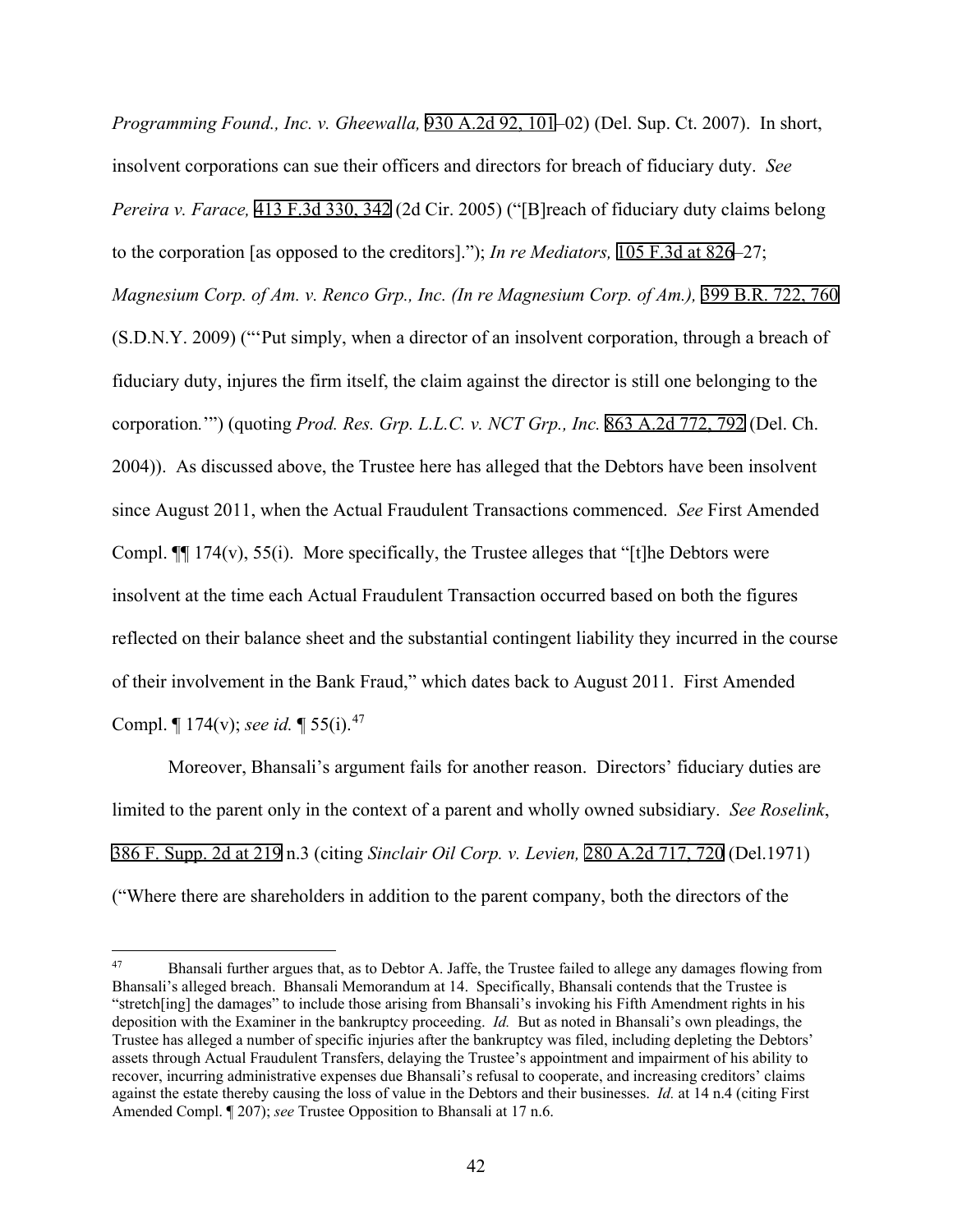subsidiary and the parent company, as controlling shareholder, have a duty to consider the interests of the minority shareholders."). Thus, to the extent that the Debtors are not all wholly owned subsidiaries, Bhansali's argument fails.<sup>48</sup>

For his part, Modi argues that he owes no fiduciary duties as he is not a director, officer, or person in control of the Debtors.<sup>[49](#page-42-1)</sup> But "in the context of imposing fiduciary responsibilities, it is well established in the corporate jurisprudence of Delaware that control exists when a stockholder owns, directly or indirectly, more than half of a corporation's voting power." *Weinstein Enters., Inc. v. Orloff*, 870 A.2d 499, 507 (Del. 2005) (citing *Paramount Communications, Inc. v. QVC Network, Inc.,* 637 A.2d 34 (Del. 1994); *Citron v. Fairchild Camera & Instrument Corp.,* 569 A.2d 53, 70 (Del. 1989); *Gilbert v. El Paso Co.,* 490 A.2d 1050, 1055 (Del. Ch. 1984)); *see also In re LMI Legacy Holdings, Inc.*, 2017 WL 1508606, at \*7 (Bankr. D. Del. Apr. 27, 2017) ("Where New York law is not as robust as Delaware law regarding matters of fiduciary duties, New York courts have looked to Delaware law for guidance. The Delaware Court of Chancery has been notably direct in stating that '[a] stockholder is controlling, and owes fiduciary duties to the other stockholders, if it owns a majority interest in or *exercises control* over the business affairs of the corporation.'") (internal citation and quotation marks omitted). The Trustee here has alleged that Modi is the controlling shareholder of the Debtors through a web of corporations: Modi owns 94.88 percent of the shares of FIL, which owns 100 percent of the shares of Firestar Holdings Ltd. ("FHL") and Firestar Diamond International Private Ltd. ("FDIPL"). FHL owns 100 percent of the equity interests of Synergies Corp. ("Synergies"), which owns 100 percent of Firestar Group, Inc. ("FGI"), which

<span id="page-42-0"></span><sup>48</sup> The Trustee has alleged that an individual, Samuel Sandberg, owns five-percent stakes in debtors FDI and A. Jaffe, while FDI owns 100-percent of debtor FI. *See* First Amended Compl. ¶¶ 6–10.

<span id="page-42-1"></span><sup>49</sup> *See* Modi Memorandum at 15.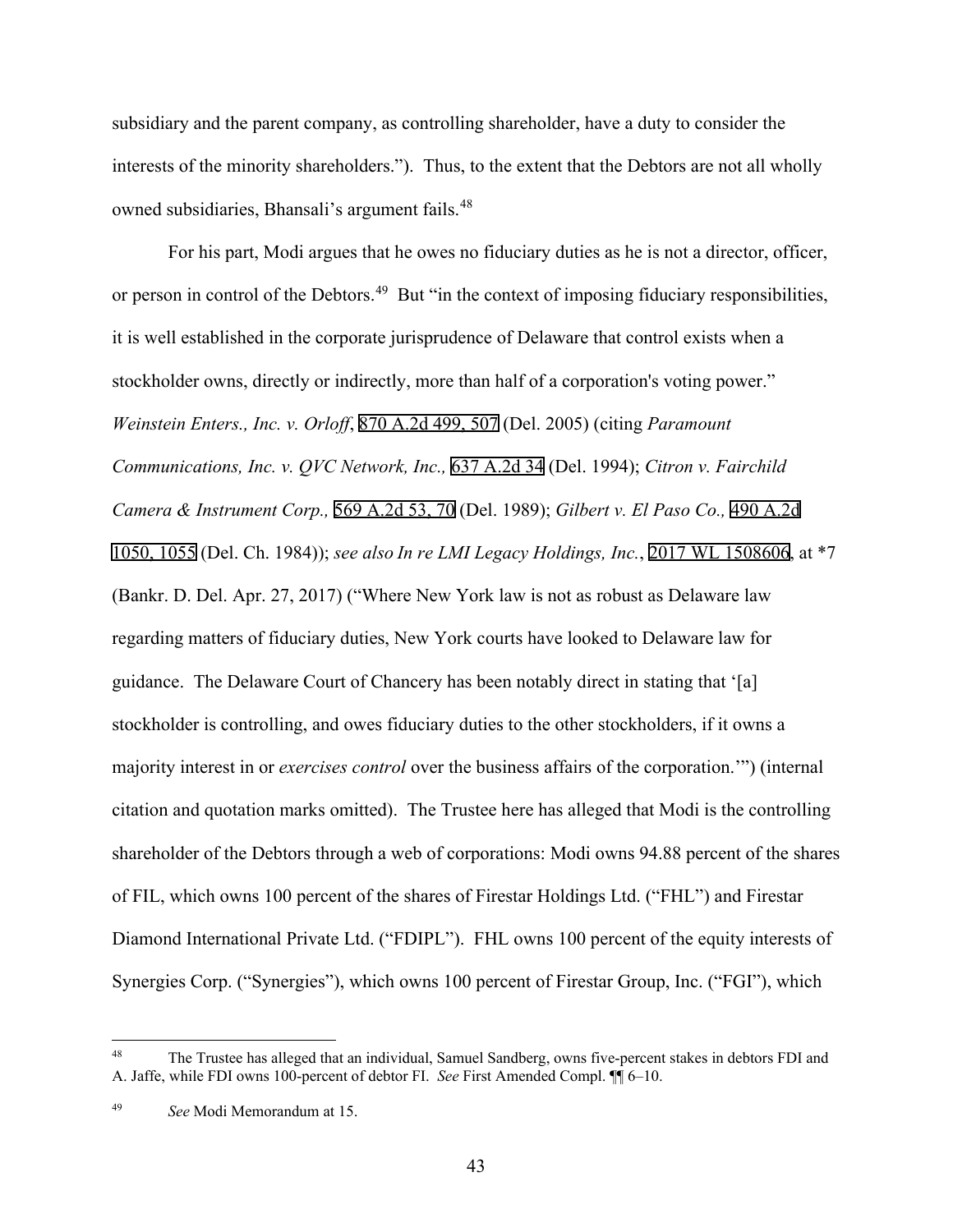owns 95 percent of the equity interest in Debtor FDI. Synergies owns 95 percent of the equity interest in Debtor A. Jaffe. *See* First Amended Compl. ¶¶ 6–16, 18. While Modi also asserts that the Trustee must show that he exercised "actual control" over the Debtors,  $50$  the Court disagrees. Such a requirement exists only where a stockholder owns less than a majority of a corporation's voting shares. *See Weinstein Enters.*, 870 A.2d at 507 (citing *Fairchild Camera & Instrument Corp.,* 569 A.2d at 70; *Gilbert,* 490 A.2d at 1055; *Kahn v. Lynch Communication Sys., Inc.,* 638 A.2d 1110, 1113–14 (Del.1994) (considering control of board as evidence of control of business affairs); *Ivanhoe Partners v. Newmont Mining Corp.*, 535 A.2d 1334, 1344 (Del. 1987) ("Under Delaware law a shareholder owes a fiduciary duty only if it owns a majority interest in or exercises control over the business affairs of the corporation.")). But that is not the situation here.

#### **(ii) Other Arguments about Breach of Fiduciary Duty Claims**

The Defendants argue that the Trustee fails to state a claim for breach of fiduciary duty, specifically the duties of care and loyalty, owed to the Debtors.<sup>51</sup>

Under both New York and Delaware  $\text{law},<sup>52</sup>$  $\text{law},<sup>52</sup>$  $\text{law},<sup>52</sup>$  directors owe fiduciary duties of care and loyalty to shareholders and the entity itself; absent specific allegations that the directors breached such duties, the business judgment rule of each state's law prevents a court from second guessing such directors' business decisions. *See Hughes v. BCI Int'l Holdings, Inc.,* 452 F. Supp. 2d 290, 308 (S.D.N.Y. 2006); *Gheewalla,* 930 A.2d at 101.

<span id="page-43-0"></span><sup>50</sup> *See* Modi Memorandum at 15.

<span id="page-43-1"></span><sup>51</sup> *See* Gandhi Memorandum at 10; Bhansali Memorandum at 14; Modi Memorandum at 17.

<span id="page-43-2"></span><sup>52</sup> As noted *supra* note 39, New York or Delaware law applies here given that Debtors Firestar Diamond, Inc. and Fantasy, Inc. are both Delaware corporations, while Debtor A. Jaffe is a New York corporation. *See* First Amended Compl. ¶¶ 6–8; Bhansali Memorandum at 8; Modi Memorandum at 1; Gandhi Memorandum at 10 n.6.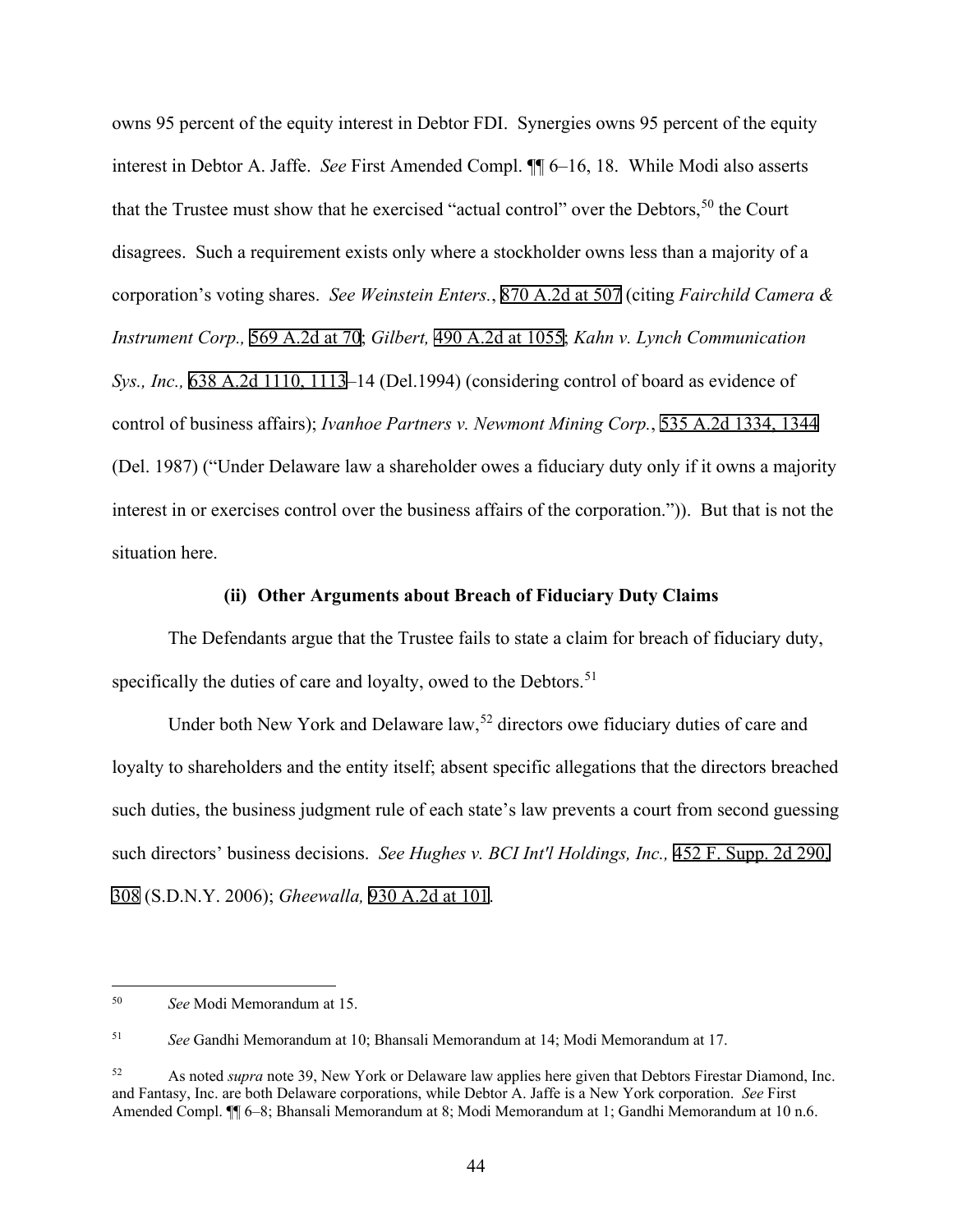The duty of care generally "requires a director to perform his duties as a director in good faith and with that degree of care which an ordinarily prudent person in a like position would use under similar circumstances." *In re Sabine Oil & Gas Corp.*, 547 B.R. 503, 556 (Bankr. S.D.N.Y. 2016), *aff'd*, 562 B.R. 211 (S.D.N.Y. 2016) (citing *Gheewalla* 930 A.2d 92, 101; *Hughes,* 452 F.Supp.2d at 308); *see also In re Walt Disney Co. Deriv. Litig.,* 907 A.2d 693, 749 (Del. Ch. 2005) ("The fiduciary duty of due care requires that directors of a Delaware corporation use that amount of care which ordinarily careful and prudent men would use in similar circumstances, and consider all material information reasonably available in making business decisions, and that deficiencies in the directors' process are actionable only if the directors' actions are grossly negligent.") (internal quotation marks omitted).

The duty of loyalty "requires a director to subordinate his own personal interests to the interests of the corporation." *In re Sabine*, 547 B.R. at 556 (citing *Gheewalla,* 930 A.2d at 101; *Hughes,* 452 F.Supp.2d at 308); *see also Stone ex rel. AmSouth Bancorporation v. Ritter,* 911 A.2d 362, 370 (Del. 2006) (finding under Delaware law, the duty of loyalty requires an officer or director to (1) avoid fiduciary conflicts of interest and (2) act in good faith for the corporation's best interest); *CVC Claims Litig. LLC. v. Citicorp Venture Capital Ltd.,* 2007 WL 2915181, at \*3 (S.D.N.Y. Oct. 3, 2007) ("A breach of loyalty claim requires some form of self-dealing or misuse of corporate office for personal gain."); *Joseph v. Frank (In re Troll Commc'ns),* 385 B.R. 110, 118 (Bankr. D. Del. 2008) (same). To allege a breach of the duty of loyalty, the Trustee must "plead facts demonstrating that a majority of a board that approved the transaction in dispute was interested and/or lacked independence." *Continuing Creditors' Comm. Of Star* 

45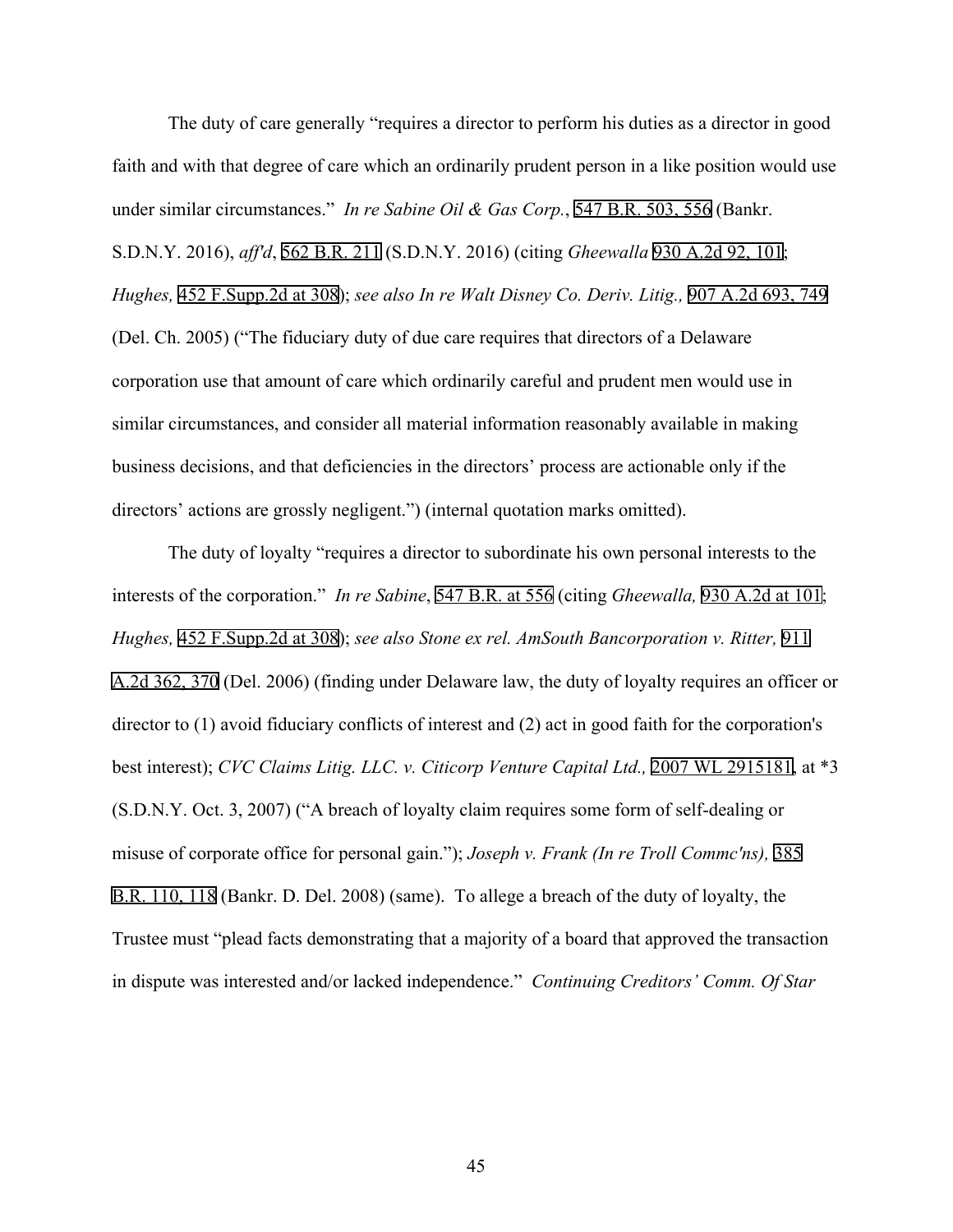*Telecomm. Inc. v. Edgecomb,* 385 F.Supp.2d 449, 460 (D. Del. 2004) (citing *Orman v. Cullman,* 794 A.2d 5, 23 (Del. Ch. 2002)).<sup>[53](#page-45-0)</sup>

Gandhi asserts that he can be liable for a breach of fiduciary duty only where he had "'discretionary authority in the relevant functional area and the ability to cause or prevent the complained-of action.'" Gandhi Memorandum at 12 (quoting *Pereira v. Cogan*, 294 B.R. 449, 522 (S.D.N.Y. 2003); *see also Gold v. Sloan,* 486 F.2d 340, 351 (4th Cir. 1973) (officers who lack "the slightest connection" with events in question or ability to meaningfully participate should not be considered officers for liability purposes); *Colby v. Klune,*178 F.2d 872, 873 (2d Cir. 1949) ("It is immaterial how [an officer's] functions are labeled or how defined in the bylaws or that he does or does not act under the supervision of some other corporate representative."); *Schimmel v. Goldman,* 57 F.R.D. 481, 485–86 (S.D.N.Y. 1973) (acknowledging that defendant might argue that "although given the title of an officer, he did not perform the policy making functions or have access to inside information which characterize an 'officer'"). As it was Modi who had "omnipresent oversight and control" over the Debtors,

Gandhi argues that he should not be held liable for acting at the direction of his boss.<sup>[54](#page-45-1)</sup>

But Gandhi conveniently ignores the full scope of the allegations in the Amended Complaint. The Trustee has alleged that Gandhi, as Chief Financial Officer of the Debtors, carried the responsibility and authority consistent with his title. More specifically, the Trustee has alleged that Gandhi controlled the finances of the Debtors, had authority to approve transactions between entities in the Firestar network, was a signatory of each of the U.S. Entities'

<span id="page-45-0"></span><sup>53</sup> To assert a breach of fiduciary duty, "New York law [also] requires damages directly caused by the defendant's misconduct." *Picard v. Madoff (In re Bernard L. Madoff Inv. Sec. LLC),* 458 B.R. 87, 127 (Bankr. S.D.N.Y. 2011); *see also In re Perry H. Koplik & Sons, Inc.*, 499 B.R. 276, 289 (S.D.N.Y. 2013) (quoting *Rut v. Young Adult Inst., Inc.*, 901 N.Y.S.2d 715, 717 (App. Div. 2d Dept. 2010) (internal citation omitted)), *aff'd*, 567 F. App'x 43 (2d Cir. 2014).

<span id="page-45-1"></span><sup>54</sup> Gandhi Memorandum at 12–13 (quoting First Amended Compl. ¶ 189).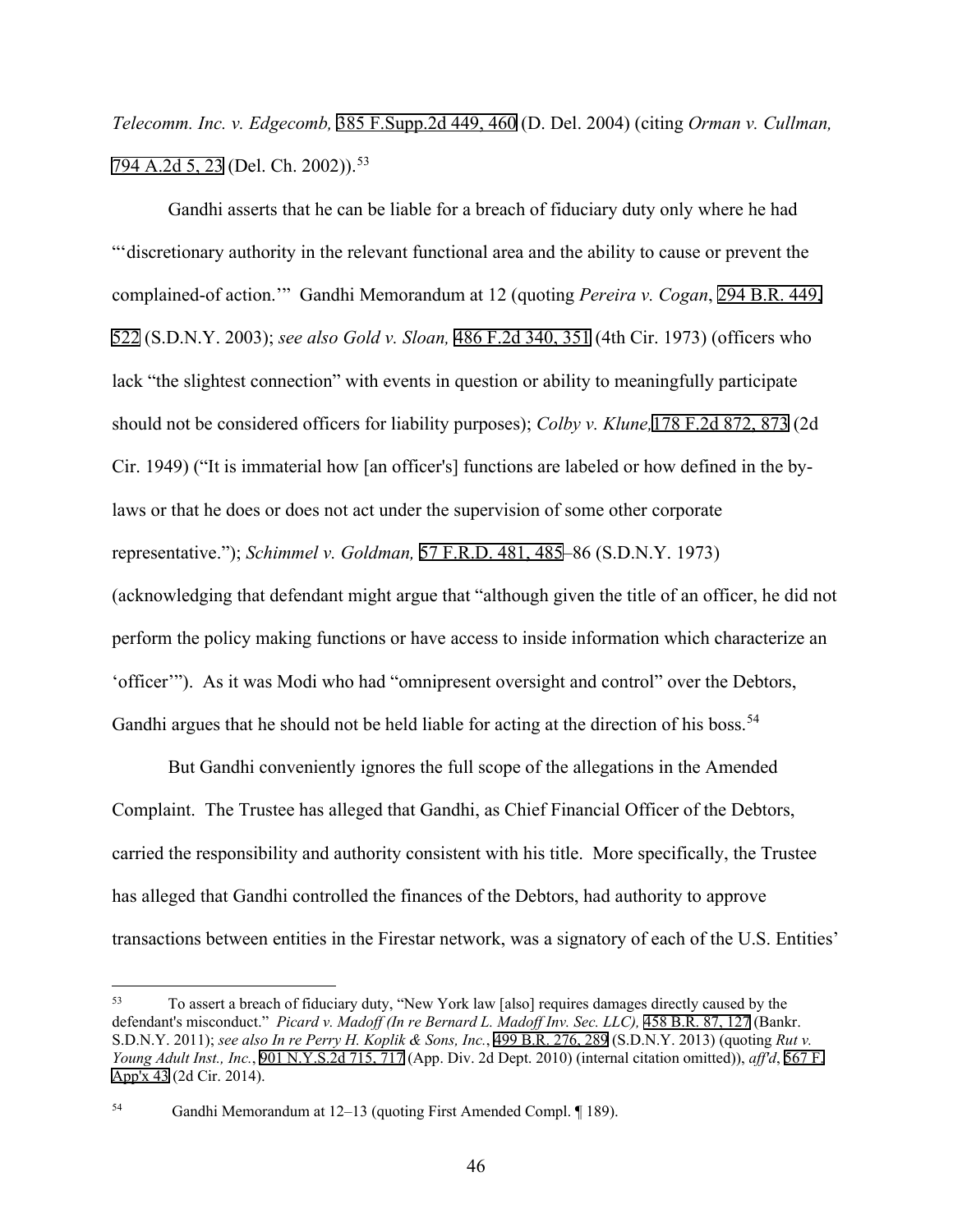bank accounts, was authorized to effectuate transfers from these accounts, maintained the Debtors' books and records, and managed external audits of the Debtors. *See* First Amended Compl. ¶¶ 65, 85, 92–102, 195–96. That the Trustee alleges that Modi exercised control of the Debtors "does not mean that other individuals or entities did not also control key aspects of the business." *In re TS Employment, Inc.*, 603 B.R. at 711 (citing *In re Bernard L. Madoff*, 458 B.R. at 124 (concluding that the complaint adequately alleged defendants in senior management positions were insiders for imputation purposes, notwithstanding defendants' contentions that Bernard Madoff controlled all aspects of the fraud)); *see also In re Felt Mfg. Co., Inc.*, 371 B.R. 589, 612 (Bankr. D.N.H. 2007) (finding allegations that individual was Chapter 11 debtor's CFO, coupled with allegations regarding debtor's financial reporting problems or errors, alleged illegal dividends, and CFO's admissions to other directors stated a plausible claim for breach of fiduciary duty under New Hampshire law). Here, "although [Modi] may have been in total control of [the Debtors], [Gandhi] still could have exercised control over the financial reporting systems and accounting decisions, and acted with complete autonomy." *In re TS Employment, Inc.*, 603 B.R. at 711. Therefore, the Trustee has adequately alleged that Gandhi had the requisite authority to be held liable as an officer of the Debtors for breach of fiduciary duty.

Bhansali challenges the Trustee's breach of fiduciary duty claim on several other grounds. First, Bhansali states that the Trustee has not shown that he engaged in self-dealing or misuse of corporate office in alleging a breach of duty of loyalty.[55](#page-46-0) *See CVC Claims Litig. LLC.,* 2007 WL 2915181, at \*3 ("A breach of loyalty claim requires some form of self-dealing or misuse of corporate office for personal gain."); *see also In re Troll Commc'ns,* 385 B.R. at 118 (same); *In re IT Group Inc.*, 02-10118, 2005 WL 3050611, at \*8 n.10 (D. Del. Nov. 15, 2005)

<span id="page-46-0"></span><sup>55</sup> *See* Bhansali Memorandum at 15–16.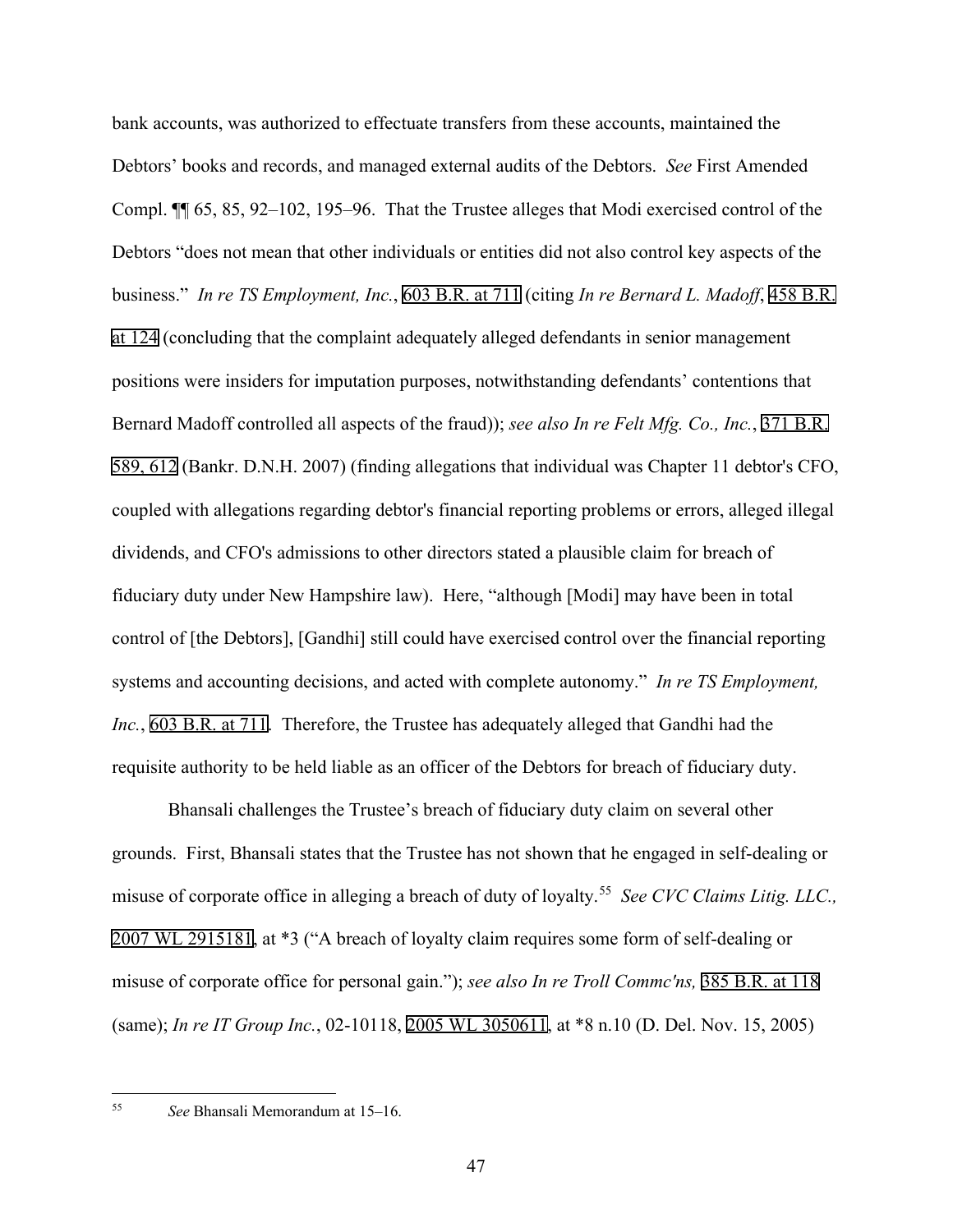("[I]n the absence of facts showing self-dealing or improper motive, a corporate officer or director is not legally responsible to the corporation for losses that may be suffered as a result of a decision that an officer made or that directors authorized in good faith.") (quoting *Gagliardi v. TriFoods Int'l, Inc.,* 683 A.2d 1049, 1051 (Del. Ch. 1996)). As a threshold matter, Bhansali's argument fails because the Trustee actually has alleged such self-dealing here: the Trustee contends that Bhansali, his wife's companies, and family trust received "millions" of dollars from Nirav Modi, Purvi Mehta, and various Modi-Controlled Entities. *See* First Amended Compl*.* ¶¶ 30, 133–41. Moreover, Bhansali interprets the duty of loyalty too narrowly. Although self-dealing is a classic example of a breach of duty of loyalty, the absence of selfdealing does not mandate dismissal because a duty of loyalty claim encompasses other "situations in which a fiduciary's personal interest possibly conflicts with the interest of those owed a fiduciary duty." *Birnbaum v. Birnbaum*, 73 N.Y.2d 461, 466 (1989) (citing *In re Ryan's Will*, 291 N.Y. 376, 407 (1943)). In fact, the Trustee has set forth numerous allegations that Bhansali breached his duty of loyalty owed to the Debtors. These allegations include Bhansali orchestrating Actual Fraudulent Transactions, his failure to call due an \$11.2 million loan balance owed by NMI to A. Jaffe, his actions to cause NMI and FDII to ship their inventory to Modi-Controlled Entities overseas out of the reach of Debtors' avoidance actions, and—last but not least—his personally profiting from the proceeds of the Bank Fraud. *See* First Amended Compl. ¶¶ 161, 175, 206.

Second, Bhansali asserts that the Trustee's allegations that Bhansali allowed Modi to usurp his management responsibilities, that Bhansali caused the Debtors to participate in the Bank Fraud, that he depleted the Debtors' assets, and that he impaired the Trustee's ability to investigate and recover assets all fail. *See* Bhansali Memorandum at 16–19. Bhansali argues

48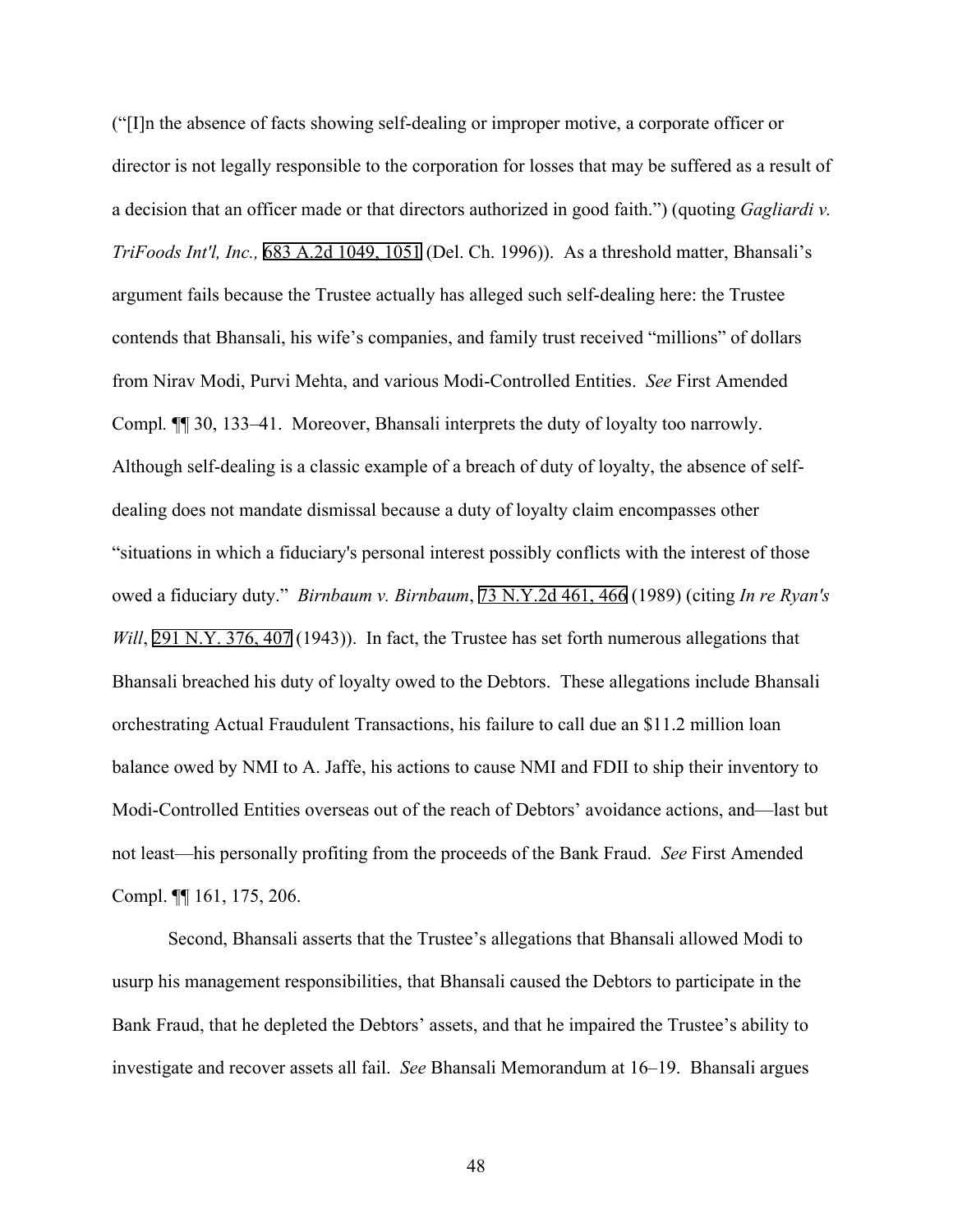that these allegations fail because he acted at the direction of Modi, he does not owe a duty to the Trustee, the allegations fail to link Bhansali to the Bank Fraud, or the allegations fall short of the pleading standard. *See* Bhansali Memorandum at 16–19. But as discussed above, the allegations against Modi do not necessarily absolve Bhansali for purposes of a motion to dismiss. So while the Trustee can and has sued Modi, "[u]nder the Bankruptcy Code the trustee stands in the shoes of the bankrupt corporation and has standing to bring any suit that the bankrupt corporation could have instituted had it not petitioned for bankruptcy." *Wagoner*, 944 F.2d at 118 (citing *Caplin v. Marine Midland Grace Trust Co.,* 406 U.S. 416, 429 (1972); *see also* 11 U.S.C. §§ 541, 542. As explained above, the Trustee here has plausibly alleged numerous examples of how Bhansali coordinated and participated in the numerous Actual Fraudulent Transactions in contravention to his fiduciary duties to the Debtors. *See* First Amended Compl. ¶¶ 63, 67–102 (alleging how Bhansali used his position as director of each of the U.S. Entities and CEO of the Debtors, Synergies, FGI, and NMI to coordinate and direct fraudulent transactions among the U.S. Entities, Shadow Entities, and other Modi-Controlled Entities involving hundreds of millions of dollars in funds and diamonds).<sup>[56](#page-48-0)</sup>

<span id="page-48-0"></span><sup>&</sup>lt;sup>56</sup> Bhansali also raises various factual disputes that are not ripe at the pleading stage. For example, the Amended Complaint alleges that "[u]pon information and belief, the M.R. Family Trust received INR [Indian Rupees] 32.83 crore [crore translates to 10 million in English] (approximately \$4.57 million) from DRUS [Diamonds 'R' Us] in fiscal year 2011-2012" for the benefit of Mr. Bhansali and his family. First Amended Compl. ¶ 130. Bhansali disputes this allegation, stating that bank statements for the M.R. Family Trust from the period of May 31, 2007 through March 31, 2018 "conclusively establishes that there was no such transfer of \$4.57 million to the M.R. Family Trust account at any time." Bhansali Memorandum at 16; Sullivan Decl. ¶ 4, Ex. C [ECF No. 40]. But as the Trustee points out, this merely raises a factual dispute as to the duty of loyalty claim that is not ripe at this stage of the proceedings. Similarly, Bhansali's argument that the Actual Fraudulent Transfers are nothing more than "everyday business transactions" and, thus, that the Trustee fails to allege any wrongdoing associated with its duty of care claim, Bhansali Memorandum at 18, also raises a factual dispute. Additionally, Bhansali asserts that the Actual Fraudulent Transfers were "linked to or supporting the Bank Fraud," and, thus, "were never properly assets of the Debtors." *Id.* at 19. Besides being a factual dispute not ripe at this stage, this argument also mischaracterizes the Trustee's allegation that these were transfers "of property of the Debtors derived from or subsequently transferred to a Shadow Entity or LOU Entity." First Amended Compl. ¶ 173.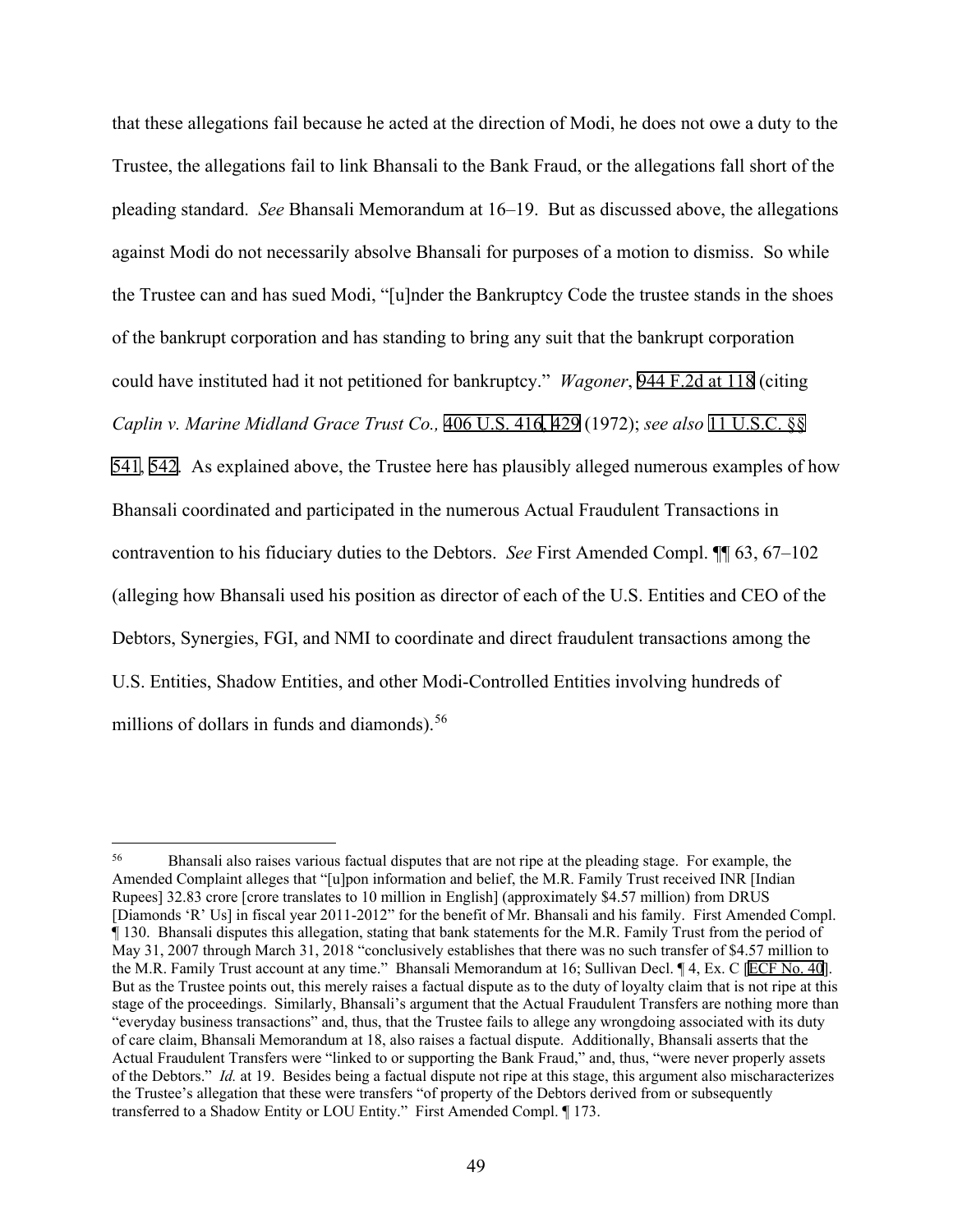Accordingly, the Trustee has adequately pled that the Defendants breached their fiduciary duties to the Debtors.<sup>[57](#page-49-0)</sup>

# **5. Corporate Waste**

Lastly, Defendants argue that the Trustee fails to state a claim for corporate waste,

focusing largely on the creation of the Ithaca Trust and the transactions surrounding the purchase

of the Essex House and Ritz Carlton apartments.<sup>58</sup>

"[T]he essence of waste is the diversion of corporate assets for improper or unnecessary purposes." *Geltzer v. Bedke (In re Mundo Latino Mkt.)*, 590 B.R. 610, 619 (Bankr. S.D.N.Y. 2018) (internal citations omitted); *see also Aronoff v. Albanese*, 446 N.Y.S.2d 368, 370 (N.Y. App. Div. 2d Dept. 1982). Notably, the standards for stating a claim of waste under New York and Delaware law are substantially the same.<sup>[59](#page-49-2)</sup> *See United States SBA v. Feinsod*, 347 F. Supp.

<span id="page-49-0"></span><sup>57</sup> Modi's arguments as to fiduciary duties actually relate more to the Trustee's corporate waste allegations. For example, his arguments focus on the formation of the Ithaca Trust and the purchase of the Essex House and Ritz Carlton apartments. *See* Modi Memorandum at 17–18; *Hanson Tr. PLC v. ML SCM Acq., Inc.*, 781 F.2d 264, 279 n.9 (2d Cir. 1986) ("[A] prima facie showing of lack of due care is distinct from a prima facie showing of corporate waste, which may constitute a cause of action against directors separate and distinct from breach of the duty of loyalty or due care."). As Modi does not challenge the substance of the fiduciary duty allegations, the Court addresses Modi's arguments on these issues in the discussion of corporate waste below.

Modi similarly does not challenge the substance of Count Four in the Amended Complaint for aiding and abetting Bhansali's and Gandhi's breach of fiduciary duty, except to the extent that the claims are time-barred, lack a proper factual basis, and are derivative of Bhansali's and Gandhi's breach of fiduciary duty. *See* Modi Memorandum at 11. Because the Court has determined that Bhansali and Gandhi owed fiduciary duties to the Debtors and the breach of fiduciary claims are not time-barred, the Trustee states a valid claim for aiding and abetting breach of fiduciary duty.

<span id="page-49-1"></span><sup>58</sup> *See* Gandhi Memorandum at 13; Bhansali Memorandum at 20; Modi Memorandum at 17.

<span id="page-49-2"></span>Unlike New York, there is authority that a claim for waste under Delaware law "will not lie against an officer as only directors may be liable for waste under Delaware law." *Sama v. Mullaney (In re Wonderwork, Inc.)*, 611 B.R. 169, 208 (Bankr. S.D.N.Y. 2020) (citing *Giuliano v. Schnabel (In re DSI Renal Holdings, LLC)*, 574 B.R. 446, 476 (Bankr. D. Del. 2017)). *DSI Renal Holdings*, in turn, cites the Supreme Court of Delaware's opinion in *Walt Disney Co. Derivative Litig.,* which provides that a claim of waste will arise only in the rare, "unconscionable case where *directors* irrationally squander or give away corporate assets." *In re Walt Disney Co. Derivative Litig.*, 906 A.2d at 74 (emphasis added) (citing *Brehm v. Eisner*, 746 A.2d 244, 263 (Del. 2000)). "The *Walt Disney* case does not discuss whether corporate waste claims may be brought against officers or controlling shareholders because the plaintiff in *Walt Disney* only asserted claims against directors who served at the time of the events in question." *DSI Renal Holdings*, 574 B.R. at 476. To date, no Delaware court has determined whether officers or controlling shareholders could be liable for corporate waste. *See id.* at 476 n.92. In the First Amended Complaint, the Trustee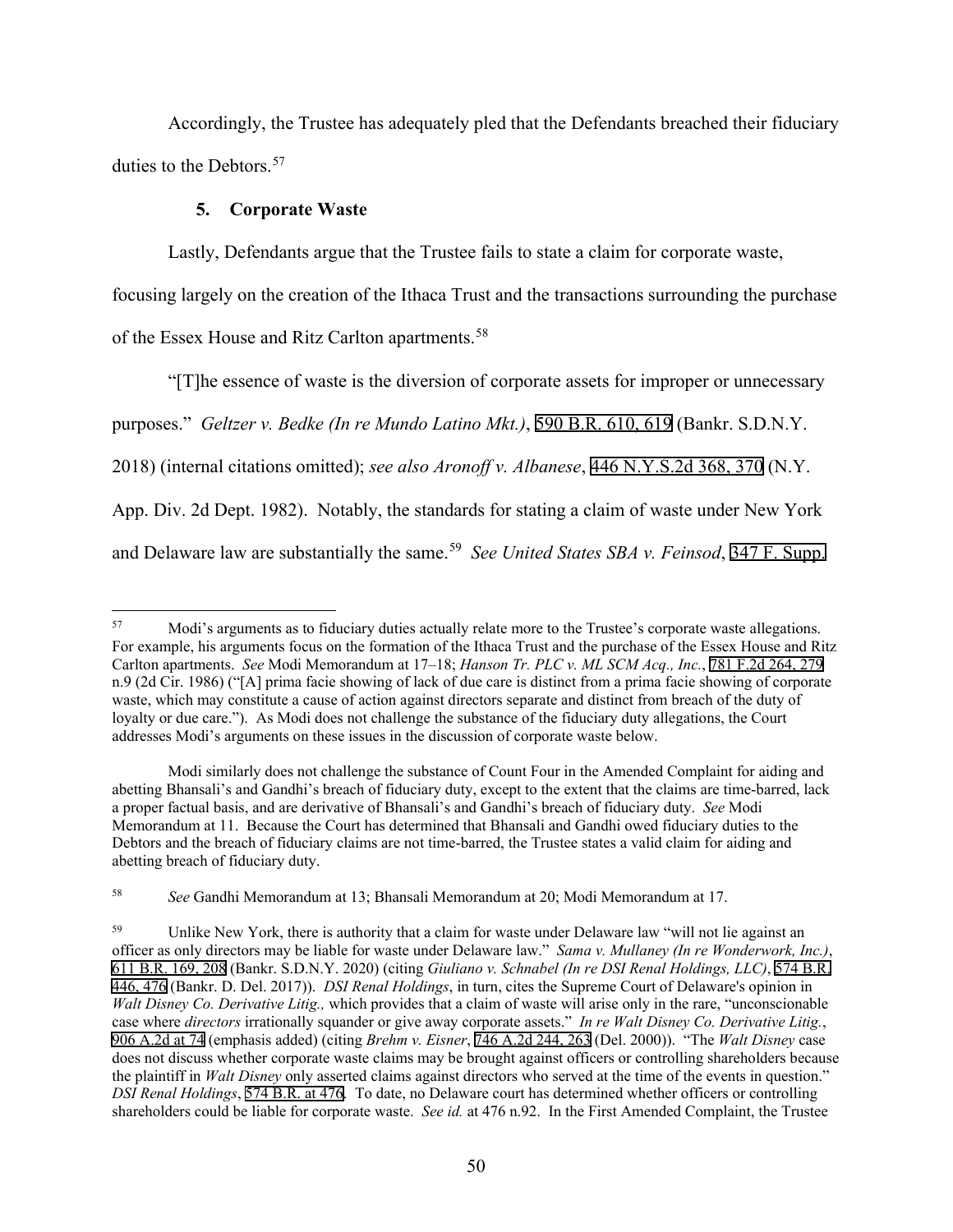3d 147, 166 n.18 (E.D.N.Y. 2018). Under New York law, waste occurs when "assets are used in a manner 'so far opposed to the true interests [of the corporation so] as to lead to the clear inference that no one thus acting could have been influenced by any honest desire to secure such interests.'" *Patrick v. Allen*, 355 F. Supp. 2d 704, 715 (S.D.N.Y. 2005) (quoting *Meredith v. Camp Hill Estates, Inc.*, 430 N.Y.S.2d 383, 386 (App. Div. 2d Dept. 1980)). In other words, New York's business judgment rule dictates that a court defers to the decisions of a corporation's directors unless fraud, self-dealing, or bad faith is alleged. *See Stern v. Gen. Elec. Co.*, 924 F.2d 472, 476 (2d Cir. 1991). Under Delaware law, a Plaintiff must show that the challenged transaction was "so one sided that no business person of ordinary, sound judgment could conclude that the corporation has received adequate consideration." *In re Walt Disney Co. Derivative Litig.*, 906 A.2d at 74 (quoting *Brehm*, 746 A.2d at 263).

The Trustee alleges that Defendants committed corporate waste by both "directing the Debtors and their officers to use corporate assets to acquire properties for the personal benefit of Modi and his family or by facilitating or permitting such use" and "engag[ing] in transactions with Shadow Entities and other Modi-Controlled Entities that served no legitimate corporate or economic purpose" while the Debtors were insolvent. First Amended Compl. ¶¶ 220, 225, 230; *see also id.* ¶¶ 81–82, 173–176. As noted, Defendants focus the majority of their arguments on the Trustee's allegations concerning the Ithaca Trust, Essex House apartment, and Ritz Carlton apartment; they assert that the Amended Complaint fails to allege that these transactions did not serve a business purpose, that the corporation did not receive adequate consideration, or that the

alleges only that Gandhi was an officer of the Debtors. *See* First Amended Compl. ¶¶ 228–32. But Gandhi has not raised this issue as a basis for dismissal of this Count.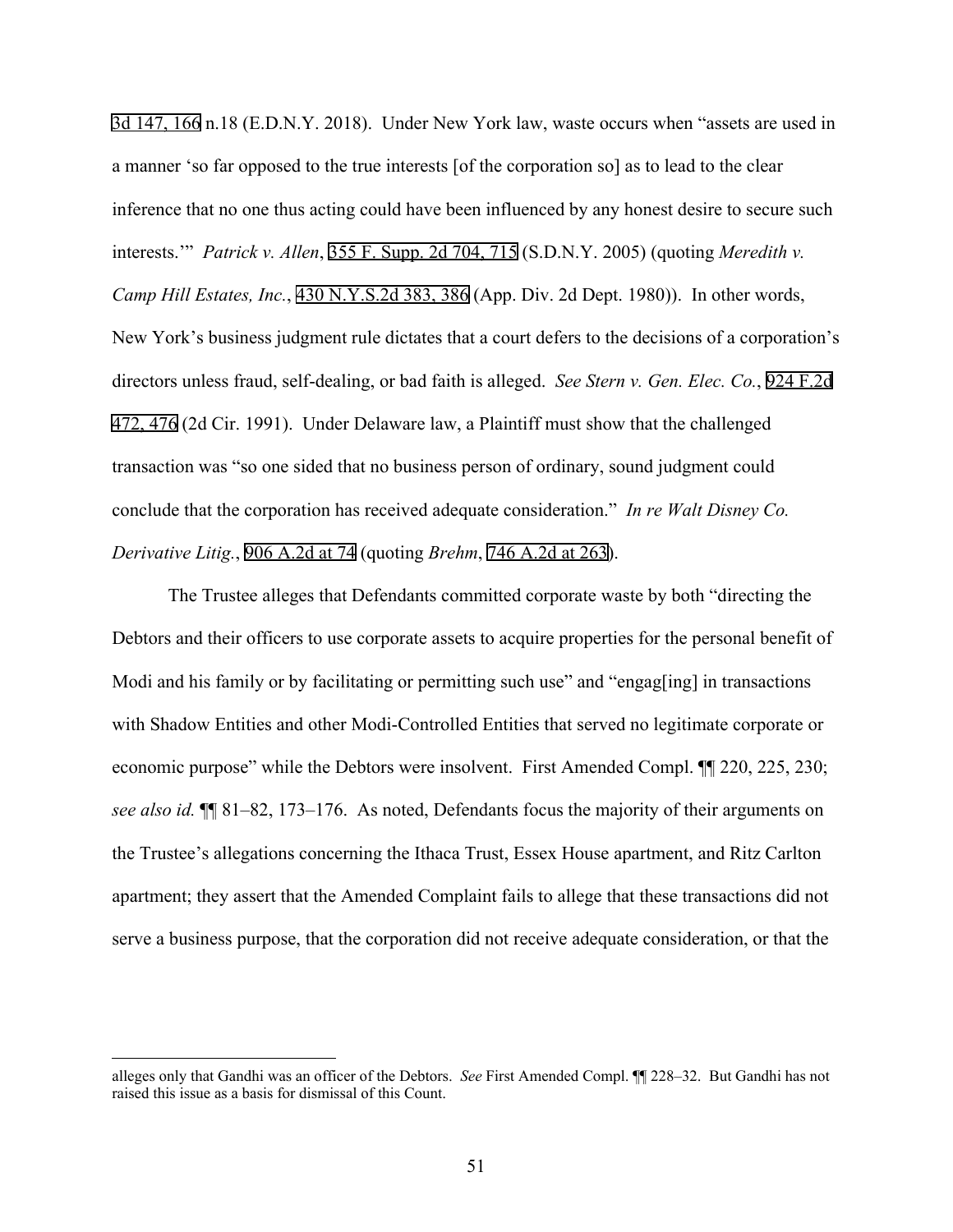Debtors or their assets were even involved in the transactions.<sup>60</sup> The Trustee responds that the corporate waste claim "is not based on the Ithaca Trust's purchase of the Ritz Carlton Apartment, nor the assignment of Nirav Modi's loan to Synergies to Purvi Mehta," nor is it based on the transactions concerning the Essex House Apartment, but instead is based on the Actual Fraudulent Transfers to Shadow Entities or other Modi-Controlled Entities for inadequate or no consideration while the Debtors were insolvent. Trustee's Opposition to Bhansali at 23, n.7; Trustee's Opposition to Modi at 14. Indeed, the Amended Complaint does not list these specific properties, but rather alleges that in addition to the Actual Fraudulent Transactions and Subsequent Transfers discussed above, the Defendants directed the acquisition of properties using corporate assets for the personal benefit of Modi and his family. First Amended Compl. ¶¶ 220, 225, 230. The allegations as to the Actual Fraudulent Transfers alone are a sufficient basis for a claim for corporate waste because they involve a diversion of assets from the Debtors to U.S. affiliates, Shadow Entities, and other Modi-Controlled Entities. Such transactions could be reasonably characterized under the standards of Delaware and New York law as so one-sided as to defeat the business judgment rule or as sufficiently opposed to the corporation's true interests. *See Camp Hill Estates*, 430 N.Y.S.2d at 386; *Eisner*, 746 A.2d at 263. Accordingly, the Trustee's claims survive the Defendants' motions to dismiss. The Court has considered the parties' other arguments not specifically addressed in this Decision and concludes that they either are mooted by the other holdings in the Decision or lack merit.

<span id="page-51-0"></span><sup>60</sup> *See* Gandhi Memorandum at 14–15 & n.9; Bhansali Memorandum at 22–26; Modi Memorandum at 17–18. Bhansali further contends that the Trustee failed to allege that Bhansali had any knowledge of, responsibility for, or benefited personally from, the fraudulent transfers, Bhansali Memorandum at 22–26; however, as discussed *supra*, the Trustee adequately alleged that Defendants exercised direct oversight and control over each Actual Fraudulent Transaction and that Defendants possessed the requisite knowledge that the fraudulent transfers represented the proceeds of specified unlawful activity. *See* First Amended Compl. ¶¶ 81, 173–76, 272.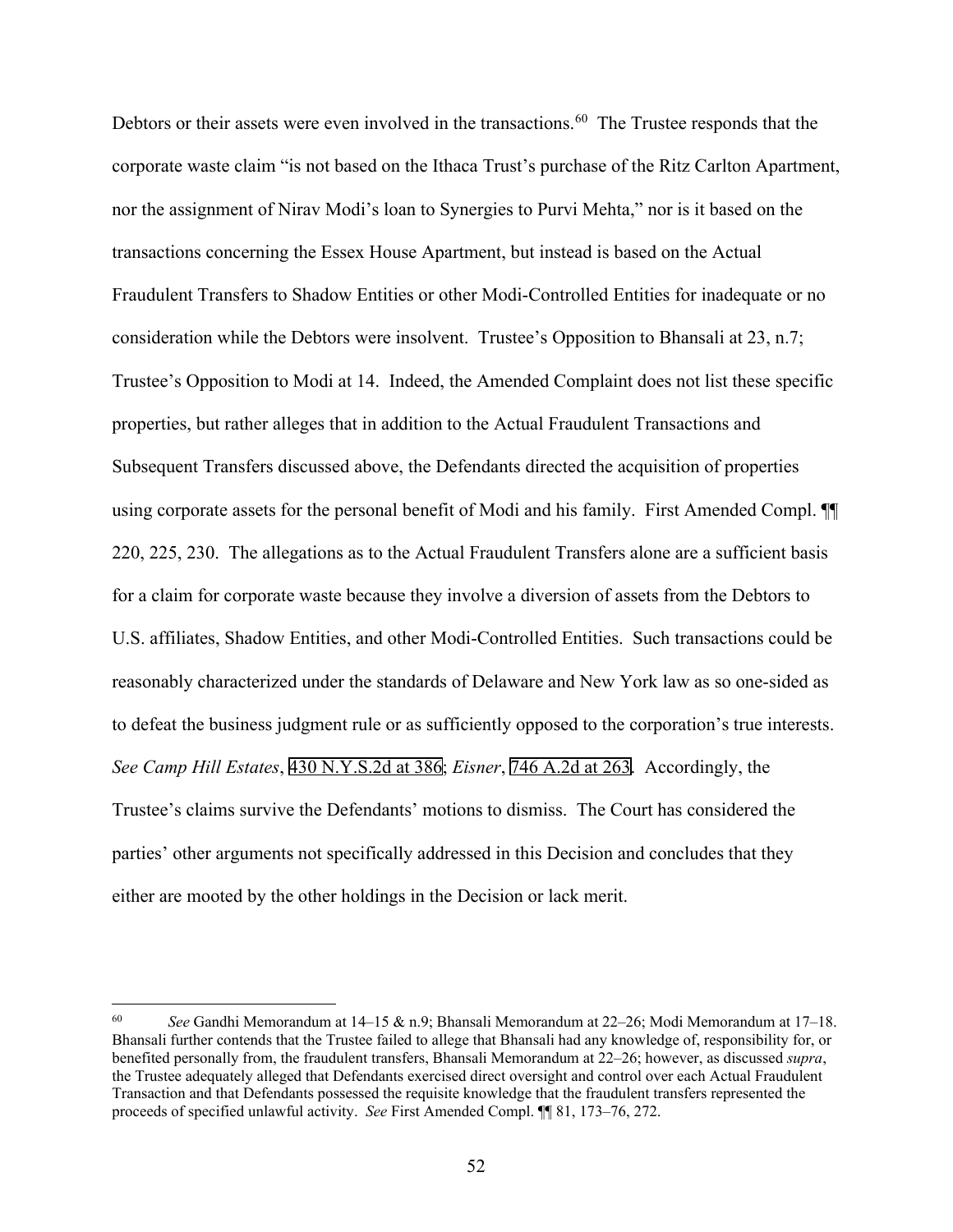# **IV. Sanctions Motion**

In addition to seeking dismissal, Defendant Bhansali filed the Sanctions Motion against the Trustee seeking sanctions under Rule 11 of the Federal Rules of Civil Procedure, or, in the alternative, an order striking certain allegations in the Amended Complaint. *See* Memorandum of Law in Support of Defendant Mihir Bhansali's Motion for Rule 11 Sanctions or to Strike Certain Pleadings at 1 (the "Sanctions Memorandum") [ECF No. 59].<sup>61</sup> Bhansali argues that the Trustee should be subject to Rule 11 sanctions for making three allegations that are purportedly false, unfounded, or intentionally misleading: (1) that the purchase of Bhansali's New York apartment was funded by proceeds from the Bank Fraud wired by Purvi Mehta; (2) that a trust set up to benefit the Bhansali family received funds from an entity involved in the Bank Fraud, and (3) that Bhansali was involved in extortion, bribery, threats to kill, and destruction of evidence. *See* Sanctions Memorandum at 6–11.

#### **1. Rule 11**

The purpose of Rule 11(b) is to ensure that a written motion presented to the court is formed after an "inquiry reasonable under the circumstances." Fed. R. Civ. P. 11(b). Further, the rule seeks to ensure that representations to the court are not made for an "improper purpose," *see* Fed. R. Civ. P. 11(b)(1), that the claims and contentions are warranted by existing law and constitute a nonfrivolous argument, *see* Fed. R. Civ. P. 11(b)(2), and that they have or will have (after further inquiry) evidentiary support, *see* Fed. R. Civ. P. 11(b)(3).

Rule 11 provides examples of improper purposes, stating that complaints are filed improperly if they "harass, cause unnecessary delay, or needlessly increase the cost of litigation."

<span id="page-52-0"></span> $61$  At the hearing on the Sanction Motion, the Court gave its preliminary thoughts that the Sanctions Motion was not well founded and unquestionably premature, but did not formally rule on the motion. *See* Hr. Tr. 107:24– 109:17, Apr. 30, 2020.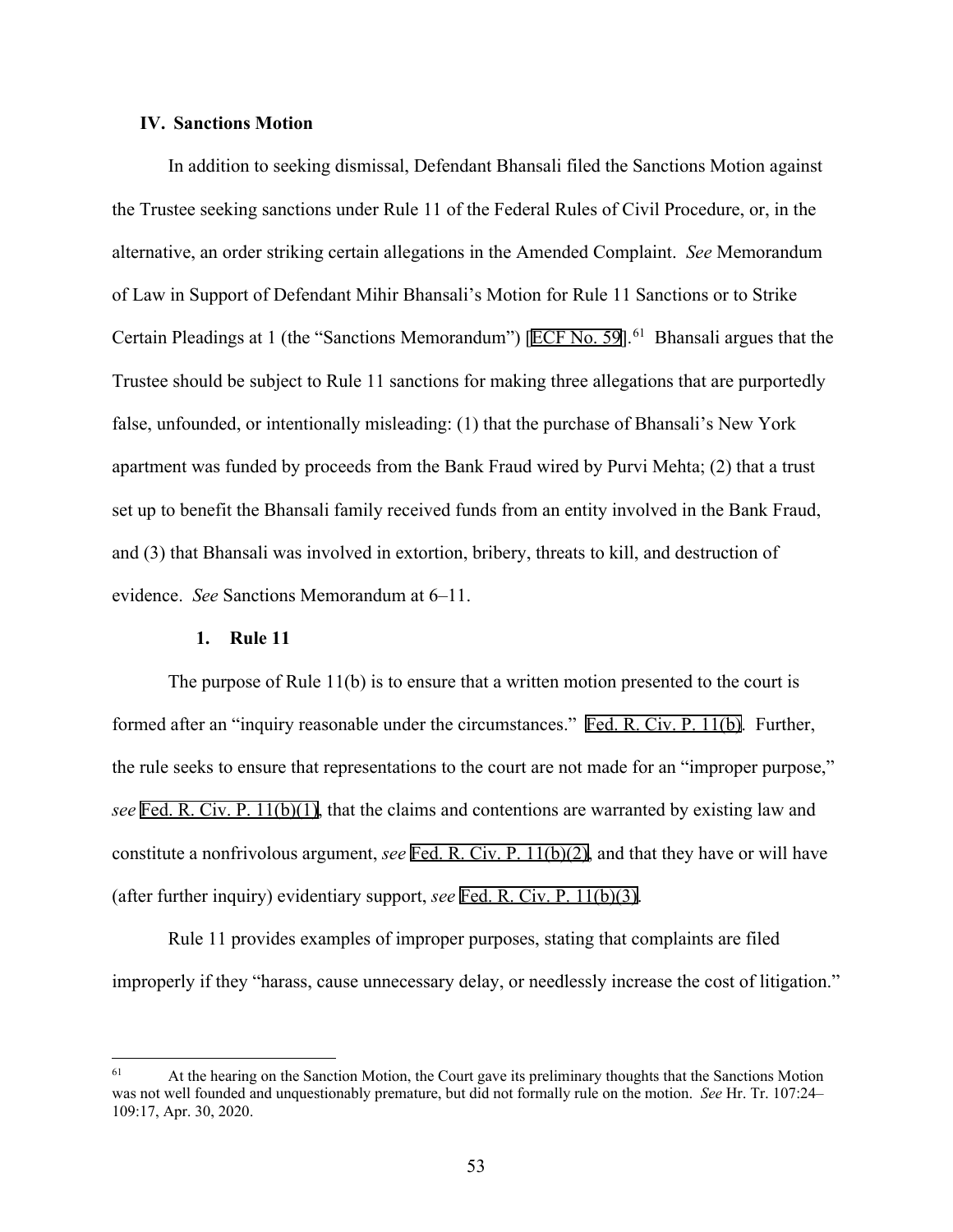Fed. R. Civ. P. 11(b)(1). Practically, complaints are only improper if they "utterly lack support." *In re September 11th Liab. Ins. Coverage Cases*, 243 F.R.D. 114, 124 (S.D.N.Y. 2007). While the "improper purpose" and "frivolousness" inquiries are separate and distinct, they often overlap, and courts have found that a complaint is not filed for an improper purpose if it is nonfrivolous. *Sussman v. Bank of Israel*, 56 F.3d 450, 458–59 (2d Cir. 1995) (quoting *Townsend v. Holman Consulting Corp.*, 929 F.2d 1358, 1362 (9th Cir. 1990)).

If a court determines that Rule 11(b) was violated, it may impose sanctions under Rule 11(c). *See* Fed. R. Civ. P. 11(c). Sanctions are not warranted for a nonfrivolous complaint even if one of the purposes for filing it may be considered improper: "A party should not be penalized for or deterred from seeking and obtaining warranted judicial relief merely because one of his multiple purposes in seeking that relief may have been improper." *Id* at 459. Indeed, sanctions are appropriate only where "it should have been patently obvious to any attorney who had familiarized himself [or herself] with the law" that the action was frivolous. *Four Keys Leasing & Maint. Corp. v. Simithis*, 849 F.2d 770, 773 (2d Cir. 1988); *see also Healey v. Chelsea Res.,*  Ltd., 947 F.2d 611, 626 (2d Cir. 1991) (noting it must be "patently clear that a claim ha<sup>[d]</sup> absolutely no chance of success"); *Galin v. Hamada*, 283 F. Supp. 3d 189, 201 (S.D.N.Y. 2017) (a court should only impose sanctions under Rule 11(c) for a violation of Rule 11(b) "where an attorney's conduct was objectively unreasonable.") (citing *Storey v. Cello Holdings, L.L.C.*, 347 F.3d 370, 387 (2d Cir. 2003)).[62](#page-53-0)

<span id="page-53-0"></span> $62$  Moreover, Rule 11 contains a "safe harbor" provision which is not at issue here. "When Rule 11 sanctions" are initiated by the motion of a party, it gives the subject the opportunity to withdraw the potentially offending statements before the sanctions motion is officially filed." *See Storey v. Cello Holdings, L.L.C.*, 347 F.3d 370, 389 (2d Cir. 2003) (citing Fed. R. Civ. P.  $11(c)(1)(A)$  (providing a "safe harbor" by requiring the motion for sanctions to be served twenty-one days before it can be filed with the court).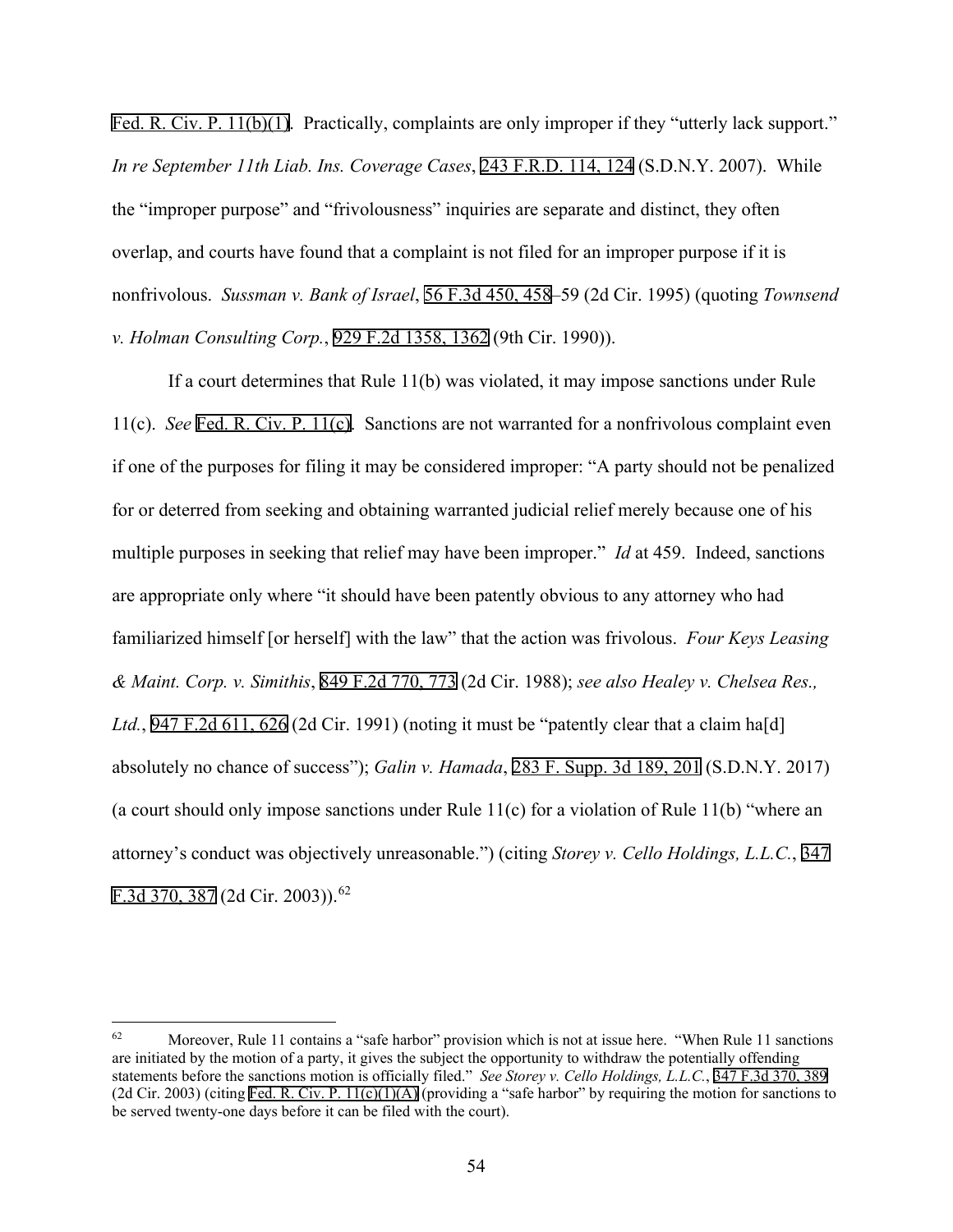In considering a Rule 11 motion, the Court is mindful that allegations made upon information and belief when the defendant has near exclusive control over the evidence do not need to be plead specifically, even with allegations relating to fraud. *See IUE AFL-CIO Pension Fund v. Herrman*, 9 F.3d 1049, 1057 (2d Cir. 1993) ("[A]llegations may be based on information and belief when facts are peculiarly within the opposing party's knowledge.") (internal quotation marks omitted) (quoting *Wexner,* 902 F.2d at 172).

The Court examines each of Bhansali's three arguments under these standards.

#### **(i) The Apartment Purchase and Purvi Mehta Wire**

Bhansali argues that the Trustee's allegations surrounding the source of funding for Bhansali's apartment, located at 50 Riverside Blvd., New York, NY (the "Apartment"), are without basis, asserting that there is "incontrovertible" proof that the apartment purchase was "not in any way connected to [the Bank Fraud]." Hr. Tr. 97:8–9, Apr. 30, 2020; *see* Sanctions Memorandum at 6; First Amended Compl. ¶¶ 138–40. Furthermore, even if there was a basis at the outset for these allegations based on similar claims by the Indian government in a separate proceeding, Bhansali argues that the Trustee's continued pursuit of these claims is sanctionable now that the Indian government has "abandoned" such allegations in its investigation*.* Hr. Tr. 97:1–2, Apr. 30, 2020; Sanctions Memorandum at 7–8.

In response, the Trustee asserts that the allegations about the source of funds to purchase the Apartment are based on evidence of the following chain of events: (1) less than two weeks before the sale close, Purvi Mehta transferred \$1.5 million to the Bhansalis' jointly owned checking account, (2) the Bhansalis then made subsequent transfers between two of their savings accounts; (3) the Bhansalis held \$50,000 of "side collateral" from these funds to secure a loan from HSBC; (4) the Bhansalis then transferred \$650,000 back to their checking account; and (5)

55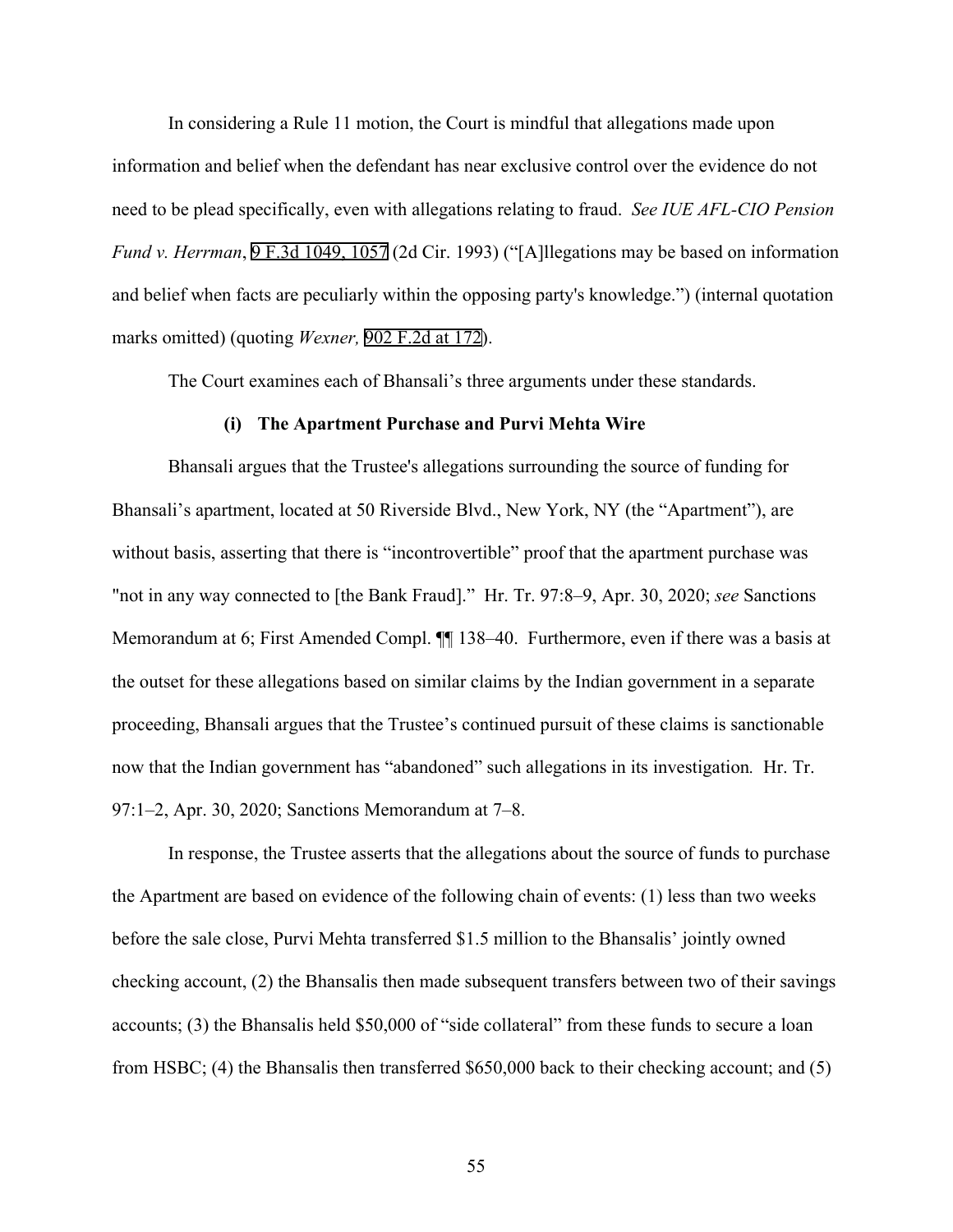the Bhansalis, funded in part by these funds, used money from the same checking account to purchase the Apartment. *See* Trustee's Opposition to Defendant Mihir Bhansali's Motion for Rule 11 Sanctions or to Strike Certain Pleadings at 8 (the "Sanctions Opposition") [ECF No. 60]; *id.* at Ex. A (the Bhansalis' HSBC bank statements); Hr. Tr. 102:23–103:5, Apr. 30, 2020. In further support of its position, the Trustee notes that Purvi Mehta's role in laundering activities is set forth in the Amended Complaint and allegations in a separate adversary proceeding commenced against members of the Modi family and certain entities they owned or controlled. Sanctions Opposition at 8–9; First Amended Compl. ¶¶ 123–28; Hr. Tr. 104:3–11, Apr. 30, 2020. Moreover, the Trustee details Bhansali's participation in the fraud scheme throughout the Amended Complaint, which further supports its allegations—made on information and belief that fraud proceeds were used to purchase the Apartment. Sanctions Opposition at 9; *see* First Amended Compl. at  $\P$  68, 75–79, 106–24, 264–65. The Trustee also disputes the suggestion that the Indian Enforcement Directorate "abandoned" this claim. Sanctions Opposition at 7–8. The Trustee notes that the Indian authorities are not required to trace the source of the funds for the Apartment purchase in order to attach the funds under Indian law, thus making this allegation unnecessary. *Id.*

The Court agrees that the detailed allegations surrounding Purvi Mehta's role in laundering the proceeds of the Bank Fraud, the allegations set forth in the complaint concerning Bhansali's participation in the fraud scheme, and the involvement of both these individuals in the specific bank transfers outlined here, provide sufficient support for the allegations to overcome a sanctions motion under Rule 11. Moreover, the Trustee's allegations are made upon information and belief and do not need to be plead specifically. *See Herrman*, 9 F.3d at 1057. Accordingly, the Court concludes that these allegations do not "utterly lack support" and are not sanctionable.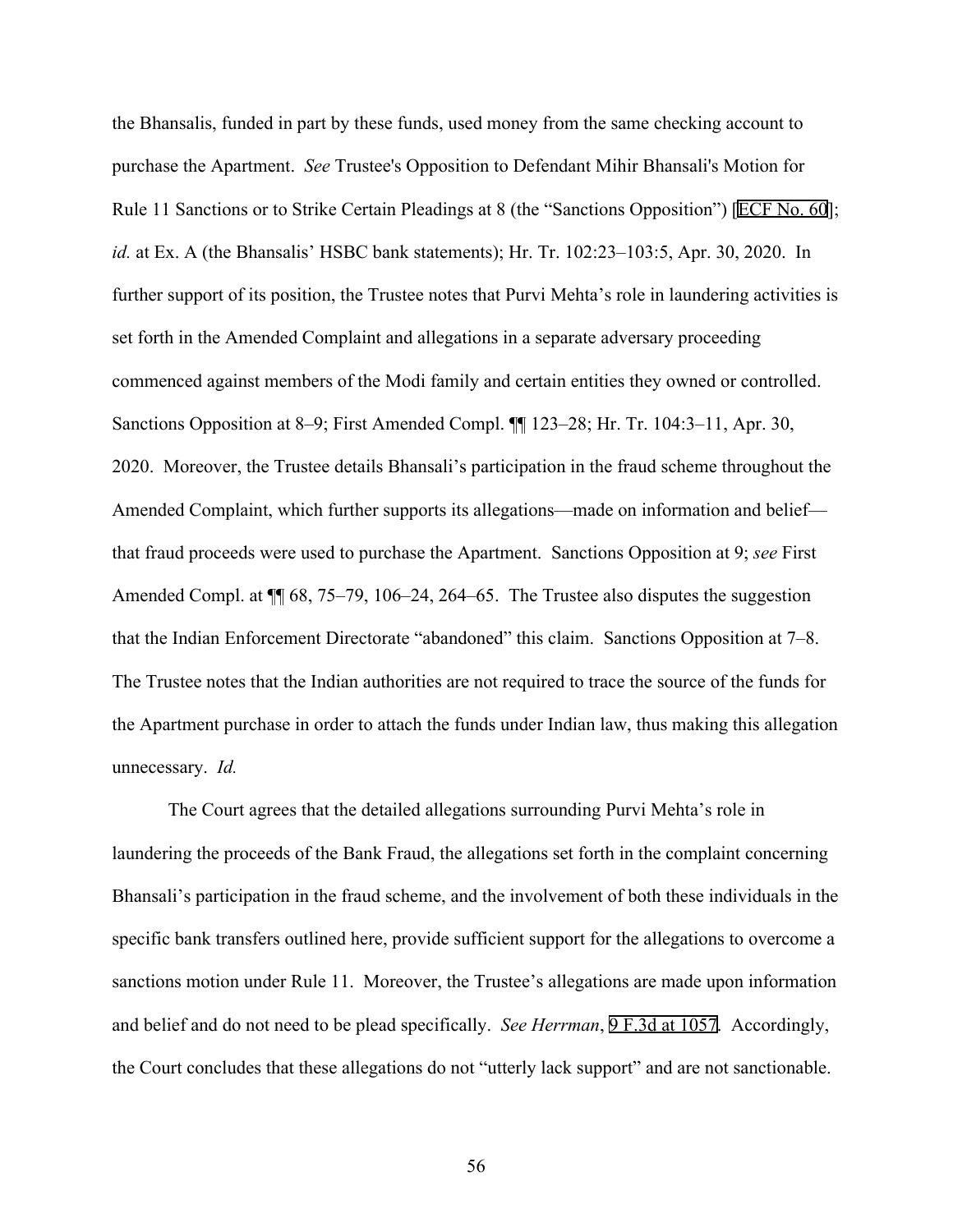*See In re September 11th Liab.*, 243 F.R.D at 124. Given the information presented by the Trustee, it is objectively reasonable to believe that the Trustee is "'likely to have evidentiary support after a reasonable opportunity for further investigation or discovery[.]'" *Lan v. Time Warner, Inc.*, 2016 WL 6778180 at \*8 (S.D.N.Y. Oct. 18, 2016).

#### **(ii) The M.R. Family Trust**

Bhansali complains that the Trustee's allegations about transfers of money to the M.R. Family Trust, a trust set up for the benefit of Bhansali and his family, are unfounded, *see* First Amended Compl. ¶ 130, arguing that the trust never received a transfer of \$4.7 million from Diamonds 'R' Us, an LOU Entity allegedly involved in the Bank Fraud. *See* Hr. Tr. 97:21–98:1, Apr. 30, 2020; Sanctions Memorandum at 8; First Amended Compl. ¶¶ 129–30. Bhansali asserts that the M.R. Family Trust's bank statements establish that this money was never received, and that the Trustee is inappropriately relying on a different ledger for proof of this transfer in the face of the clear contrary evidence of the trust's bank statements. *See* Hr. Tr. 98:1–11, Apr. 30, 2020; Sanctions Memorandum at 8–9.

But the Trustee correctly argues that he is not required to provide detailed evidentiary substantiation in the complaint. *See* Hr. Tr. 101:5–9, Apr. 30, 2020. Despite this, it nonetheless points to an auto-saved spreadsheet recovered from Bhansali's computer. *Id.* at 104:22. The Trustee contends that the presence of terms in the spreadsheet such as "cashflow" and "withdrawals" suggest a physical transfer of money and has reproduced a copy of the transactions in its opposition. *See id.* at 104:23–105:17; Sanctions Opposition at 11.

Like the allegations regarding the Apartment purchase, the allegations relating to the M.R. Family Trust are not sanctionable. The Trustee has provided a sufficient basis for its allegations, namely the auto-saved spreadsheet. Combined with the circumstantial allegations

57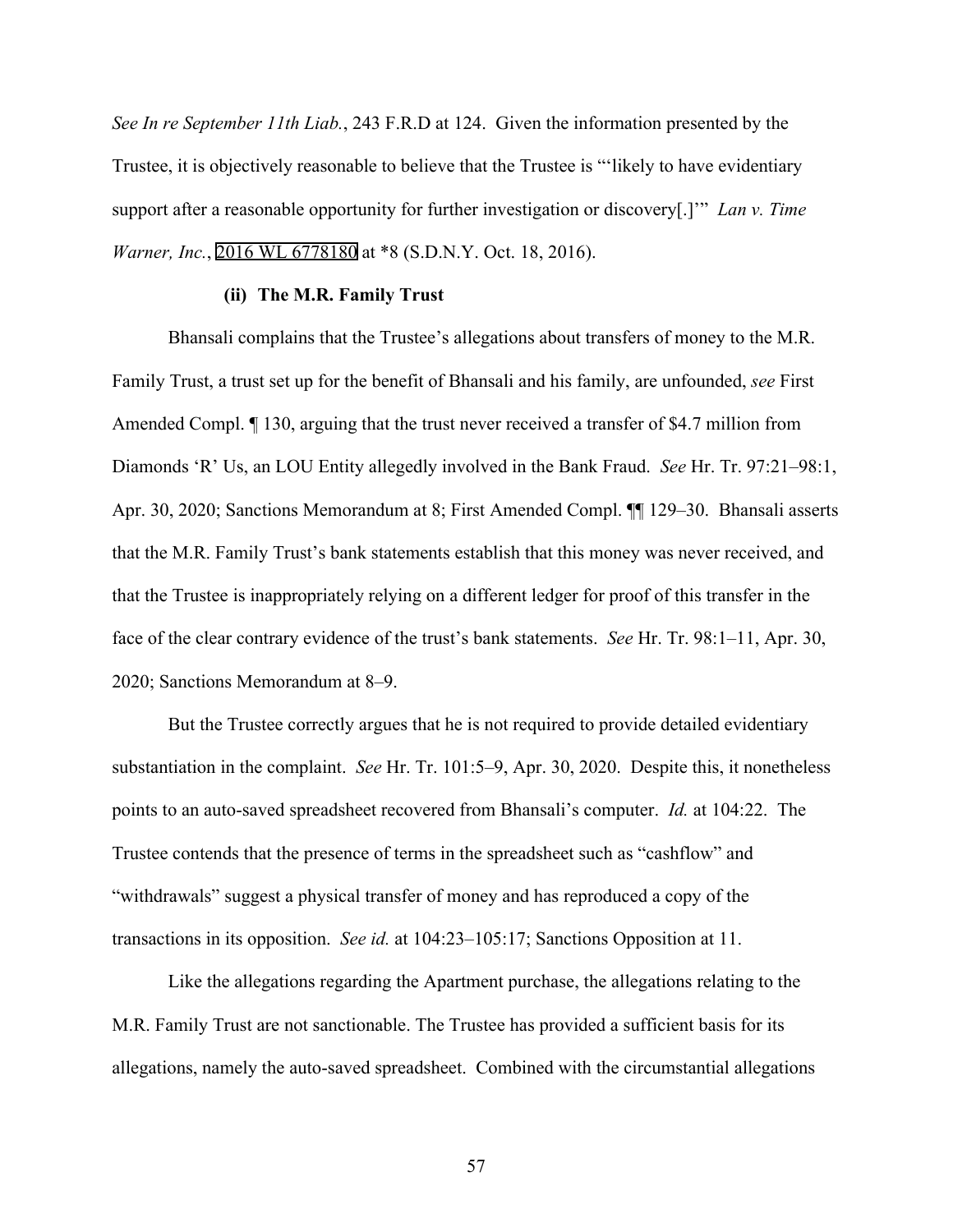based upon information and belief, this is sufficient at this stage of the proceeding for those allegations. *See Herrman*, 9 F.3d at 1057.

#### **(iii) Conduct Following the Discovery of Fraud**

Lastly, Bhansali challenges some of the allegations made in paragraph 151 of the Amended Complaint, specifically claiming that the Trustee wrongfully relies on witness statements from the Indian proceedings in making allegations that Bhansali threatened to commit murder, committed bribery and extortion, and destroyed evidence.<sup>[63](#page-57-0)</sup> *See* Hr. Tr. 99:4–9, Apr. 30, 2020; First Amended Compl. ¶ 151. Bhansali argues that these allegations would be highly prejudicial if the matter were to proceed to trial*.* Hr. Tr. 100:5–7, Apr. 30, 2020.

The Court acknowledges the seriousness of these allegations and recognizes that they may reflect poorly on Bhansali. But they are not "utterly baseless" for Rule 11 purposes at this stage of the proceedings. The Trustee relies on the Indian Enforcement Directorate's investigative findings "implicat[ing] Bhansali in efforts to threaten witnesses, induce false testimony, and remove assets." *See* Sanctions Opposition at 14–15. The Trustee is entitled to base the Amended Complaint on "statements of witnesses, reports of their investigators and hearsay reports and statements of others until such time, if ever, as they are satisfied that the statements and other evidence are not competent or are otherwise untrustworthy." *In re Air Disaster at Lockerbie, Scotland, On Dec. 21, 1988*, 144 F.R.D. 613, 617 (E.D.N.Y. 1992) (citing *Oliveri v. Thompson*, 803 F.2d 1265, 1279 (2d Cir. 1986) ("A plaintiff does not have to be prepared to meet a summary judgment motion as soon as the complaint is filed."); *Samuels v.* 

<span id="page-57-0"></span><sup>&</sup>lt;sup>63</sup> At oral argument, the Trustee clarified that these allegations relate to conduct after the fraud was discovered and are again based upon information and belief that Mr. Bhansali may have directed or coordinated with other actors, namely Modi and Nehal Modi. *See* Hr. Tr. 106:7–23, Apr. 30, 2020.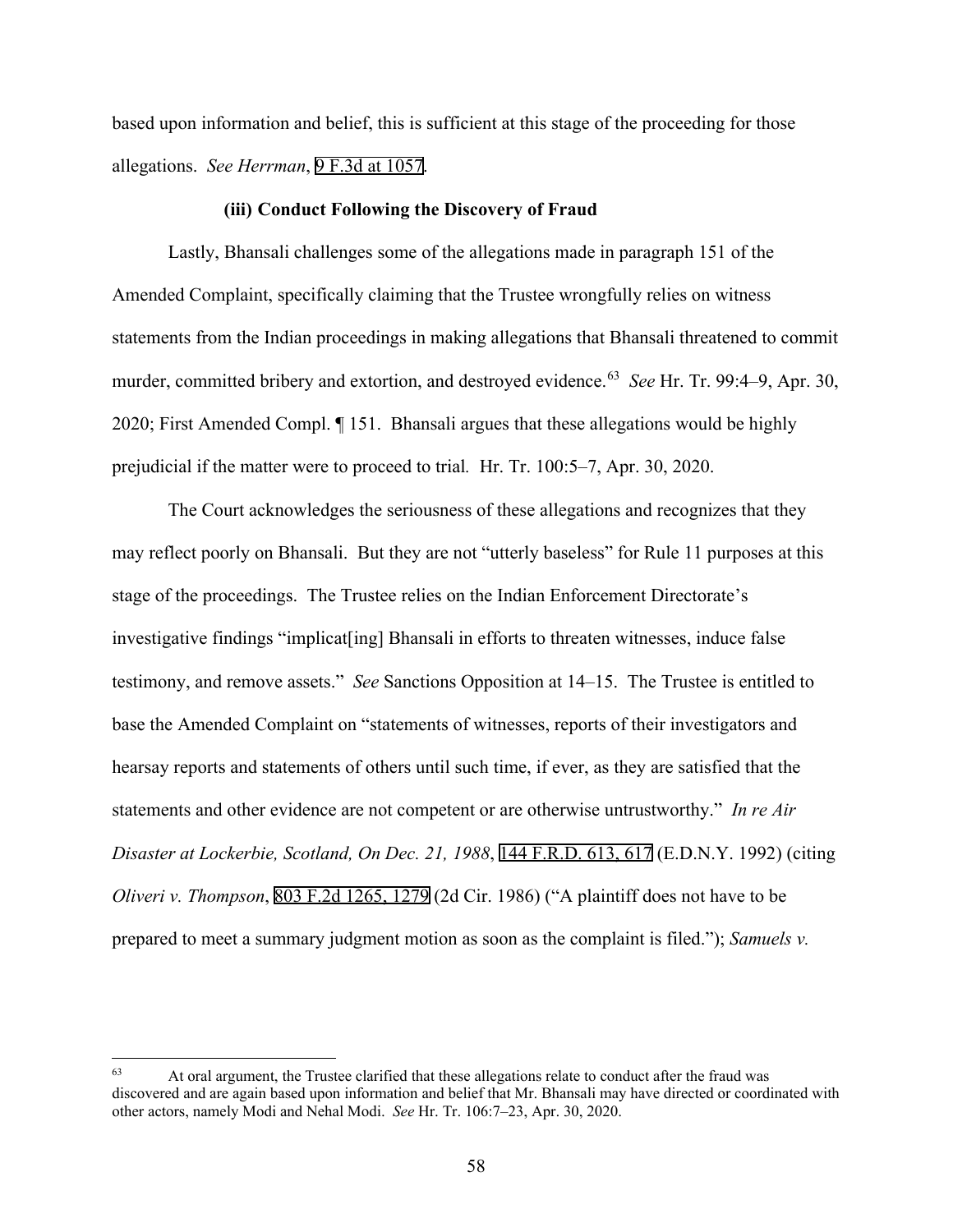*Wilder,* 906 F.2d 272, 274 (7th Cir. 1990) ("Counsel must investigate, but need not have in hand before filing enough proof to establish the case.")).<sup>[64](#page-58-0)</sup>

## **2. Rule 12(f)**

In the alternative, Bhansali moves to strike these same allegations under Rule 12(f) of the Federal Rules of Civil Procedure, invoking the Court's discretion to strike certain "scandalous" pleadings. Sanctions Memorandum at 11–12.

Under Rule 12, a court may strike from a pleading any "redundant, immaterial, impertinent, or scandalous matter." Fed. R. Civ. P. 12(f). "A scandalous allegation is one that reflects unnecessarily on the defendant's moral character, or uses repulsive language that detracts from the dignity of the court." *Cabbie v. Rollieson*, 2006 WL 464078, at \*11 (S.D.N.Y. Feb. 27, 2006). The decision to strike allegations is well within the discretion of the trial court. *Hollander v. American Cyanamid Co.*, 172 F.3d 192, 198 (2d Cir. 1999). "[M]otions to strike are viewed with disfavor and infrequently granted." *In re Merrill Lynch & Co., Research Reports Sec. Litig.*, 218 F.R.D. 76, 78 (S.D.N.Y. 2003). In general, "the courts should not tamper with the pleadings unless there is a strong reason for doing so." *RSM Prod. Corp. v. Fridman*, 643 F. Supp. 2d 382, 394 (S.D.N.Y. 2009) (internal citations omitted), *aff'd*, 387 F. App'x 72 (2d Cir. 2010).

"On a motion to strike, however, '[i]t is not enough that the matter offends the sensibilities of the objecting party if the challenged allegations describe acts or events that are

<span id="page-58-0"></span> $64$  In reaching its conclusions, the Court takes note that Bhansali invoked his Fifth Amendment right when questioned about his communications with Modi during the sale process of the Debtors' assets in this bankruptcy case, one of the central facts that led to the appointment of a Chapter 11 Trustee. *See* Order Directing the Appointment of a Chapter 11 Trustee [ECF No. 227, Case No. 18-10509]; *cf*. *MacKay v. Drug Enf't Admin.*, 664 F.3d 808, 820 (10th Cir. 2011) (citing *Baxter v. Palmigiano,* 425 U.S. 308, 318 (1976) ("[T]he Fifth Amendment does not forbid adverse inferences against parties to civil actions when they refuse to testify in response to probative evidence offered against them. . . .")). The Court reserves decision on the issue of whether these allegations are unduly prejudicial for trial until an appropriate date in the future.